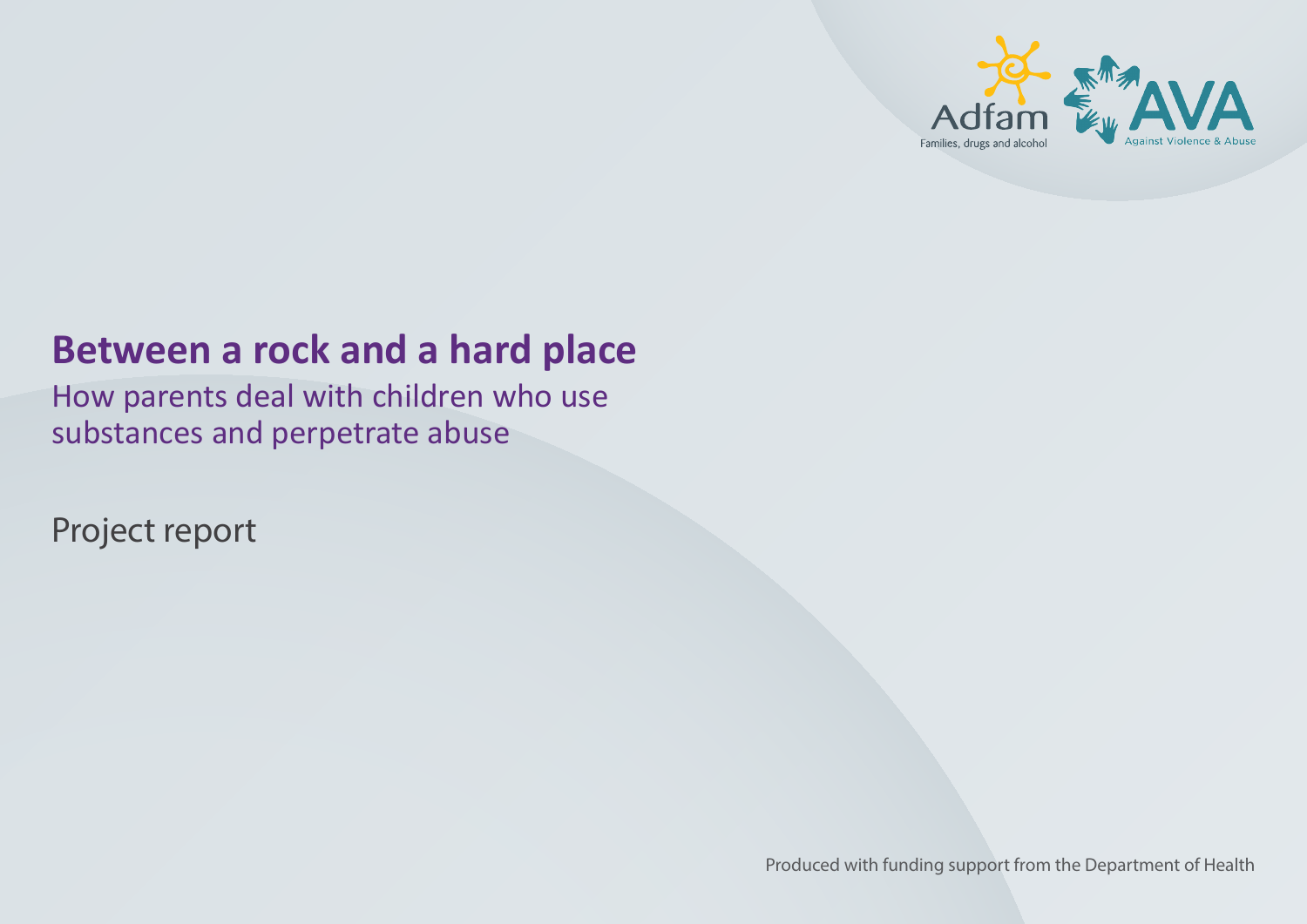# **Acknowledgements Contents**

This report has been written by Adfam and Against Violence and Abuse (AVA) and covers the processes and findings of a joint project carried out by the two organisations in 2011/12.

The project would not have been possible without the kind cooperation of 88 parents who agreed to take part. This report reflects their collective experiences, makes suggestions for improvements in services and will be used as the basis for future training and resource development by Adfam and AVA. Given the inevitable sensitivity of the topics covered in the focus groups the sessions were at times demanding and all attendees were courageous and forthright in sharing their experiences. Thank you.

Adfam and AVA would also like to thank the family support groups which coordinated the focus groups with their service users– without their contacts and dedication in coordinating the groups the project would not have been possible.

The groups involved were: ESCAPE Family Support in Northumberland; RODA (Relatives of Drug Abusers) and SPODA for the Sheffield group; Welcome (part of Solihull Integrated Addiction Services) in Solihull; Hetty's in Mansfield; Manchester Carers, Hands, Smart Group and Greater Manchester Alcohol and Drug Carers Focus Group in Manchester; Parents Support Link in Southampton; DHI in Warmley; and PATCHED in Brighton.

Adfam and AVA would also like to thank the Department of Health for funding this important work.

| <b>Setting the scene</b> |  |
|--------------------------|--|
|                          |  |
|                          |  |
|                          |  |
|                          |  |
| The project              |  |
|                          |  |
|                          |  |
|                          |  |
| Conclusions 25           |  |
|                          |  |
|                          |  |
|                          |  |
|                          |  |
|                          |  |
|                          |  |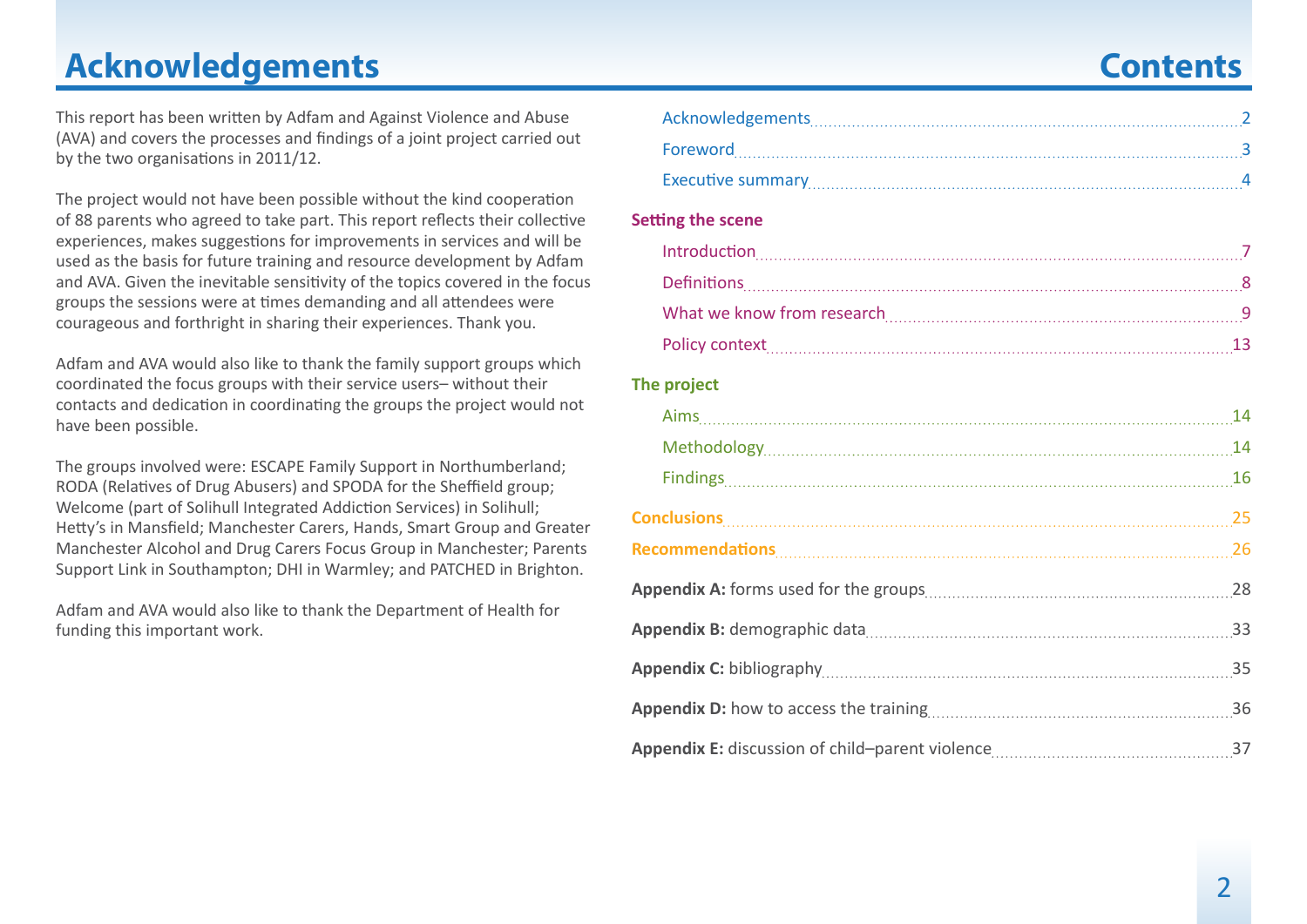# <span id="page-2-0"></span>**Foreword**

The family should be a place of love and safety for all family members. This is not the reality for a significant number of adults and children whose safety is violated by abuse and violence within the home. National policy in the UK has taken giant strides in recent years to recognise and begin to address the devastating effects of domestic violence on the lives of those who suffer it. Conceptually, however, domestic violence responses remain focussed on violence and abuse perpetrated by adults to other adults or children.

Children's violence and abuse to parents is poorly recognised and caught within a grey area of understanding. As with adult perpetrators, children can be both loving and charming one minute and violent and abusive the next. Satisfactory explanations for this change in behaviour have yet to be found. When the child also uses alcohol and other drugs, the picture becomes even more complex. Grasping the thorny nettle of how we can explain such behaviour is vital in leading an appropriate, evidence-based response.

Yet this search for understanding cannot, and should not, be our only focus. What this important project by Adfam and AVA reveals is that every day parents (usually mums) are living with violence and abuse from their child (usually sons). Whether the child is 11 or 40 years old, such violence and abuse can result in severe emotional and mental distress, financial hardship, physical health problems and injuries, or worse.

These parents need our care and support. Within the substance use sector, family support services, such as those which participated in this project, need to be encouraged. Government strategy recognises the vital role families and communities play in helping people to change their substance using behaviours. But families need support to do that. Family support groups can offer a lifeline to parents, as this project shows, but they need to be equipped to offer the right advice and information.

The findings of this project emerge within a political context of increased local commissioning and public service cuts. Family support services are a cost effective resource given the potential savings to health and social care from parents who otherwise may seek help elsewhere. They also require relatively limited resources to ensure their continued existence.

Whichever service parents approach first, be it domestic violence, substance use or health and social care, professionals must take seriously their experiences of violence and abuse. Living in fear of their own child must be every parent's nightmare. It violates the parent-child bond and raises endless questions of self-blame and self-doubt. Listening to these parents and providing support services will improve their safety and well-being. However it will also enable policy and practice to respond better to the needs of both parent and child.

This important report allows us an insight into the lives of parents living with violence and abuse from their children, their attempts to cope, and their experiences of services they've turned to for help. What is clear is that we need to do better.

#### *Dr Sarah Galvani*

Assistant Director – Tilda Goldberg Centre for Social Work and Social Care University of Bedfordshire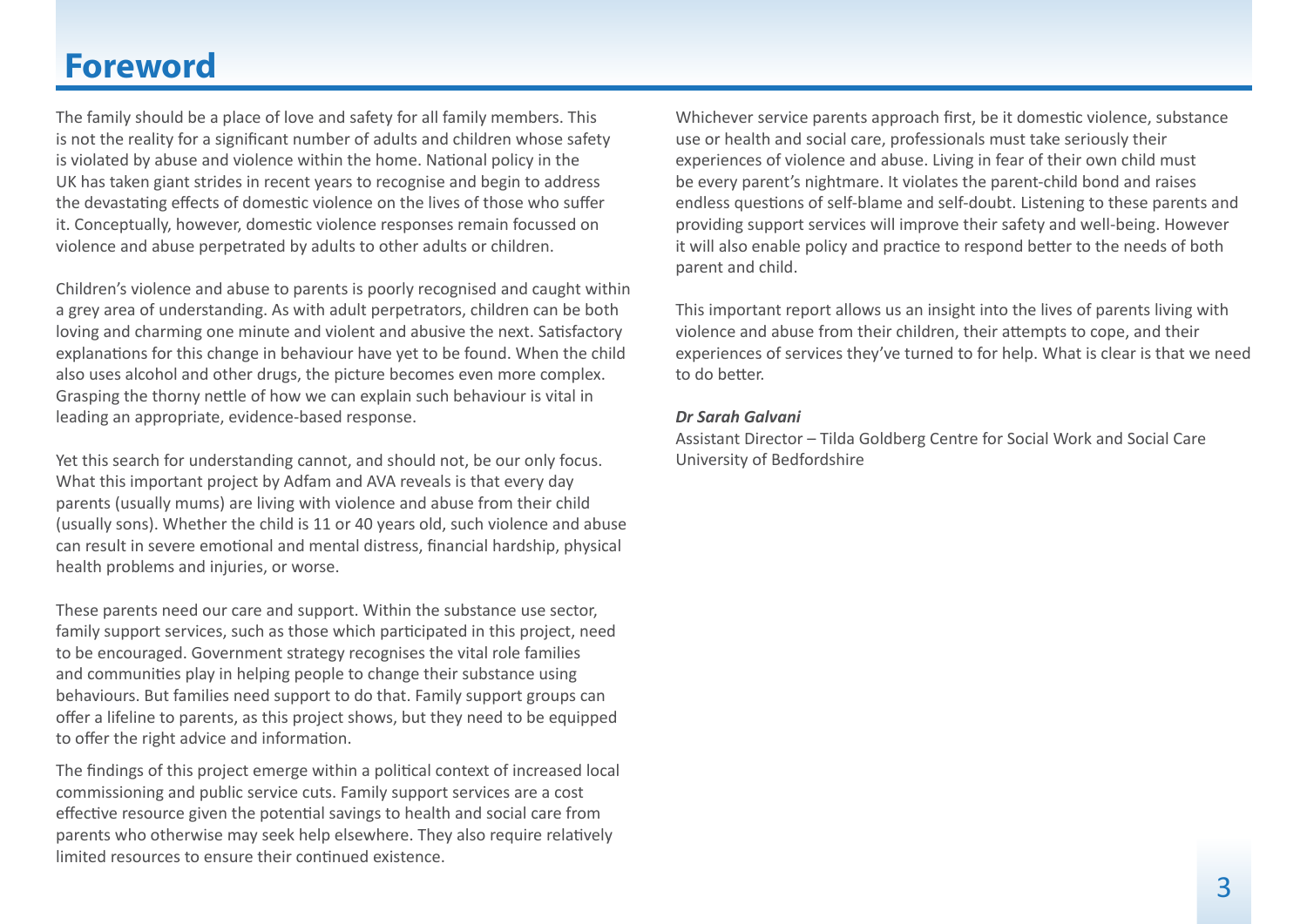# <span id="page-3-0"></span>**Background**

- 1. Previous research commissioned by Adfam and AVA found that the problem of child to parent violence (CPV) was under recognised and under supported by services. It found that many groups which offered support for families affected by drugs and alcohol came into contact with parents who reported high levels of violence from their drug or alcohol using children which in many ways was similar to what is widely considered domestic violence under the definition of intimate partner violence (IPV).
- 2. The purpose of this stage of the project, therefore, was to consult parents affected by CPV, find out what their experiences of seeking support had been, identify areas of deficiency in support and make corresponding recommendations to address them and build relationships between the family, domestic violence and drug and alcohol sectors.
- 3. This stage of the project consisted of facilitating nine focus groups throughout England with 88 parents affected by CPV. In these focus groups parents were consulted on to their experiences of CPV – what form it took, when they first realised what was happening, which services they turned to first, and which services were the best in providing support. The focus groups were conducted in a safe and confidential manner by an experienced facilitator, with Adfam and AVA providing a confidentiality protocol and a consent form for parents taking part. The second stage of the project will provide training for family support groups and a series of briefings on CPV.
- 4. The focus groups were organised with the help of family support groups throughout England – organisations often run by parents–turnedpractitioners who have used their personal experiences of having a drug or alcohol user in the family to provide support for other parents and family members.

# **Findings**

### **Parents/carers and children**

- 5. A varied demographic of parents affected by CPV attended the focus groups. However, there were some evident trends, with a strong bias towards women in the sample, with 88% being female and 12% male. Of those parents who chose to give information on ethnicity 95% identified as White (British, English, Irish and Other).
- 6. Although some daughters were abusive towards their parents the majority of children who perpetrated the violence were sons, who ranged from 11 years old to men in their late 40s. Many of the sons were described mainly, or at least partly, in loving terms, and as funny, intelligent, clever and entertaining, but with poor attention spans and a lack of success in school. Many parents felt that there had been a trigger event of some sort for the children, usually around the age of 13 or 14 which set them on a path of drug or alcohol use and subsequent parental abuse.
- 7. The types of CPV reported by parents included: emotional abuse, financial exploitation, death threats, serious physical assaults with weapons, destruction of property in the home and social isolation caused by emotional manipulation.
- 8. In response to abusive behaviour parents reported feelings similar to the victims of IPV. Repeated exposure resulted in long-term worry, fear, lack of sleep, and profound emotional distress for all parents, serious financial worries, prolonged involvement with the criminal justice system and admissions to hospital with CPV-related injuries for some.
- 9. Many parents felt guilty, or that they had failed in the parenting role, and that the behaviour of their children was at least partly their fault. Some of the mothers identified past domestic violence that had taken place in the family – either IPV they had suffered at the hands of their child's father or male partner and/or violence towards the children from the same perpetrator.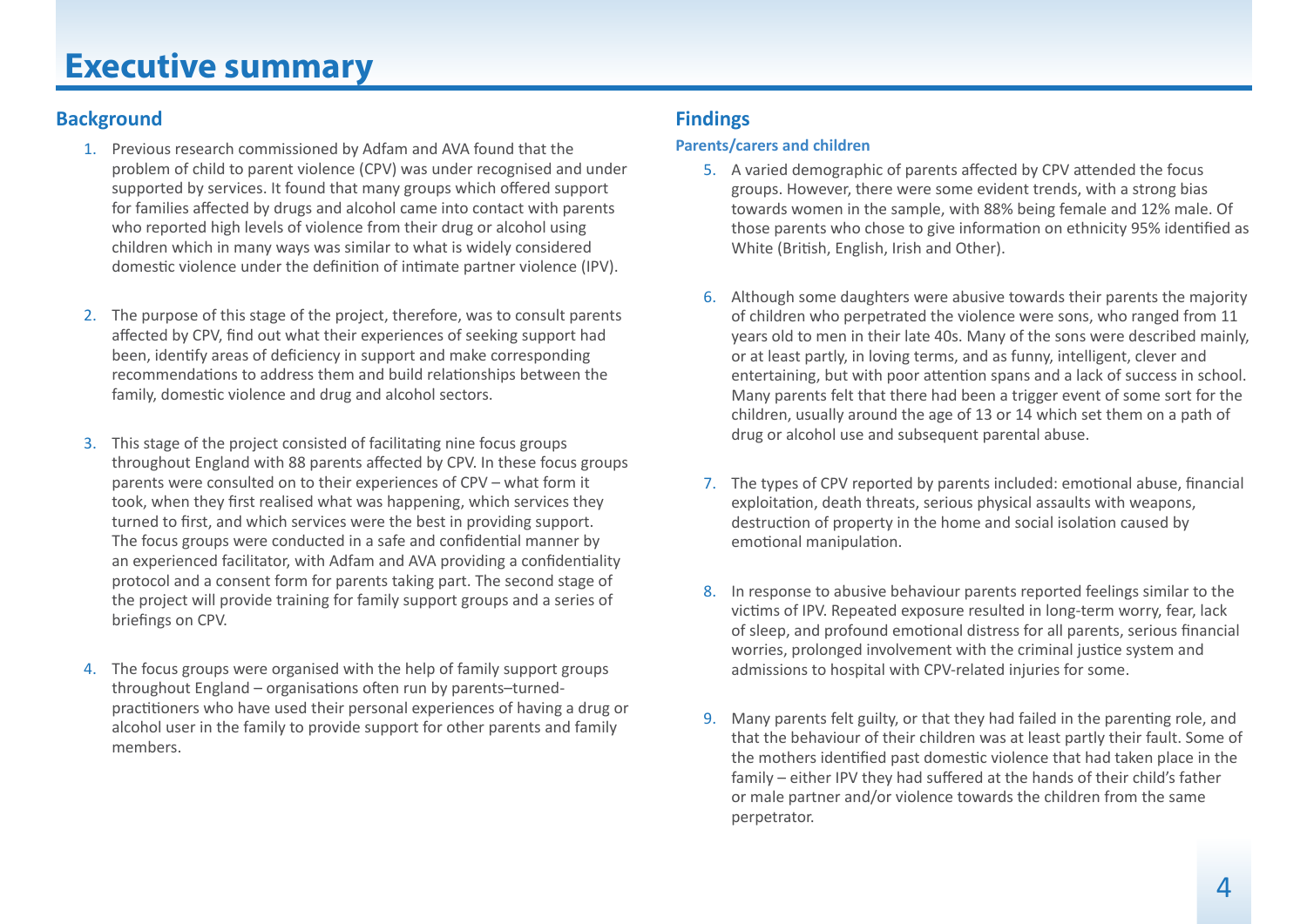## **Executive summary**

- 10. Having a child who both used substances and perpetrates CPV was incredibly hard for parents – many spoke of the double stigma they faced in society from these two co-existing factors. Parents were often scared of admitting what they were experiencing to professionals, but also to their own neighbours, families and friends. Many parents reported dismissive and judgmental responses from professionals, friends and members of the community.
- 11. Knowing what to call CPV and how to conceptualise it was very problematic for parents. Most saw it as an extension of their child's substance use – with the corresponding assumption made that if treatment was found for the substance use, it would resolve the problem of CPV. Because of this, very few parents considered what they were experiencing domestic violence, and the thought of accessing dedicated domestic violence services only crossed the mind of a small handful.

#### **Services**

- 12. Parents typically turned to their friends, social services, the police and GPs for help. The feedback on the support provided was extremely varied. Some parents spoke of the police in glowing terms and others felt unfairly judged or dismissed – a mix of responses that was also true of GP and other services responses.
- 13. Support groups that exist for families of alcohol or drug users, run on a mutual support model and often started by the parent of a substance user, were routinely reported as effective and highly valued by parents – a safe area for them to share experiences and problems without worrying about the stigma and prejudice that hampered their attempts to find support outside the groups. The feeling of security provided by family support groups, as well as the expertise of the leaders of the groups and more experienced members, also contributed to the family support group's status as 'godsends', 'lifelines' and oases of calm and sanity for parents.
- 14. Barriers to accessing services were identified as: stigma and shame; lack of awareness of existing support (notably family support groups); parents not seeing themselves as legitimate recipients of support; lack of knowledge on drugs, alcohol and their effects; an 'it'll never happen to us' mind-set; and a lack of consensus on the best course of action within couples.
- 15. A general feeling of not knowing where to turn and of being failed by services was reported by families. This wasn't necessarily directed at a particular service, but was a reflection on years of being passed between services and the feeling that the help and dialogue that should have been offered did not. Many parents did not feel listened to by services, describing agencies as only interested in talking to them at certain points, or when it suited them.

### **Conclusions and recommendations**

- 16. There are parents who are affected by violence and abuse from their substance using children, often to a severe degree, who feel they have little or no recourse to help from services.
- 17. The policy and service frameworks that exist are failing to meet the needs of parents experiencing CPV. CPV does not currently fit neatly into any governmental policy nor into the strategic vision of service provision for victims of domestic violence. This is partly due to the current governmental definition of domestic violence which explicitly defines it as occurring between only those aged 18 or over. This clearly does not capture the experiences of all the parents in this project, many of whom were affected by CPV perpetrated by children aged under 18.
- 18. Increased recognition of CPV (and an accompanying modification of the governmental definition) should be implemented to bring about a sustained improvement in the support offered to parents. Part of this recognition is dependent on bridging the gap and increasing dialogue between the family, substance use and domestic violence sectors over where the issue sits and what each sector can contribute.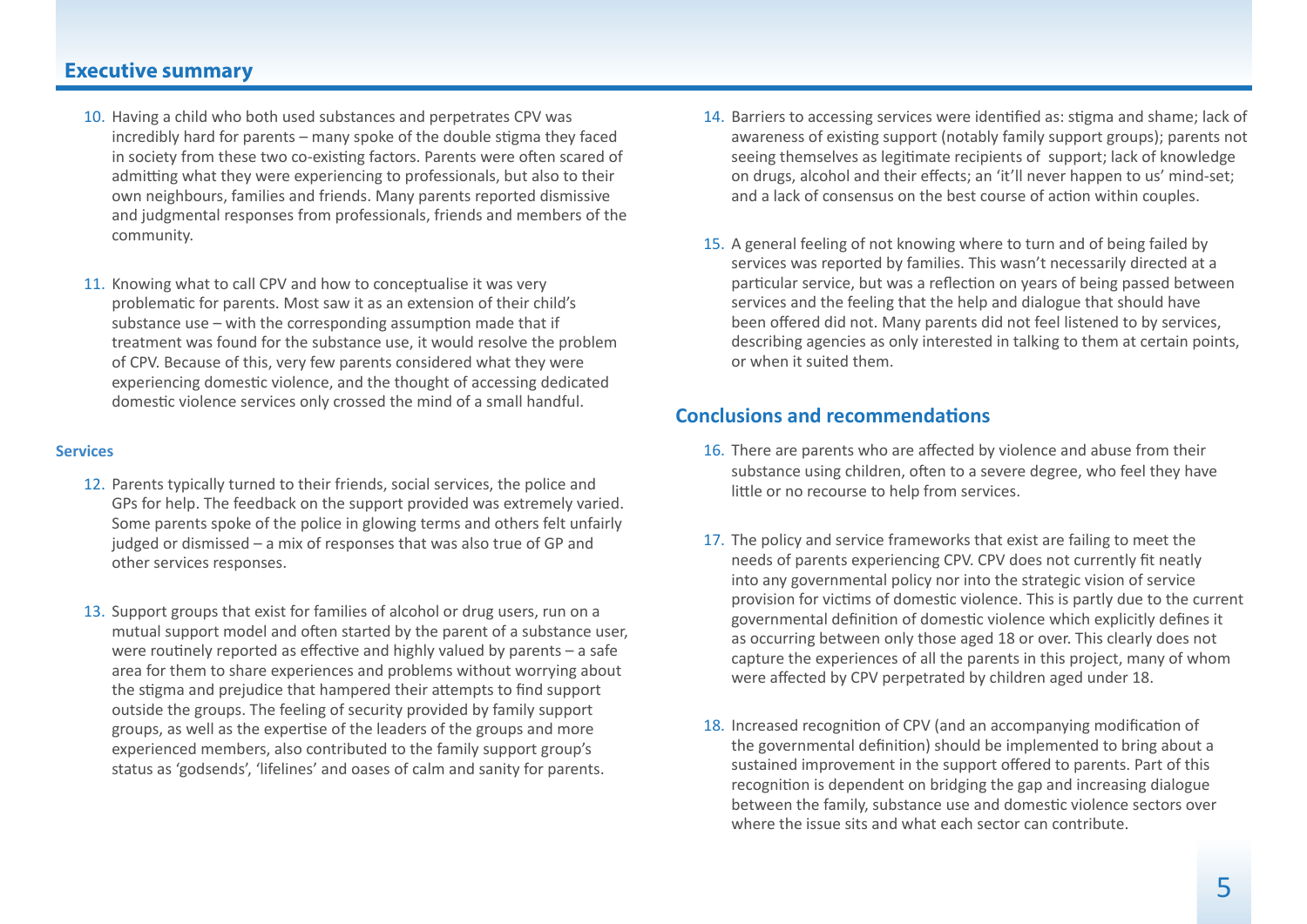## **Executive summary**

- 19. With family support groups clearly recognised by parents as the most effective method of help for families suffering CPV efforts must be made to support them, increase their capacity to screen for CPV and offer appropriate sign-posting to domestic violence services and others. For groups to offer sustained support to parents they need to be properly resourced. They are often small, and run by passionate people who are experts of their own experience, but operate on small budgets. Large or complex tendering processes can be very demanding in terms of time, and efforts should be made to make these processes accessible and open to all providers, including small voluntary and community sector services.
- 20. There is a lack of perpetrator programmes for those aged under 21 years old. The current conceptual framework around domestic violence and perpetrator programmes assumes the perpetrator has a level of experience in adult relationships. Clearly many perpetrators of CPV have very different characteristics and therefore need a different type of programme to work on addressing the violence they perpetrate.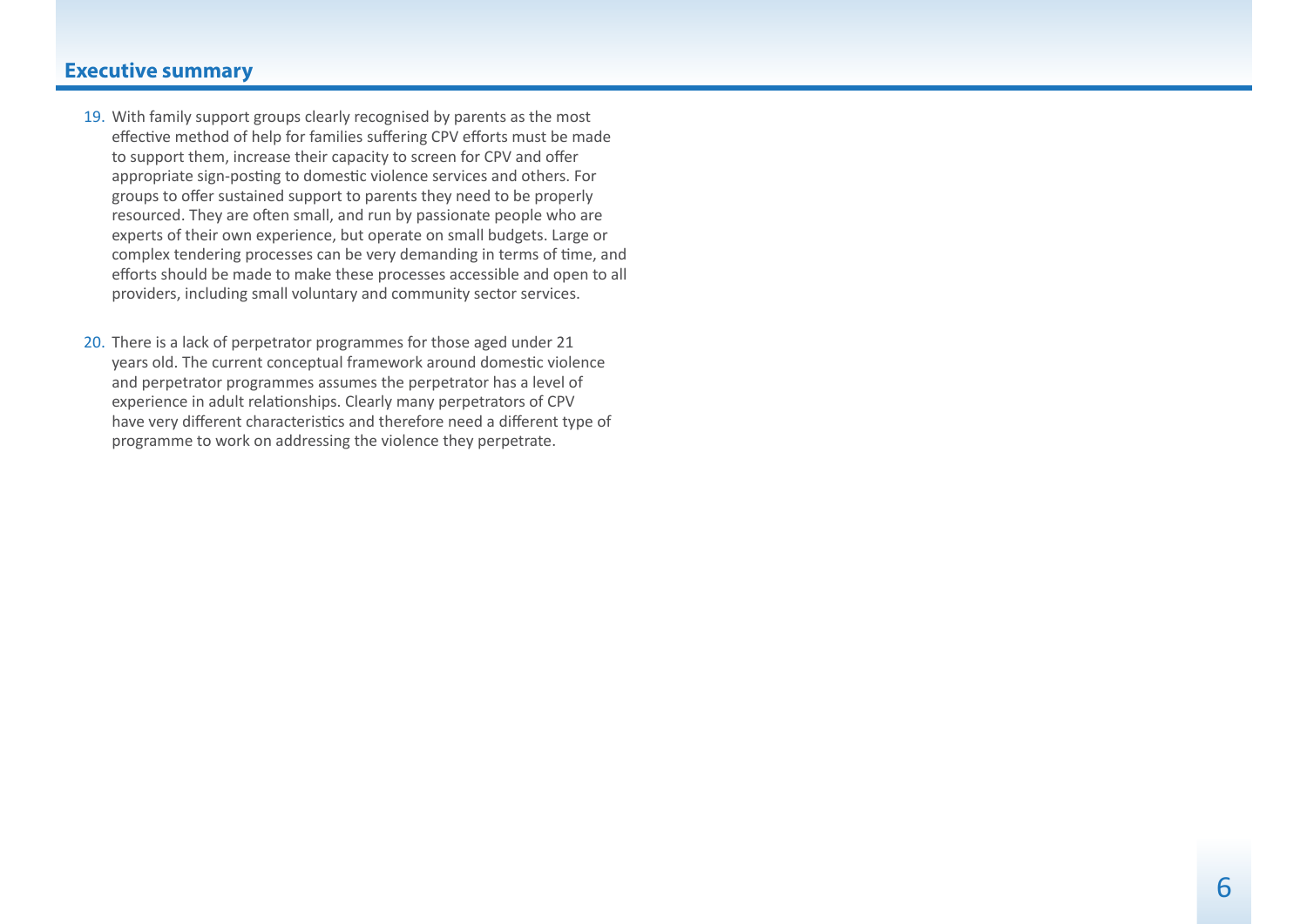# <span id="page-6-0"></span>**Setting the scene**

## **Introduction**

This project has been conducted jointly by Adfam and AVA and funded by the Department of Health.

Adfam is the national umbrella organisation working to improve the quality of life for families affected by drug and alcohol use. It works with local and national partners to develop policy and manage projects. As the representative voice of families and family support, Adfam provides best practice guidance on drug and alcohol related family work. It continues to raise awareness of the needs of families affected by drugs and alcohol and works to inform and influence Government policy, the media, and national, regional and local services.

Adfam's mission is that every family member affected by drugs and alcohol should be able to access the help and support that they need and deserve.

AVA (Against Violence and Abuse) was formed in April 2010 but had formerly operated as the Greater London Domestic Violence Project (GLDVP) since 1997. It is a national second tier service working to end all forms of violence against women and girls. The key aims of AVA are:

- To challenge, enable, encourage and support all agencies and communities to contribute to achieving our vision of a world free from violence against women and girls.
- To offer a range of high quality and expert services to facilitate specialist and generic agencies to contribute towards our vision.
- To identify and fill gaps in the field, find innovative solutions to current and emerging situations, and inspire an effective strategic approach to reducing and preventing violence against women and girls.

The Stella Project is AVA's project specifically focussed on facilitating improvement in the way services are delivered to those affected by both substance use and domestic and sexual violence. It originally started as a partnership between the GLDVP and the Greater London Alcohol and Drug Alliance (GLADA) in 2003 and was incorporated into AVA when it was formed in 2010.

Previous research<sup>1</sup> by the University of Bedfordshire, jointly commissioned by Adfam and AVA (2010) interviewed providers of local support groups for family members. These family support practitioners highlighted the prevalence of violence perpetrated by substance using children against their parents. Crippled by this unique double stigma (both having a child misusing drugs or alcohol and being a victim of their violence), parents were often overwhelmed by stress, doubt, shame and uncertainty and did not know where to turn. For a victim of domestic violence to have their own child perpetrating abuse presented a particularly complex set of emotional and practical challenges. This typically led to high levels of delay before seeking external help (see appendix E for an extract of the research).

Abuse identified in the research ranged in nature from emotional and financial (e.g. asking for money for drugs and/or turning aggressive when refused) to fatal acts of physical violence. In 2008-09 the Metropolitan Police found in its review of domestic violence homicides that all five female non-partner/ex-partner victims were mothers murdered by sons, and that one of the two male victims was a father murdered by a son. The six perpetrators were described as 'either suffering from mental health problems or under the influence of alcohol and/or controlled drugs'.<sup>2</sup>

Typically parents affected by this issue sought support within the context of their child's substance use rather than for their own experiences of violence, characterising the violence as something contingent on the drug or alcohol use which would disappear once the substance user found effective treatment. This means that domestic violence agencies are not seeing the scale of the problem reflected amongst their clients. Drug agencies which engage with family members see slightly more but still do not have the complete picture.

However, some parents are engaging with family support groups around the country. Many of these groups began as community self-help projects – with groups of parents, often mothers, coming together to offer mutual support. The effectiveness of such self-help or mutual aid projects has been reported to Adfam by many parents across many projects.

<sup>1</sup> Galvani, S., 2010, Supporting families affected by substance use and domestic violence [online], The Tilda Goldberg Centre for Social Work and Social Care: University of Bedfordshire. Available from: [http://www.adfam.org.uk/docs/adfam\\_dvreport.pdf.](http://www.adfam.org.uk/docs/adfam_dvreport.pdf) 2   Figures viewable at http://www.met.police.uk/foi/pdfs/priorities\_and\_how\_we\_are\_ doing/corporate/mps\_annual\_report\_2008-09.pdf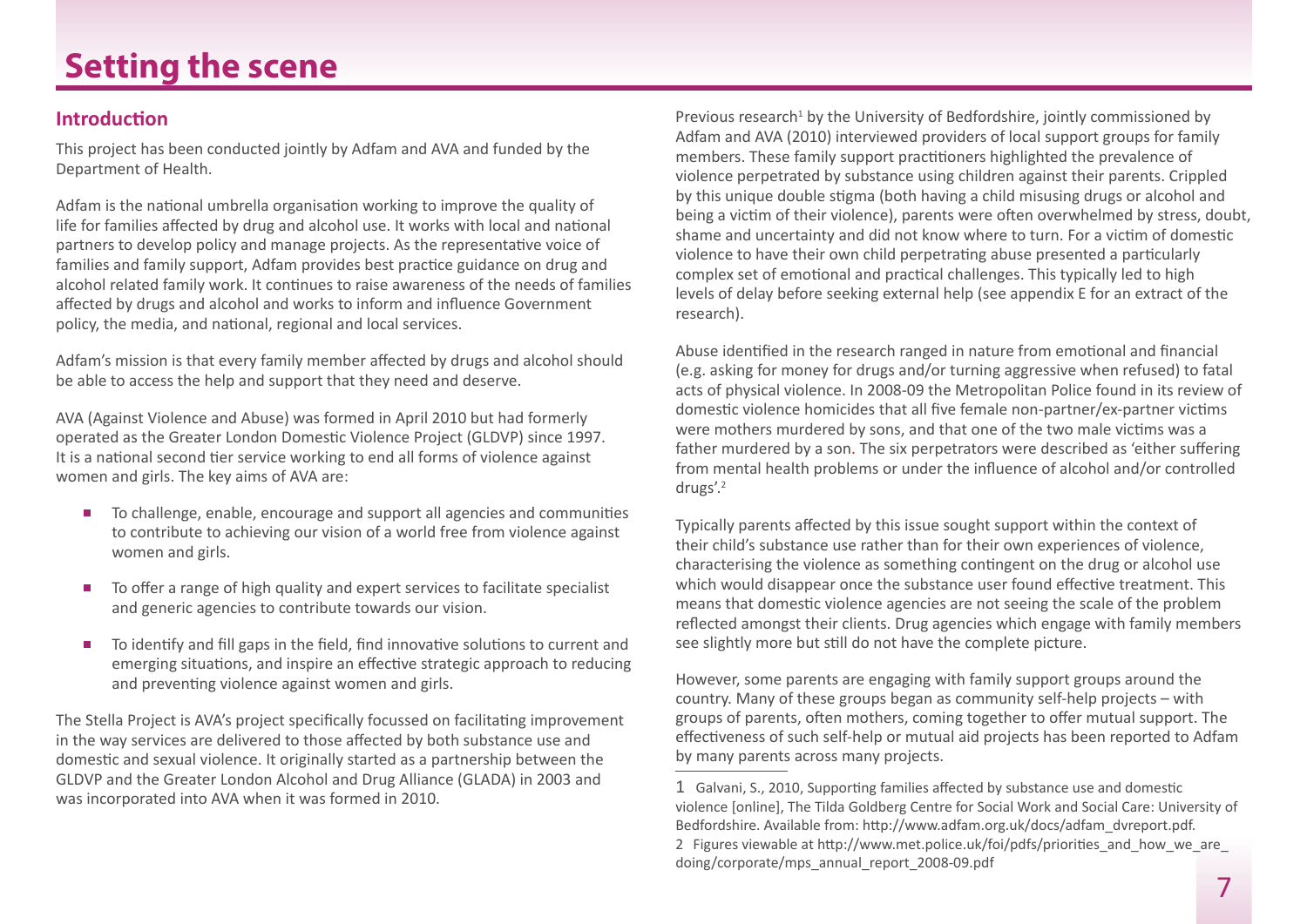<span id="page-7-0"></span>Galvani's research identified that some support service providers lacked confidence in working with parental victims of substance use-related violence from their children. One recommendation was to develop resources and training for practitioners and services, as well as for those responsible for commissioning these services and working with them strategically within local authorities. This project will meet this recommendation.

This current project has set out to deepen the knowledge available in this area, using focus groups with affected parents to collect data. Throughout the project the parents were and are considered the real experts in the situation, with years, or decades, of resilience, ingenuity and coping strategies to match the harrowing stress, worry and abuse they have endured.

The Government's current definition<sup>3</sup> of domestic violence is: '*Any incident of threatening behaviour, violence or abuse (psychological, physical, sexual, financial or emotional) between adults who are or have been intimate partners or family members, regardless of gender or sexuality.'* 

However, defining domestic violence has always been problematic and the above definition is insufficiently complex to understand it in its entirety. Whatever form it takes, domestic violence is rarely a one-off incident, and should instead be seen as a pattern of abusive and controlling behaviour through which the abuser seeks power over their victim.

The definition above, with its use of 'adults' (defined as people over 18) excludes any abuse perpetrated by the under 18s, whether against other under 18s (as may occur in relationships between two teenagers) or against those over 18, as might occur with child to parent violence (CPV). CPV is not commonly included in the public, or even professional, perception of domestic violence.

Throughout this report the acronym CPV is used to describe domestic abuse perpetrated by children against their parents. These children may be under *or* over 18. This report also uses the terms 'domestic violence' and 'domestic abuse' interchangeably - violence is used in a wider sense to include non-physical forms of violence.

Intimate partner violence (IPV) is also referred to. This is domestic abuse between adult partners or ex-partners but does not include violence between family members. It has many similarities, and some differences, to CPV and is used as a useful point of comparison.

Problematic substance use is defined as: *'The use of substances (such as illegal drugs, prescription medicines or alcohol) in such a way that result in harm to the individual user or to the wider community. The range of harms includes problems for physical health, psychological health, violence, financial problems, family*  problems or social problems<sup>4</sup>.' The term 'substances' is therefore used throughout

<sup>3</sup> The Government definition is currently undergoing a review process. It is widely anticipated that the age limit will drop. The current definition given is contained in the consultation document available at: Home Office, 2011, Cross-governmental definition of domestic violence: a consultation [online], Home Office: London. Available from: [http://](http://www.homeoffice.gov.uk/publications/about-us/consultations/definition-domestic-violence/dv-definition-consultation?view=Binary) [www.homeoffice.gov.uk/publications/about-us/consultations/definition-domestic](http://www.homeoffice.gov.uk/publications/about-us/consultations/definition-domestic-violence/dv-definition-consultation?view=Binary)[violence/dv-definition-consultation?view=Binary](http://www.homeoffice.gov.uk/publications/about-us/consultations/definition-domestic-violence/dv-definition-consultation?view=Binary).

<sup>4</sup> The Stella Project, 2007, Domestic Violence, drugs and alcohol – good practice guidelines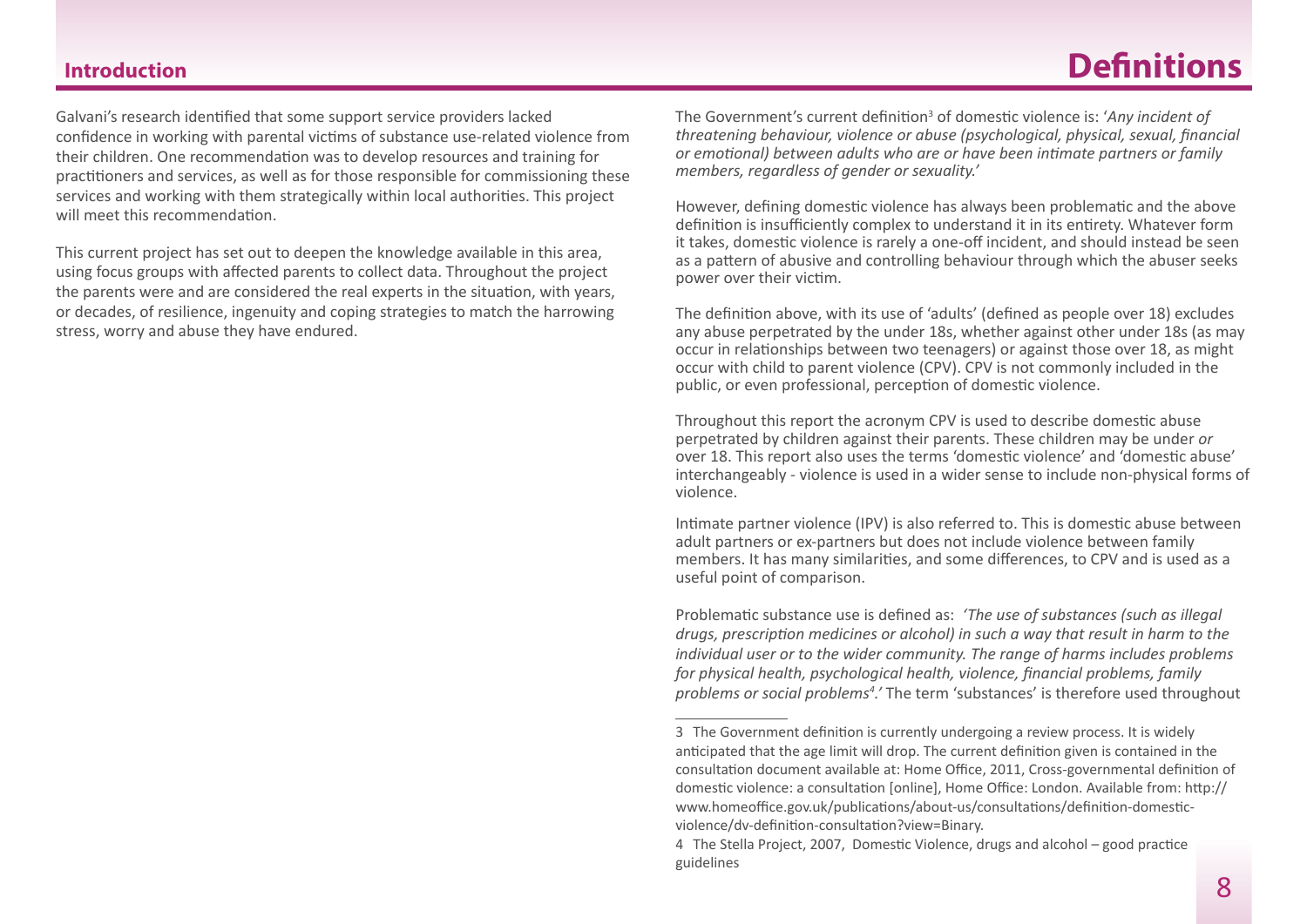to refer to both drugs and alcohol.

The family support groups referred to in this project are the mutual support groups that exist around the UK for families affected by substance use and some of whose members were interviewed for this project. Galvani offers a useful definition of family support groups in her research: of the people who run the groups she writes *'this is a unique group of people as they have dual roles, both as family members of someone who has, or had, a substance use problem, as well as providers of support services to other family members.5 '* This dual role is the key for the family support groups – they are typically small, and usually set up by parents who have not found the support they need elsewhere to help them deal with their experiences. As Galvani writes, '*most began by offering informal, voluntary services, eg. a mum's group, and some had progressed to establish, or become part of, more formally established support providers that include both paid and voluntary staff'.* Some support groups end up being commissioned by their local authority to provide family support in the area.

Although they are most commonly initiated by family members some family support groups have been started by professionals, for instance a family worker within a treatment agency, or a member of the Drug and Alcohol Action Team (DAAT), or carers' leads with a responsibility for substance use. In the Manchester focus group for this project the group was brought together by an employee of the local authority who works in drug and alcohol services.

For this reason the term used by Galvani 'Family Member Support Providers' has not been used on this occasion; the broader term 'family support groups' employed instead. Despite this, all the family support groups consulted in this project are from the 'by families, for families' mould even if they had an external facilitator who enabled them to all come together.

These groups are supported by Adfam through the creation of resources and sharing good practice, and play an invaluable role in helping families by enabling them to come together in a safe environment, share experiences and find support and coping strategies.

Whilst most research on domestic violence is focussed on IPV there has been some which has considered other variations, including CPV. Most of it is not specifically focused on substance using children, with mention made of drugs or alcohol as one of a number of contributing factors. Much of this material is from Australia or the USA rather than the UK. However, despite this lack of specific focus on substance use, some of the findings of the research provide insights into the lives

of the parents interviewed, with many experiences chiming in similarity.

Howard notes that as with IPV, CPV has '*many interconnected determinants… these include individual and relationship factors, as well as societal, cultural and community expectations and attitudes*' 6 .

She isolates a number of interesting factors that characterise CPV – first that when perpetrated by male adolescent children against mothers, the adolescents generally hold negative views of women, just as adult male perpetrators do.

Second, that violence from male children often occurs in families where violence is, or has also been, perpetrated against the mother by the father or adult male partner. Despite this link Howard notes the '*paucity of long-term research which 'proves' the intergenerational relationship between a male child's experience of family violence, violence against their mother and violence against an intimate partner in adult life*' 7 .

Much wider research has been conducted on the intergenerational transmission of domestic violence and how boys who are exposed to violence at home between their parents may go on to perpetrate it against their own female partners when they become adolescents or adults. The cycle of abuse theory has been criticised<sup>8</sup> for being an overly simplistic view and attempting to reduce complex social realities to simplistic behavioural and individualistic models. Some empirical research shows a small correlation between childhood abuse and the potential for the child to become a future victim or perpetrator, but these findings are in the minority and there is no evidence that this is definite causal relationship.

# <span id="page-8-0"></span>**Definitions What we know from research**

<sup>5</sup> Galvani, S., 2010, Supporting families affected by substance use and domestic violence [online], The Tilda Goldberg Centre for Social Work and Social Care: University of Bedfordshire. Available from: [http://www.adfam.org.uk/docs/adfam\\_dvreport.pdf.](http://www.adfam.org.uk/docs/adfam_dvreport.pdf)

<sup>6</sup> Howard, J., 2010, Preventing family violence, Domestic Violence Resource Centre Victoria Quarterly

<sup>7</sup> Ibid

<sup>8</sup> Kelly, L.,1996, Weasel Words: Paedophiles and the Cycle of Abuse, Trouble and Strife: Norfolk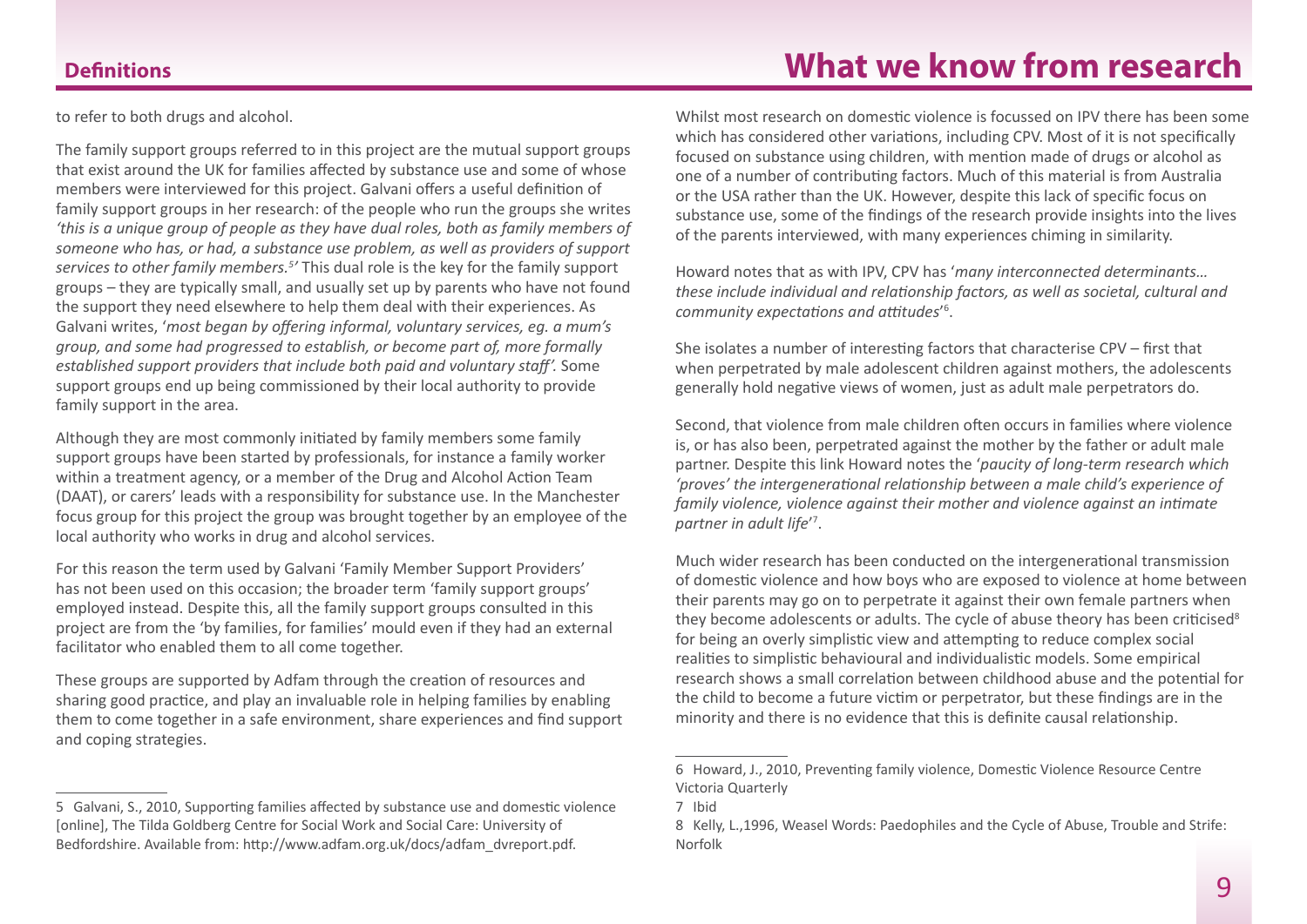# **What we know from research**

Committing acts of violence remains a decision, a purposeful action that perpetrators take. Negative (and positive) influences in our lives may make us all more likely to behave in a certain way, but they don't compel us to. Moreover, most boys exposed to domestic violence do not grow up to be adult perpetrators. Indeed many boys choose as adults to take a strong stand against violence.

Adolescent violence to parents is shrouded in shame, with the parent (usually the mother) ashamed to think that their own child is assaulting them. As a result, incidences of CPV chronically underreported.

Lastly, Howard notes that adolescent CPV is more frequently committed by males who comprise 74% of people aged 12-24 who perpetrated violence against parents<sup>9</sup>.

In 2010 Helen Bonnick, a social worker, conducted a small and informal project looking at the support available for victims of CPV. It was published in the newsletter of Respect<sup>10</sup> and noted that an apparent rise in this form of violence was unfortunately '*not matched by a rise in the quality of support offered*'.

*'The notion that parents, apparently in a position of power within the family, might be subject to levels of abuse from their children, akin to domestic violence from a partner, is one which many people find hard to grasp11'.*

This neatly identifies two relevant points – first the intuitive surprise many seem to feel that abuse in the home could go 'the other wa*y*' with parents as victims and second a notional or semantic reluctance to categorise such acts as domestic violence – instead being described as '*akin*' to it. Like Howard, Bonnick identifies the reluctance parents may display when seeking help or disclosing their experiences of abuse to services. Again like Howard she also identifies previous exposure to domestic violence as a significant factor for mothers who experience CPV.

9   This figure is from Australia, Victoria Council Against Violence 2006

11   Ibid

Other key issues identified by Bonnick include:

- A quickness amongst professionals to suggest improving boundaries and other elements of parenting strategy as the best remedy for CPV, rather than accepting the violance as a genuine manifestation of domestic violence which the perpetrator should address through changed behaviour. '*When they do eventually come forward for help they may be rebuffed or misunderstood in a policy and practice environment which conceives of parents as feckless and children as victims.<sup>12</sup>*' Gallagher also makes a similar point - *'children's behaviour is generally seen as being*  directly caused *by the parenting they have received, hence parents are seen as responsible13'.*
- A sense amongst parents 'of being passed from agency to agency, of being *disbelieved, of having to wait months and months for a service*' 14
- Parents often turning to a trusted friend or the internet for support rather than professionals. This claim was confirmed by many of the parents who took part in this study.

Routt and Anderson identify many of these factors, as well as several others, in *Adolescent Aggression – Adolescent violence towards parents15.* Like Howard and Bonnick they note both the shame parents feel and their reluctance in asking for help. They also highlight the high proportion of mothers who have experienced domestic violence from adult male partners and adolescent male children. They note that:

■ *'Adolescents who use violence against their parents have often been physically or sexually abused or have been exposed to intimate partner violence*16'

<sup>10</sup> Bonnick, H., 2010, Searching for help for Parent Abuse: The usefulness of the internet as resource for parents [online], Respect newsletter: unknown. Available from: [http://](http://helenbonnick.files.wordpress.com/2011/11/respect-newsletter.pdf) [helenbonnick.files.wordpress.com/2011/11/respect-newsletter.pdf](http://helenbonnick.files.wordpress.com/2011/11/respect-newsletter.pdf).

<sup>12</sup> Bonnick, H., 2006, Access to help for parents feeling victimised or experiencing abuse at the hands of their teenage children [online]. Available from: [http://helenbonnick.files.](http://helenbonnick.files.wordpress.com/2011/05/maabstract.pdf) [wordpress.com/2011/05/maabstract.pdf](http://helenbonnick.files.wordpress.com/2011/05/maabstract.pdf)

<sup>13</sup> Ambert, 1992 cited by Gallagher, E., 2004, Youth Who Victimise Their Parents, *ANZJFT,*  25(2), pp. 94-105.

<sup>14</sup> Bonnick, H., 2010, Searching for help for Parent Abuse: The usefulness of the internet as resource for parents [online], Respect newsletter: unknown. Available from: [http://](http://helenbonnick.files.wordpress.com/2011/11/respect-newsletter.pdf) [helenbonnick.files.wordpress.com/2011/11/respect-newsletter.pdf.](http://helenbonnick.files.wordpress.com/2011/11/respect-newsletter.pdf)

<sup>15</sup> Anderson, L., Routt, G., 2011, Adolescent Violence towards Parents, *Journal of Aggression, Maltreatment and Trauma,* 20(1), pp. 1-19.

<sup>16</sup> Ibid, citing others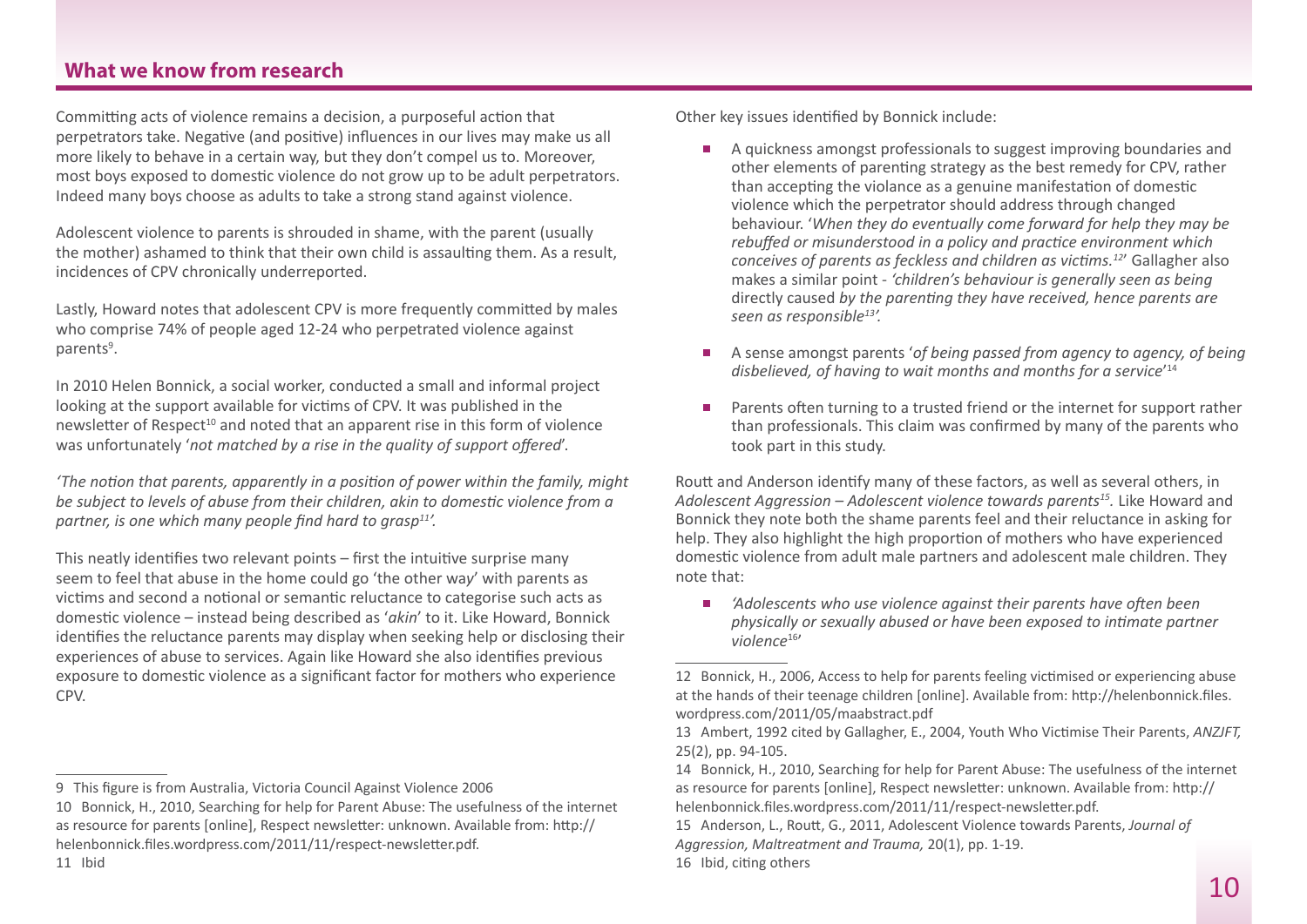# **What we know from research**

- Parents, specifically mothers, of violent children wish to continue carrying out their parenting duties despite the abuse and rarely lose contact. Even if they did wish to somehow cut off their children, they have no legal recourse (unlike women affected by IPV).
- *'The effect of fear on parenting creates the impression of a 'permissive parent' to the outsider'17* – services may look at the relationship and see a lax parent who permits her child to behave outrageously when really they should see a mother who's so worn down and stressed by repeated exposure to abuse she puts up with it in order to preserve a semblance of peace. CPV occurs disproportionality in single parent families, often because parenting energies are eroded by the lack of partner to share the burden, as well as circumstantial factors such as poverty, moving home, children changing schools, losing social stability and friends.

The research of the Australian Domestic and Family Violence Clearinghouse 'Adolescent Violence Towards Parents'18 contains some interesting findings on CPV, especially in relation to gender. It suggests that although the violence itself is gendered in the sense that '*boys are more likely to be physically abusive and girls more likely to be emotionally abusive towards their parents'19,* '*there was no significant gender difference in the* numbers *of perpetrators of adolescent violence against parents*' 20. This is in contrast to the findings in other research on CPV.

The main piece of research to focus on CPV when children use substances is Galvani's research 'Supporting families affected by substance use and domestic violence' (2010). This research was commissioned by Adfam and AVA and uncovered the issue of CPV when the providers of support for families affected by substance use were interviewed primarily about possible experiences of IPV.

*'While they* [family support services] *acknowledged that domestic abuse happened between partners, their experience in delivering family member support services was that the abuse was far more likely to be directed at a parent by a substance using adolescent or adult child.21'*

Like previous research the report suggested that, like victims of IPV, those who experience CPV often suffer a great deal before seeking support. Galvani suggests that, due to feelings of failure in the parenting role, and the shame and stigma of having an abusive child, parents may '*have an even higher tolerance level of bad behaviour with their children*<sup>22</sup> than victims of IPV. Practitioners in family support groups said:

*'They would rather put up with what's happening. Especially when it's the emotional abuse or the financial abuse, they are resigned to it.'<sup>23</sup>*

*'Sometimes they just take it that that's what's happening, and they don't actually understand that it's not acceptable behaviour for them, or their children, or their loved ones to see them in this position.'<sup>24</sup>*

As part of this suffering of abuse, parents were generally reluctant to disclose incidents to professionals, including the family support groups they were in touch with for on-going support around their family member's drug or alcohol use. The research identified four factors for this reluctance: shame, guilt, fear and the lack of a sufficiently trusting relationship with the service. A practitioner in a family support group said:

*'It's the same as with having a drug or alcohol user in the family. It's that stigma. And then there's the double stigma of admitting you're being abused as well. ... The other thing is that they are scared of what the person who's abusing them would do if they found out.'25*

<sup>17</sup> Ibid

<sup>18</sup> Bobic, N., 2004, Adolescent Violence towards Parents [online], Australian Domestic and Family Violence Clearinghouse: Rosemount Youth & Family Services. Available from: [http://](http://www.adfvc.unsw.edu.au/pdf%20files/adolescent_violence.pdf) [www.adfvc.unsw.edu.au/pdf%20files/adolescent\\_violence.pdf](http://www.adfvc.unsw.edu.au/pdf%20files/adolescent_violence.pdf).

<sup>19</sup> World Health Organization, 2000 cited by Anderson, L., Routt, G., 2011, Adolescent Violence towards Parents, *Journal of Aggression, Maltreatment and Trauma,* 20(1), pp. 1-19.

<sup>20</sup> Cornell et al. 1982; Agnew et al. 1989; Paulson et al 1990, in Micucci 1995; Cottrell 2001; TeamCares 2001; Paterson et al. 2002 cited by Anderson, L., Routt, G., 2011, Adolescent Violence towards Parents, *Journal of Aggression, Maltreatment and Trauma,* 20(1), pp. 1-19.

<sup>21</sup> Galvani, S., 2010, Supporting families affected by substance use and domestic violence [online], The Tilda Goldberg Centre for Social Work and Social Care: University of Bedfordshire. Available from: [http://www.adfam.org.uk/docs/adfam\\_dvreport.pdf.](http://www.adfam.org.uk/docs/adfam_dvreport.pdf)

<sup>22</sup> Ibid

<sup>23</sup> Ibid

<sup>24</sup> Ibid

<sup>25</sup> Ibid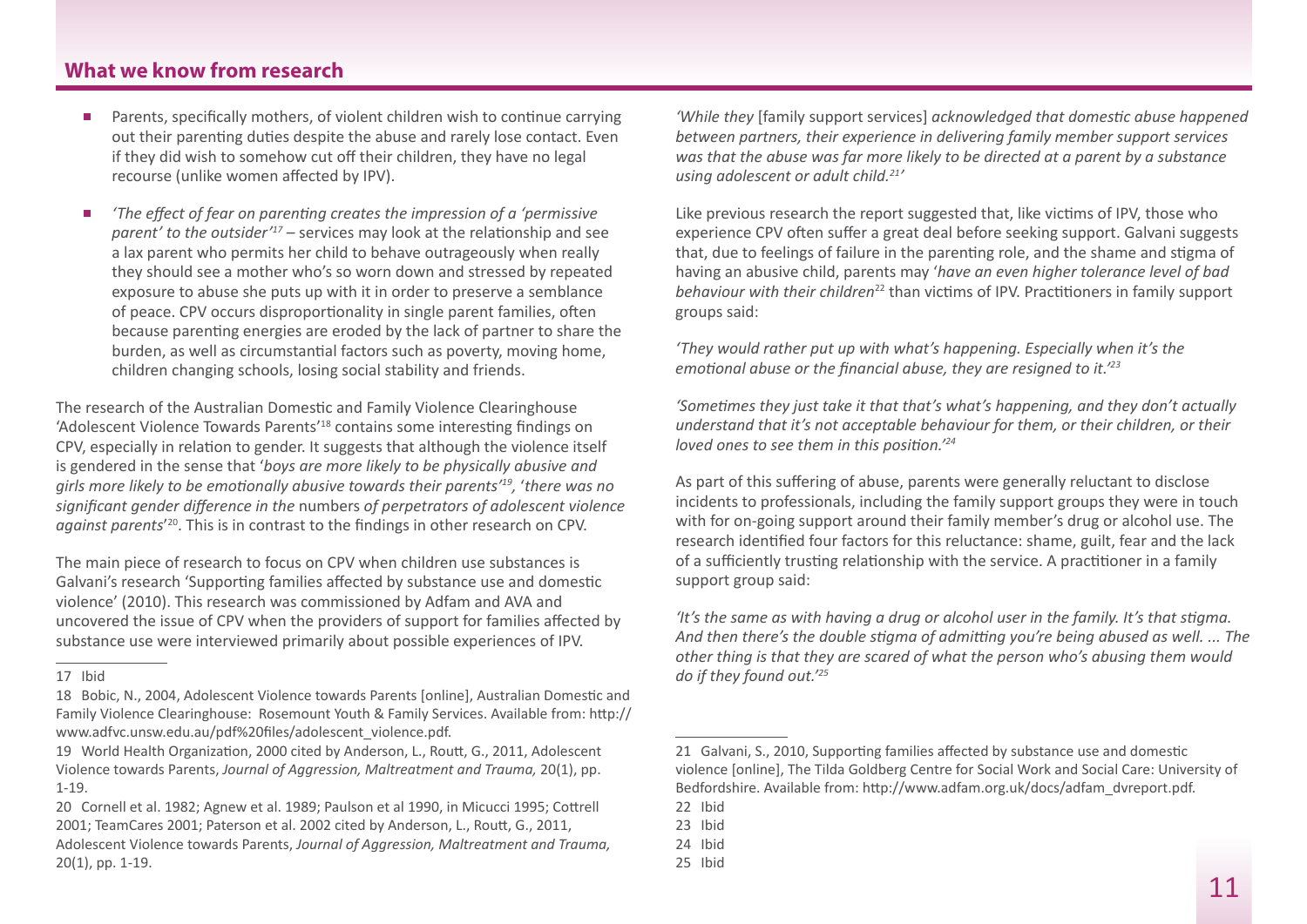# **What we know from research**

When parents did disclose the abuse it was likely to be in a one-to-one session rather than in the group. Subsequent disclosure in the group was reported, once the parent felt comfortable enough to share the experience, and some help was reported from the input of the groups. Some of the family support groups (often run by the parents of substance users) reported not routinely asking new parents about incidences of violence in their introductory processes, with more of an emphasis on parents disclosing it when they felt ready to do so.

Abuse reported from children took a variety of forms, with psychological, financial and emotional the most commonly cited. Physical violence was also reported. A practitioner in a family support group said:

*'Definitely emotional – a drug using child is usually very good at manipulating a parent's emotions so that they can carry on using, and get money for it, no matter how terrible it makes that parent feel. Then there's financial, and in some cases, it will get physical.'<sup>26</sup>*

As with previous research the question of delineating CPV from 'normal' family argument and conflict was highlighted as challenging for both parents and family support groups. Though most family support groups were 'pretty confident' at being able to tell the two apart, some did acknowledge the need for proper guidance on it.

When family support groups did identify domestic violence, practitioners reported varying levels of confidence in how to deal with it. The report identified good practice including '*responses that indicated active questioning, providing information and referrals, and skilled ways of exploring the subject'<sup>27</sup>* as positive responses from practitioners towards CPV. Analysis of the findings identified four things that practitioners worried about in supporting parents affected by CPV:

- *a) 'appeared overly directive, for example, telling people what to do and not do (and therefore replicating controlling behaviours of abusers)*
- *b) were involved in working with couples without any prior exploration of domestic abuse in the partnership thus potentially increasing safety risks for victims*
- *c) guaranteed confidentiality without the required caveats relating to harm to self, harm to others or where children are at risk*
- *d) asking questions that imply the victim's responsibility.28'*

Practitioners also reported feeling unsure on the exact relationship between substance use and domestic violence, although '*everyone agreed there was strong relationship between substance use and domestic abuse and/or that the prevalence of the co-existing behaviours was high*' <sup>29</sup>.

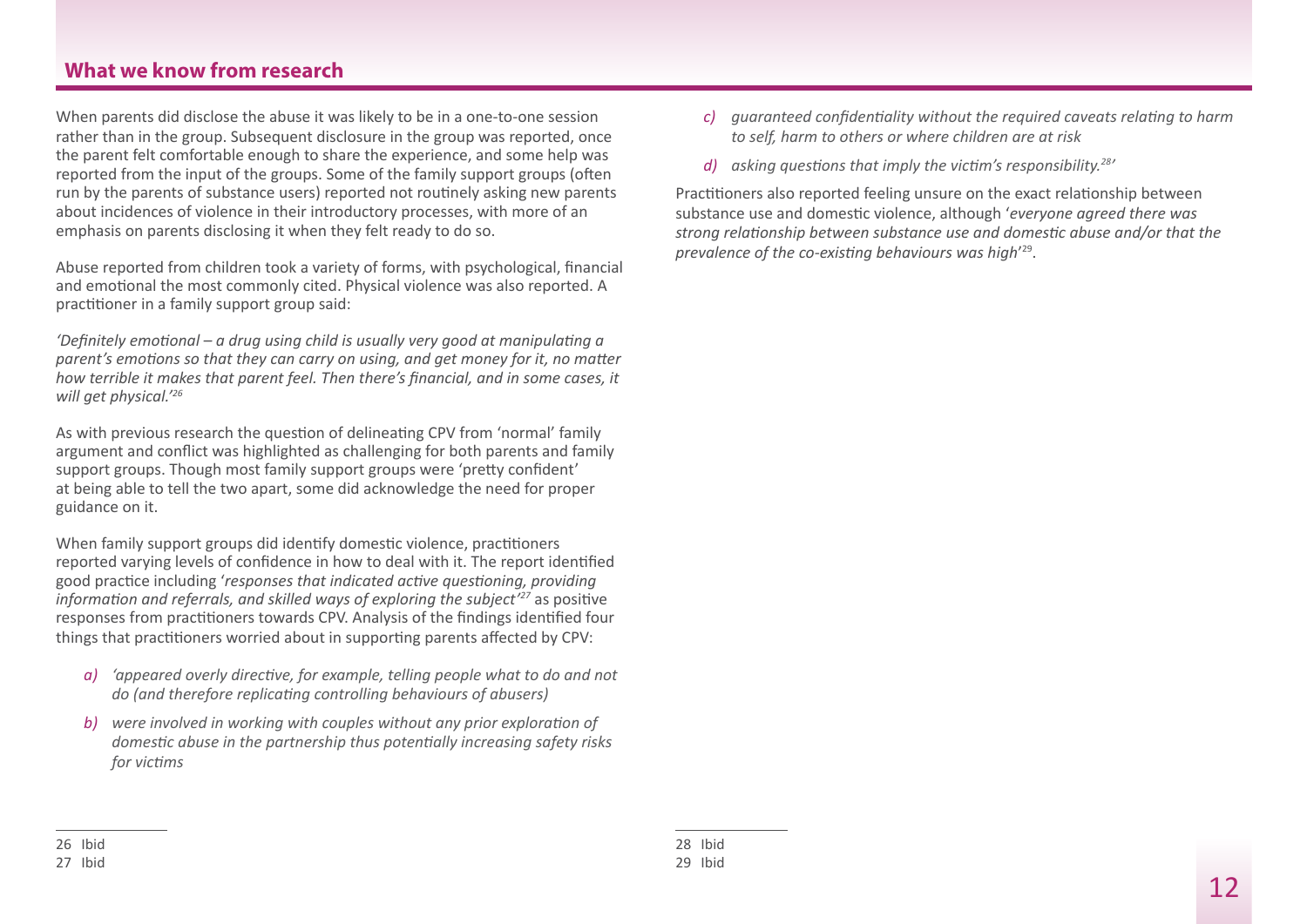# <span id="page-12-0"></span>**Policy context**

The dominant framework commonly used to conceptualise and explain domestic violence is generally not fit for purpose in conceptualising or explaining CPV. When services engage with women affected by IPV they will aim to ensure her safety whatever the circumstances and help her explore options. Some of the emphasis will be on working towards a point where a victim can leave an abusive partner and sever the strings of relationship as fully as possible. This model does not correspond satisfactorily to CPV since the victim, here the parent, cannot readily sever their relationship with their child as a woman might with her partner. A parental victim is legally obliged to care for an abusive child who is aged under 16 and cannot force them to leave the home without making other arrangements. Even a parent whose adult child has long since left home and is in minimum contact is still a parent biologically, legally and emotionally.

Similarly, much current policy around parenting stresses the responsibility of the parent in controlling and improving the behaviour of the child. This does not always fit comfortably with what the findings of this project indicate, where parents repeatedly stated that the siblings of the children perpetrating abuse had been brought up very similarly but had no behavioural issues, did not abuse substances or abuse their parents.

Additionally, the current laws that cover domestic violence do not satisfactorily address the circumstances of those experiencing CPV. The Government's current definition of domestic violence specifically mentions that any incident must occur between '*adults who are or have been intimate partners or family members'* which means the police do not implement policy and procedures on domestic violence when dealing with CPV perpetrated by the under 18s. A lack of appropriate legislation and acknowledgement in law is likely to also lead to a lack of awareness and the conceptualising of such acts as happening outside the 'normal' boundaries of domestic violence. This may then lead to acts of CPV being considered as rare, individual aberrations, rather than examples of violence that need to be systematically addressed - like any other form of abuse.

All statutory agencies, as well as many voluntary ones (at least where official partnerships and tendering are concerned) use the governmental definition of domestic abuse. This means that they are limited as described above, with their focus understandably on the forms of abuse described in the definition and consequently not on CPV.

This means that parents who do experience CPV do not have a clear pathway of referral to access help and support, leading to few receiving assistance from specialists.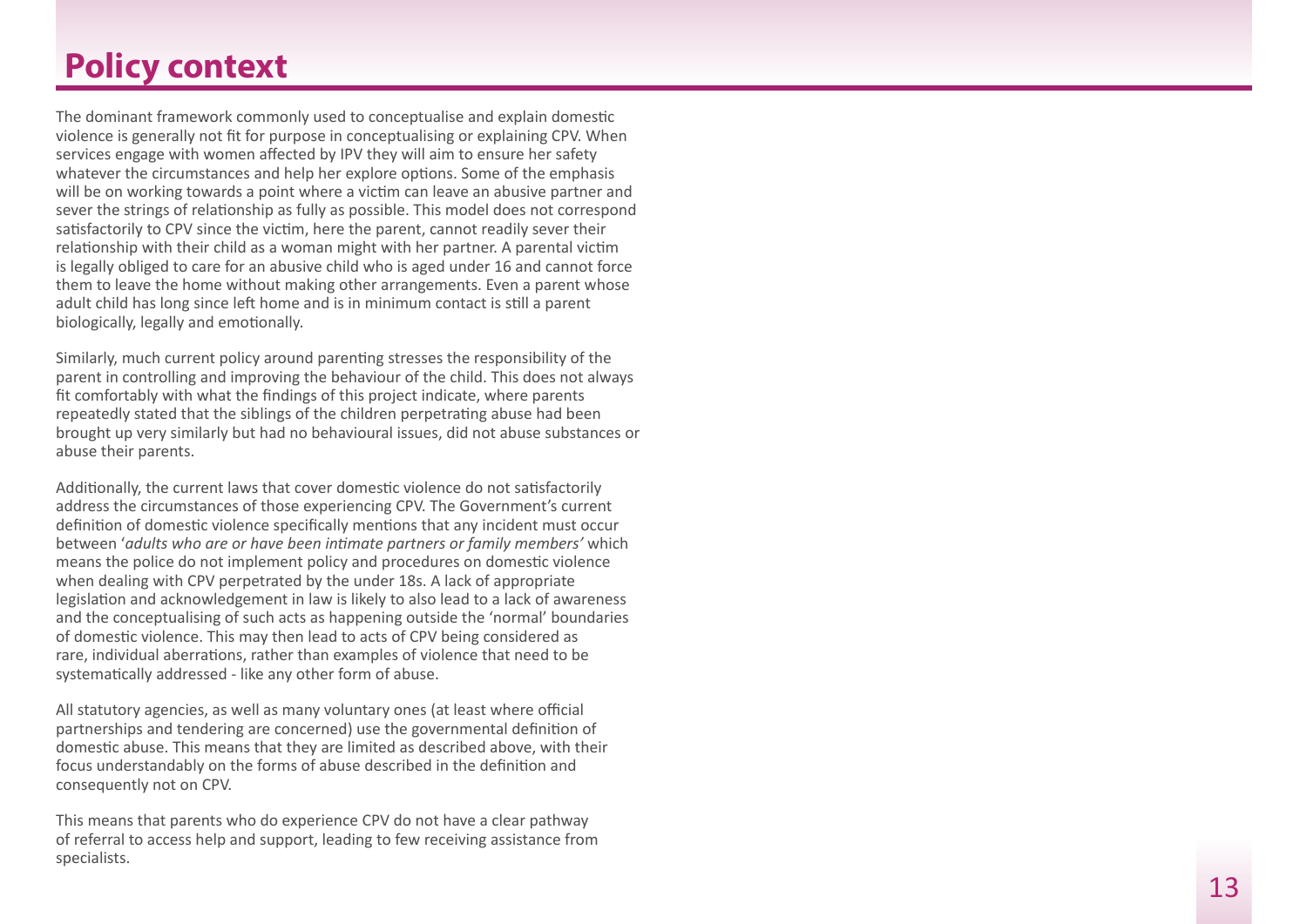### <span id="page-13-0"></span>**Aims**

Based on the findings of previous research, the aims of this project, including the subsequent training, are to:

- Learn more from the parents about their experiences and how services have, or have not, effectively supported them
- Train and empower practitioners from family support groups using the learning from parents to improve future support
- Raise awareness of CPV in both the domestic violence and substance use sectors through communications work, publicity, the press and any other methods available.

This report represents the first stage in achieving the above. The second stage will be training delivered to family support groups throughout the country and the development of a series of briefings on CPV for family support groups, commissioners, domestic violence workers and substance use workers which will be widely disseminated.

There will also be a launch in parliament for the project.

The first stage of the project ran from September to November 2011 and consisted of nine focus groups throughout England attended by 88 parents. The learning from those groups has been used to inform this report, as well as the subsequent training.

|                | Place           | <b>Services involved</b>     | <b>Date</b>  | No. attendees  |
|----------------|-----------------|------------------------------|--------------|----------------|
| 1              | Northumberland  | <b>ESCAPE Family Support</b> | 13/09/2011   | 11             |
| $\overline{2}$ | Sheffield       | RODA + SPODA                 | 14/09/2011   | 9              |
| 3              | Solihull        | Welcome                      | 27/09/2011   | 15             |
| 4              | Mansfield       | Hetty's                      | 11/10/2011   | $\overline{4}$ |
| 5              | Manchester      | Various                      | 13/10/2011   | 10             |
| 6              | Southampton     | Parent Support Link          | 18/10/2011   | 12             |
| $\overline{7}$ | Warmley         | <b>DHI</b>                   | 20/10/2011   | 11             |
| 8              | London          | Various                      | 27/10/2011   | 9              |
| 9              | <b>Brighton</b> | <b>PATCHED</b>               | 30/11/2011   | $\overline{7}$ |
|                |                 |                              | <b>Total</b> | 88             |

Adfam is in contact with a significant number of family support groups around England and approached those mentioned to take part in the project. They were picked both to cover the nine Government regions and for their reputation as successful and effective organisations. Each group approached was given a £100 honorarium to cover administrative, venue and refreshment costs. They were also provided with a project brief and given the opportunity to ask any questions of the project prior to the focus groups taking place.In order to ensure a good response, the group in Sheffield was held jointly with two organisations – RODA of Sheffield and SPODA of Chesterfield. Similarly, the Manchester group hosted by the Drug and Alcohol Directorate of Manchester City Council, with members from Manchester Carers, Hands, Smart Group and Greater Manchester Alcohol and Drug Carers Focus Group invited. The lack of an obvious family support group in London to work with meant Adfam organised the group and invited parents through established networks and contacts.

Once the groups had agreed to take part in the project and convenient dates were settled upon, a joint memorandum of understanding was signed by Adfam Chief Executive Vivienne Evans and sent to each service, which committed them to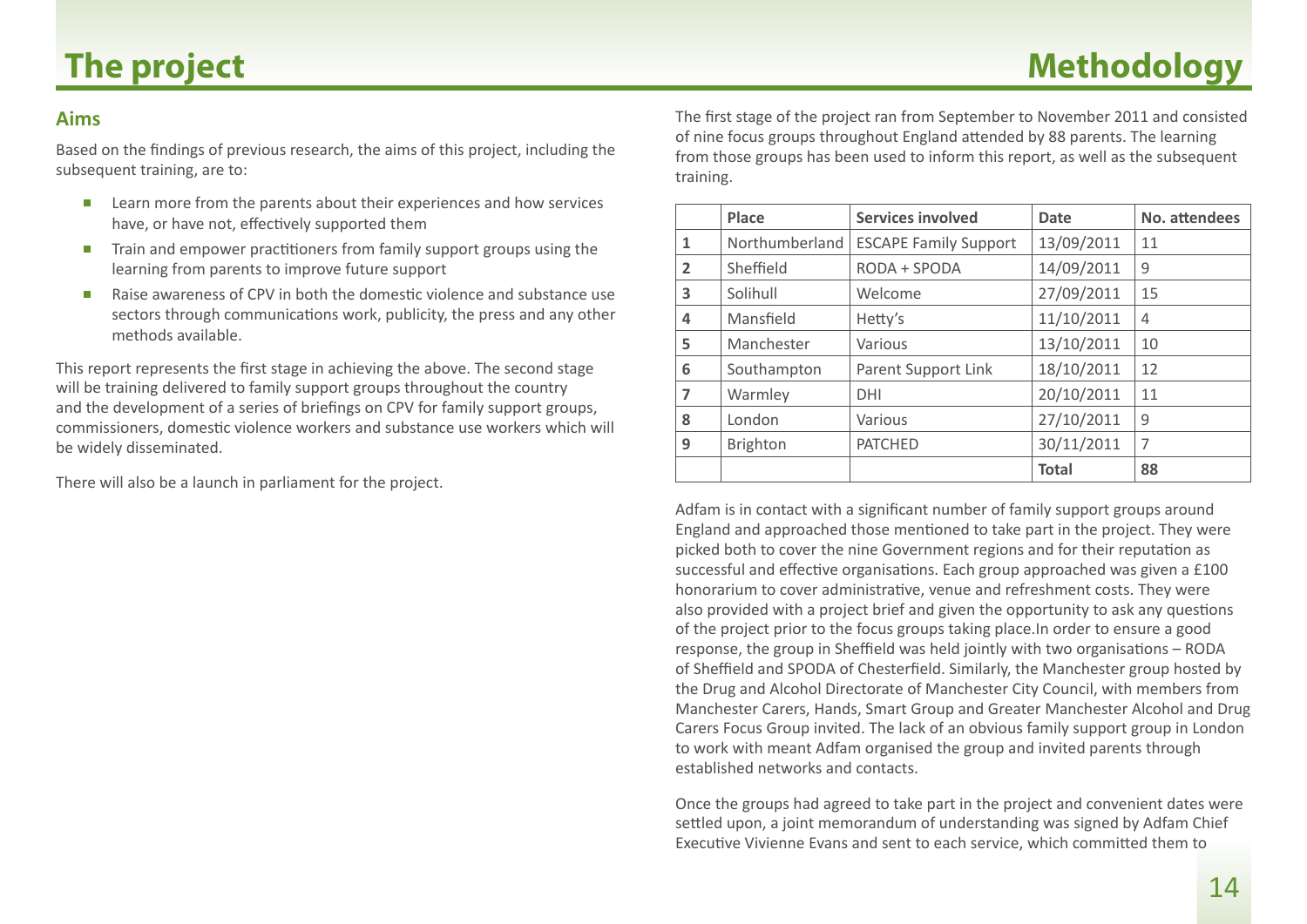## **Methodology**

taking part in the project and providing at least six parents for the focus group and a suitable setting for the meeting. An offer was made for interpreters or signers to be made available but ultimately this was not necessary with any of the focus groups.

The family support groups then used their own networks to contact parents they believed (from on-going work) were affected by this issue. Adfam provided the groups with an information sheet for the parents and monitored their recruitment in the run-up to the groups.

Each focus group lasted two hours, with a short break in the middle. Prior to the groups starting consent forms and information sheets were distributed to participants (see appendix A). A brief introduction was then made for each focus group, with the purpose and background to the project explained and the group asked if they would object to the use of an audio recorder. In all groups except London there were no objections from the participants so the audio recorder was used. In all groups hand-written notes were also taken by Oliver Standing (Adfam) and Davina James-Hanman (AVA) facilitated.

A short list of questions was used to stimulate discussion in the group, with measures taken to ensure participants both spoke broadly within the boundaries of the topic and in a safe and confidential manner. It was stressed that whatever was shared within the group was to be treated with total confidentiality by all in the room, and that the written and recorded records of the day would be securely stored by Adfam and AVA. Each attendee was given a £20 high-street voucher as a thank-you for their time and commitment to the project.

Generally the parents were very willing to talk and share their stories. In some groups a large number of the parents knew each other, with some having longstanding friendships and profound insights in to each other's situations. In others (especially Manchester and London) the attendees did not all know each other, although this did not seem to affect their willingness to speak. Naturally some parents were much more open in the sharing of their stories than others. Generally those parents nearer the start of their journey were quieter than those who had years of experience. Efforts were made by the facilitator to gently steer the discussion of the groups back to the topic of CPV at times, although every effort was also made to allow parents to share what they wished, which often included a lot of wider, broader information and stories.

After the focus groups had been conducted the recordings were transcribed with the most informative quotes and stories taken from them. These quotes and themes were then used as the basis for further work.

A draft copy of the report was provided to the family support groups for comments and feedback so that participants could check their views had accurately been portrayed.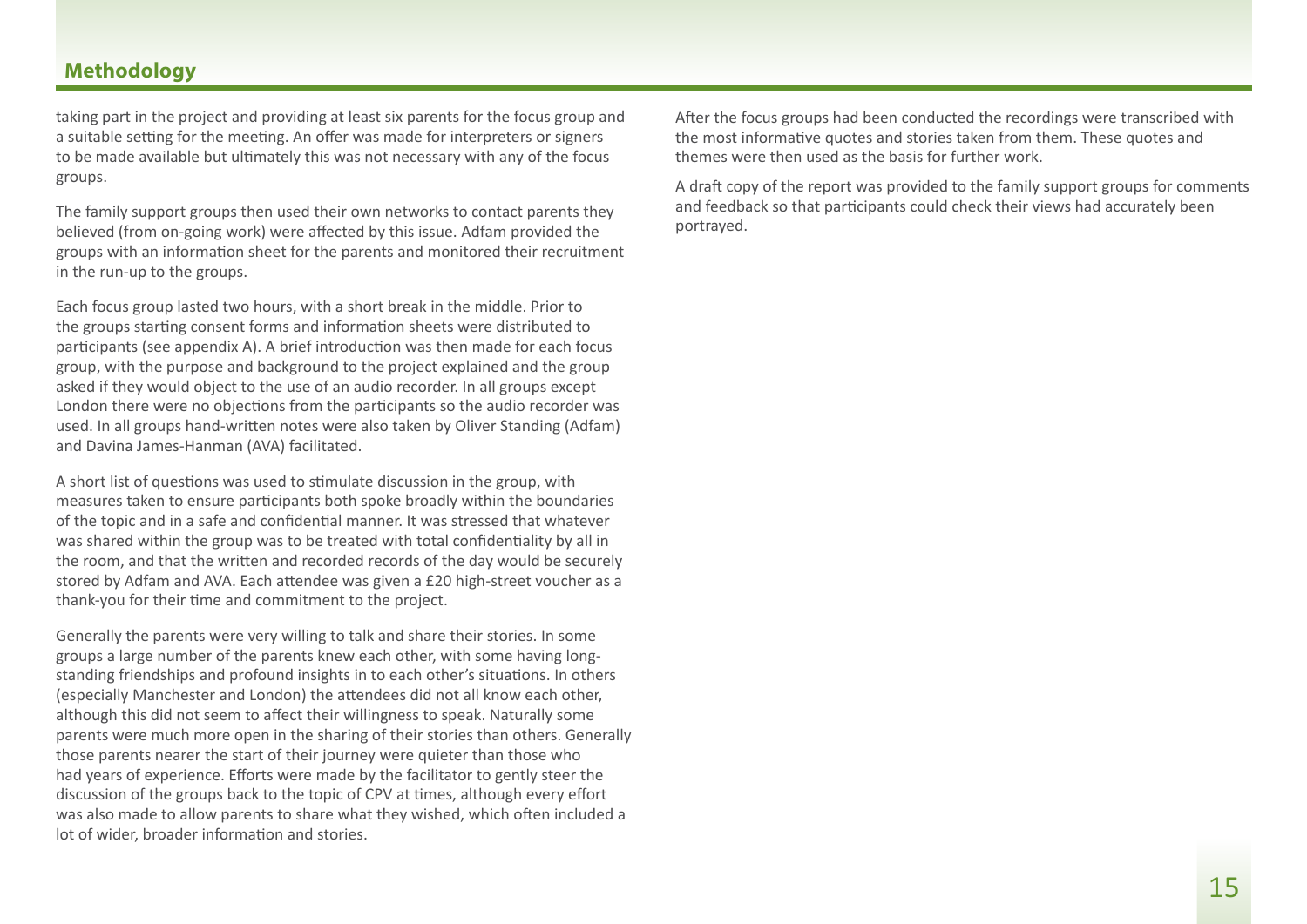<span id="page-15-0"></span>The sample of nearly 90 parents inevitably yielded a variety of results, but there were many common experiences and themes. It is worth noting that despite the often harrowing experiences related, participants demonstrated incredible human strength and resilience, and much comradeship and black humour were evident.

Throughout the findings section the origin of each quote is indicated with a number. These numbers correlate to the nine focus groups identified in the previous section.

### *The abuse - 'You're destroying me'*

As with IPV, CPV manifests in a variety of ways, including verbal aggression, financial exploitation, threats of violence (including death threats) and serious physical assaults.

Financial abuse predictably centred on demands being made for money to buy drugs or alcohol. Often these were reinforced with a threat that the personal safety of the child was at risk if the parents did not provide a certain amount of cash to pay off debts to dealers. It wasn't always possible for parents to know whether this was just an excuse used for leverage or if the safety of their loved one really was in danger and this uncertainly was painful in itself. Understandably this caused many parents to repeatedly give money to their children, even when they had promised themselves or others that they would not.

- *▪ I've had text messages saying he'll have his legs broken if we don't pay £500 by this Friday and we've got ourselves into serious debt* (7)
- *▪ He was abusive in the way he used to steal things…I went on holiday one year, left money in the house. Came back and he'd been looking after the house and he told us we'd had a burglary* [i.e. the money was missing]*.* (5)
- *I got up to my eyes in debt cos [my son] would come in and say 'oh mam I need some money because if I don't they're going to do what they threatened to do', and next thing you know they're going to torch the house.* (6)
- *I give her money now since I found out she was working as a prostitute to feed her habit. What else can I do?* (3)

Emotional abuse was reported by all parents. This included threats, manipulation and seeking to blame the parent for the problem. One grandparent said that when her grandson was in a rage he would find her photos from the past which held great sentimental value and deliberately deface and rip them up. Some children seemed to purposefully exploit the worries parents have over their role in parenting the children who grew up to become substance users and parental abusers.

- *I'd get phone calls and screams 'I'm going to throw myself off the bridge'. It's really bad.* (7)
- *▪ My experience is…to do with mental harm…he has just damaged me so much I am so tired that I wonder sometimes how I can keep going (3)*
- *▪ I still cry buckets over my son because I'm frightened he's going to die before me* (5)

Physical violence was reported by some parents (roughly one quarter), but was less common than emotional manipulation. Some parents said that they were sure their child would never abusive them physically, with the act of physical violence assumed to be beyond the pale, even for people behaving in extreme ways. Whilst some parents were proved correct in this belief, one mother did have her son turn on her.

- *▪ Eventually he turned on me which I never ever thought in a million years he would do. The bond that we had was so strong and it was his birthday but for weeks and weeks he'd been borrowing money…going around putting his fist in my doors, I've had knives at my throat off him…he said to me 'you better move now cos I'll use it', so I said ' do me a favour and do it because I can't take it anymore, you're destroying me'*. (6)
- At one point he was sectioned and then afterwards he came with a knife *to kill me cos he had it in his head that I had got him sectioned but really it was the police that did it. I had to wrestle the knife off him, it was terrifying. I had no choice but to dial 999 - I couldn't ask the neighbours.* (4)
- *▪ [My son] pinched my car and smashed my house up…it was mother's day* (1)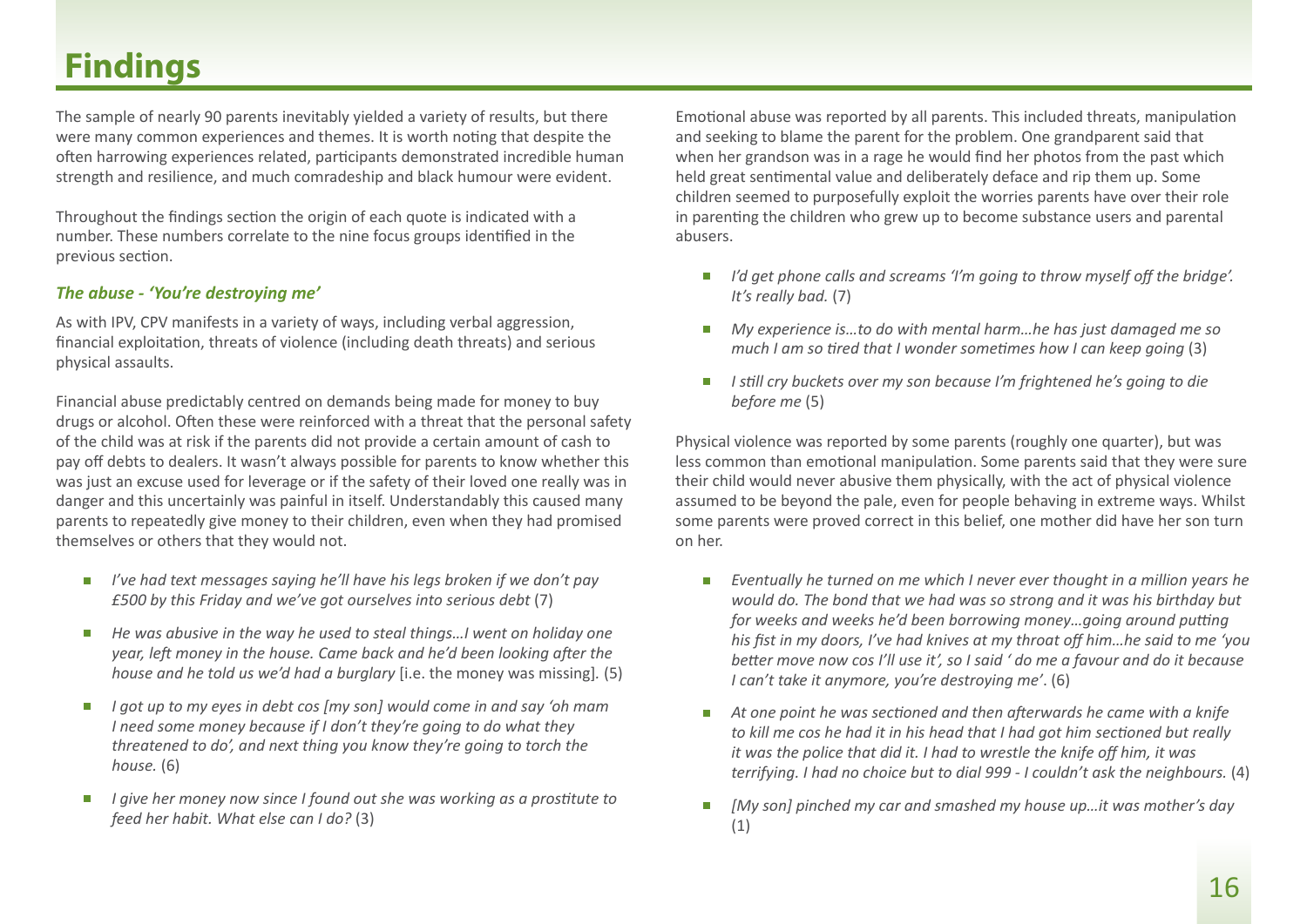Understandably the effects of the abuse took a heavy toll on the parents. Stress, depression, exhaustion, a loss of sleep and concentration were all reported. Many parents reported the horror of feeling isolated and alone, trapped in their situation and unable to escape.

- *It's just taking and taking and taking all the time, and it's really getting me down* (5)
- *You mention the word monster...that's what I call my son. The monster.* (1)
- *▪ You never go to sleep…you expect them to set the house on fire or you just don't know what they're capable of* (3)

### *Characteristics of parents - 'Did I not love you enough?'*

The parents who took part in the project varied in age from early 30s to around 60, with three or four grandparent and friend carers also contributing. Many more women than men attended the groups, although this reflects the demographic of all parents accessing this kind of support service, which is very heavily skewed towards women. There was a higher percentage of single parents represented in the groups than the national average.

As with most parents who seek help from family support groups, the parents who attended the events typically took quite a long time to do so. This is unsurprising given that seeking help with parenting issues is usually viewed as something only failing parents do. Many reported reluctance in facing up to the problem.

- *We thought there was a problem but hoped there wasn't one, so we sort of sat on the fence and then eventually we had to do something because we didn't understand enough about drugs (4)*
- *Actually knowing about it and recognising it are two different things because I think you go into denial and I think I was suspicious almost straight away and actually recognising it was probably about a year on realistically, maybe a little bit more (9)*

For a significant number of mothers, there was a background of domestic violence or abuse in their own lives – either in their childhood or past adult relationships. Some parents identified this as a possible factor in shaping the behaviour of their

abusive children. Similarly, some parents identified a background of substance use in their family as a possible contributing factor to their child's abusive behaviour later in life.

- *▪ My husband was a violent man towards me and I'm sure that my son picked up on the energy* (9)
- *▪ I one hundred per cent totally believe it was my fault the partner I had at the time abused him* (1)
- *I never believed alcoholism is inherited but what I've gone through with his father and his alcoholism and now going thorough it with my son I do believe it is inherited* (3)

Even when subjected to sometimes extreme abuse, parents (and grandparents) stressed the immense power of the parent-child bond. One 84 year-old grandmother who was a victim of physical assaults severe enough to hospitalise her and send her grandson to prison reported – '*I can't see him hurt in any way, I've got a very soft spot for him'* (5).

*▪* '*I'll never give up on my son'* (2)

Although the vast majority (88%) of parents who attended the focus groups were female, a smaller amount of fathers did attend and some were vocal in explaining the problems as they saw them, including what it all meant for them as fathers and as men. Some talked of feeling a particular kind of pain at failing to live up to their – and society's – expectations that they could provide for and protect their family. One man referred to seeing no way out and considering simply leaving the family unit as he felt he had failed so badly and that the family would be better off without him.

*▪ As the head of the family I've really struggled (7)*

Having a child with a drug or alcohol problem was reported by a small amount of parents to have changed their views towards substances. Some parents started to hate alcohol and drugs whilst others had themselves turned to them as a coping mechanism.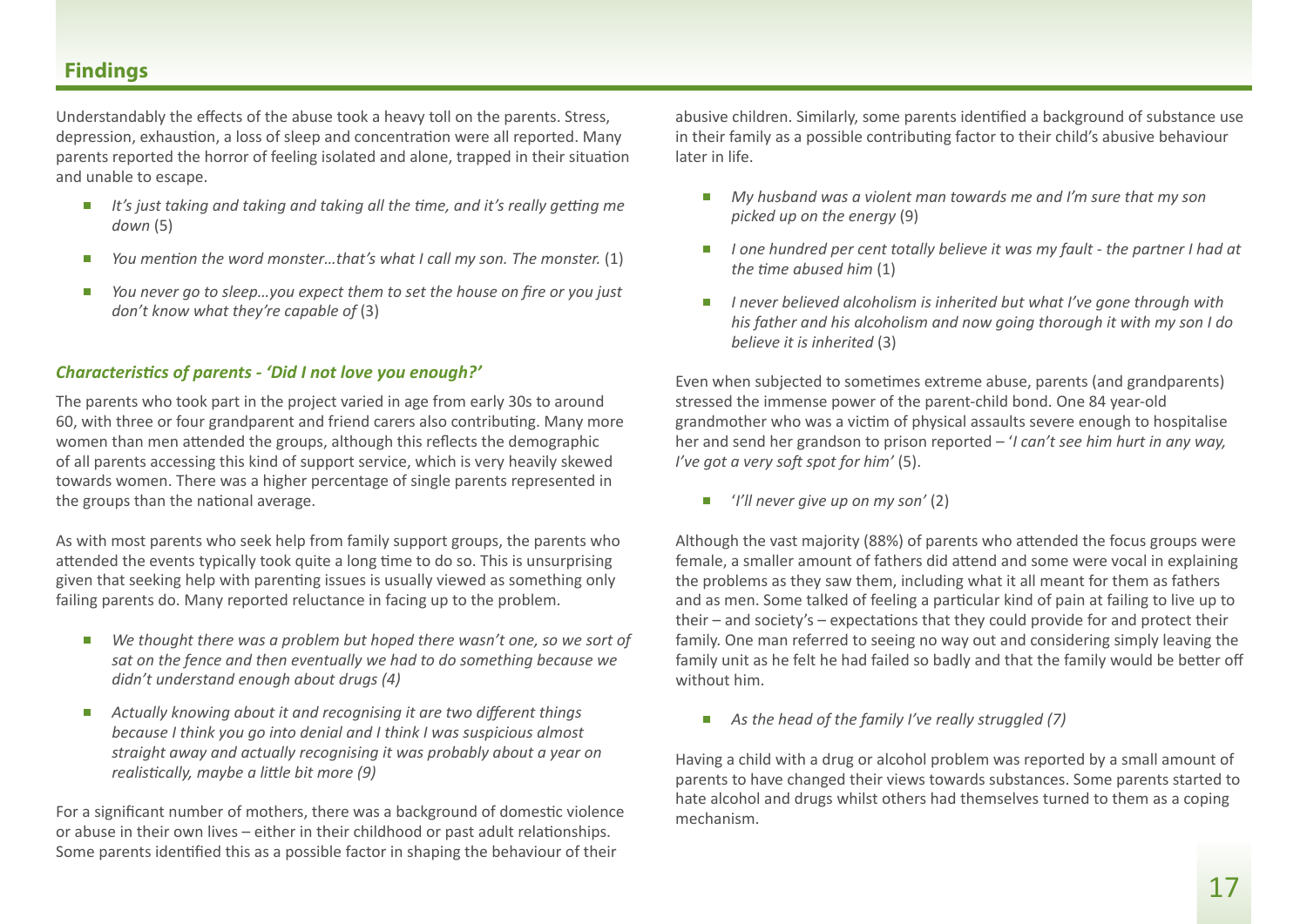- *I'm drinking more now than I've ever done. I never used to drink as much... I want to be ready for it, so I'm sitting there sipping whisky or brandy so if he comes to the door I'm strong enough to handle it…I'm waking up in the middle of the night sitting in a chair with a half empty whisky bottle on the floor. Now I've no-one to hide that from because I live on my own and I'm doing it more and more. (3)*
- *▪ I wouldn't have it in the house, I wouldn't have no alcohol, it makes me cringe* (7)

Some women spoke about being single mothers and how this had affected their children's upbringing, as well as people's perceptions of them. Generally the mothers felt they were negatively judged for being single parents, with society, and even friends, attributing their children's substance use to the lack of a second parent.

- *▪ There is definitely a stigma about young single parents (2)*
- *I think the one-parent mother thing is an important thing because you've c only got to look at the Government and the way they stigmatise...because they do, and they have in the past and they probably will do in the future.. because what they're doing to one parent families at the moment I think is diabolical. (3)*
- *▪ One of my mates said 'it's because you're a one-parent mother'* (3)

#### *Characteristics of children - 'Without the drugs he's a gentleman'*

The ages of the children involved ranged from 11 to the late 40s, with the most common ages reported as being early-to-middle teens. Many parents reported confusion over the exact time when the abuse started, with substance use related CPV often felt to be indistinguishable from 'normal' problematic behaviour from young teens. Lots of parents stated that the substance use may well have started earlier than they believed, and its effects been masked by what they perceived to be the moods and changing behaviour of any young teen going through puberty and rapid social, physical and emotional change.

Parents also commonly reported a trigger event which they believed sent their child down a path of substance use and subsequent abusive behaviour. These events typically happened when the child was aged between 13 and 15. A number of parents reported the death of a grandparent or bullying at school as a trigger. One parent identified the death of the friend of her son.

■ *It wasn't the drugs that began, it was the bullying - three years of systematic abuse that he put up with every single day in maths for three years and I was going up there all the time because I knew something was the matter…some boy came and gave him some cannabis when he was in year seven and then every morning from then on he was having three or four spliffs in the morning from the age of 11* (9)

Whilst the example above is clearly very serious, some of the trigger events recalled by parents were less traumatic. Whilst it is, of course, entirely possible these may have acted as a kind of trigger (either because they happened at just the right (or wrong) time, or they acted as a last straw in a chain of events) it is also worth considering if these parents might wish to look for an obvious event in their child's adolescence as a way of making sense of their experience.

Some common themes emerged in the reported characteristics of the children and adolescents who abused their parents. Many parents described their abusive children (usually sons) as funny, cheeky, eager to please, impressionable and intelligent, and as having low attention spans and a lack of aptitude in academic or mainstream education. Whilst this in no way indicates that all boys with these characteristics are likely to use substances or be violent toward others, the fact that so many of the boys were described like this in the focus groups is surely worth noting.

- The day he came out the womb he was cheeky, honestly! He was awake, *he'd entertain people. When he was* this *big, he'd have a guitar. His school used to ring me and say he has been putting his finger under the tap and spraying everybody.* (5)
- *▪ He was bright but he couldn't study, he couldn't do the school work. He went away for a week with the army training and they said 'we'll have him any time' and he was fantastic – getting up at three o'clock and going on manoeuvres. (5)*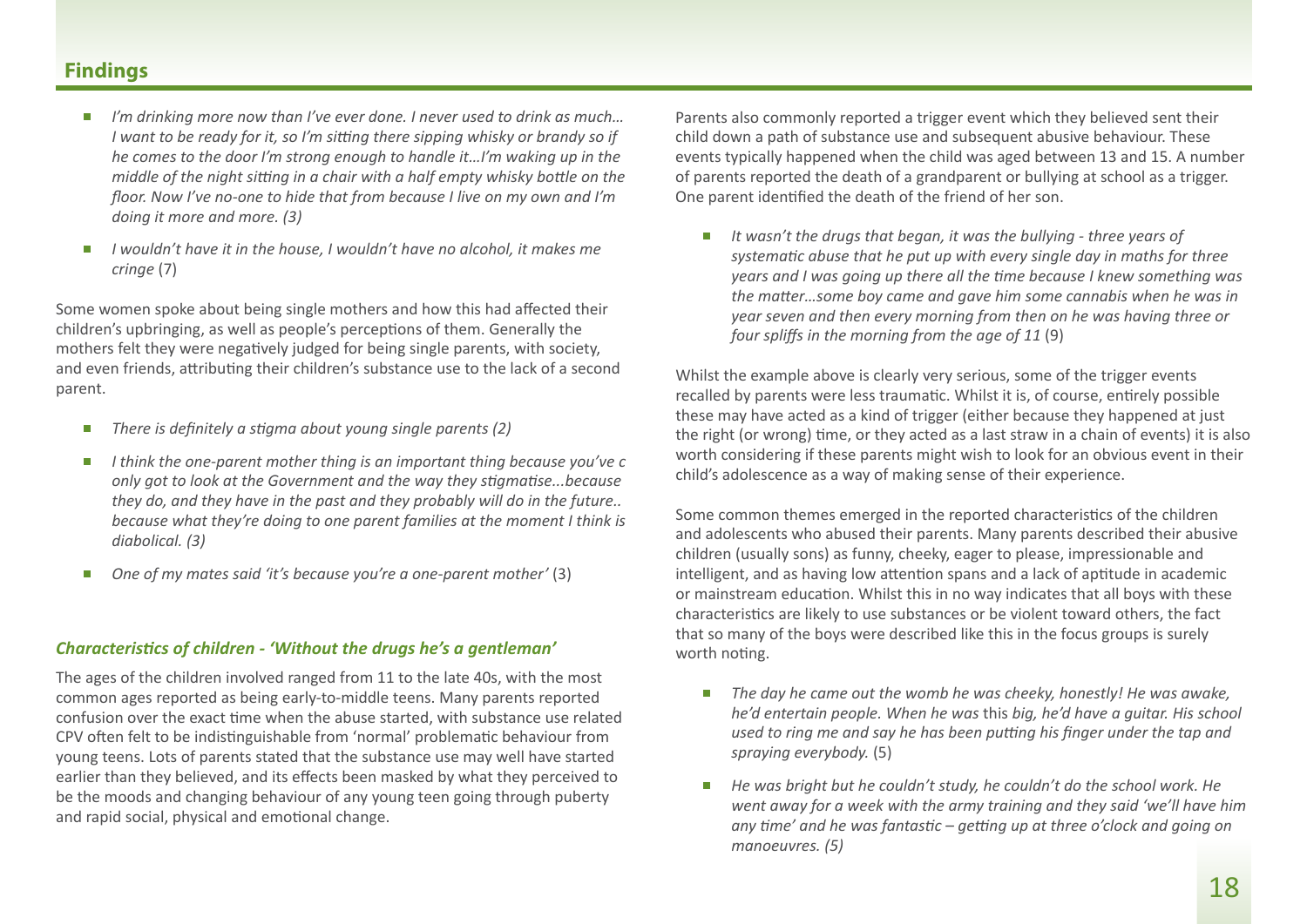*▪ He is very, very bright. He used his time in prison as a school and he's an artist and his art went to Birmingham. He's read the Koran and read the Bible.* (5)

Many parents stressed that they felt they had raised their children well, in a way very similar to that experienced by siblings who had not ended up as substance users. Some wondered if they had accidentally spoiled their children, and if this had added to later problems. Many parents stressed that the siblings of the substance users had grown up to lead successful or 'normal' lives.

- *▪ My daughter is a bit older and she's goody-two-shoes, she's the absolute opposite* [of the son] *and hasn't put a foot wrong her whole life. When she was in her teens we used to make her go out, she would rather stay in and watch television with us in a Friday night rather than go with her mates. (7)*
- *I've got a 12 year old daughter who's an angel so I've got the devil and the angel and I feel like I've got two lives going on (4)*
- *They've never gone without which is why I couldn't understand why they've gone like they had* (19)

#### *What do you call CPV? - 'A bad patch'*

The issue of what to call the abuse was a knotty one for most people. Some, reluctant to admit that their own children were abusing them, fudged the issue through euphemism. Others were happy to acknowledge it as abuse or violence. One parent referred to the moment a professional used the phrase 'domestic violence' as crystallising the reality in her head and making her realise that what was happening to her was not normal.

- *▪ I'd call it domestic violence from my own son towards myself and my wife (5)*
- *I actually was* [calling it domestic violence] after *I accessed help then you start putting a perspective on things (9)*
- *▪ You don't label it that* [domestic violence]*, not until you start speaking to somebody and you start then actually this isn't normal, this isn't what my sixteen, seventeen year old son should be doing, although you do know it,*

*it's strange, it's actually only when you hear those words you think that's actually it, and it sounds really dumb, it sounds really stupid, maybe that's part of the denial (9)*

- *▪* [I call it] *Drug induced frenzy (9)*
- *▪ I used to think it was punishment because I'd done something wrong (9)*
- *▪* [I call it] *Being a mum (9)*

This reluctance -to name the experiences as abuse – echoes the responses of those subjected to IPV. For both, it involves acknowledging the painful reality that a loved one is abusive. For these parents, there was the added complication of the overlap between the abuse and what was perceived as the normal problematic behaviour of moody teens.

#### *Seeking help for the substance user - 'I want my son back'*

As noted, parents generally conceptualised the problem as a function of their child's drug or alcohol use, and not as a domestic violence problem. This meant that when they turned for help they most commonly looked for their child and not for themselves. Most parents felt that the abuse would lessen once successful treatment was found. Typically the parents turned to their GP on behalf of their children. Many found it very hard to get their children to engage with services.

- It took me two and a half years to get him to see a doctor and I will never *get him there again, he gets his counselling every week at ESCAPE but the under-lying problem is very serious* (1)
- *▪ I rang them* [drug clinic] *and they said yes, we can give him an appointment….four weeks ahead. And I remember thinking 'he could be dead by then' (3)*

It is worth noting that even for parents who had been able to get drug or alcohol treatment for their children, there is a lack of corresponding perpetrator interventions which the children could access. Current programmes for domestic violence perpetrators exist within a framework that assumes the perpetrator is over 21, has had some experience of adult relationships and can relate feelings of power and entitlement to feeling of powerlessness and disentitlement as a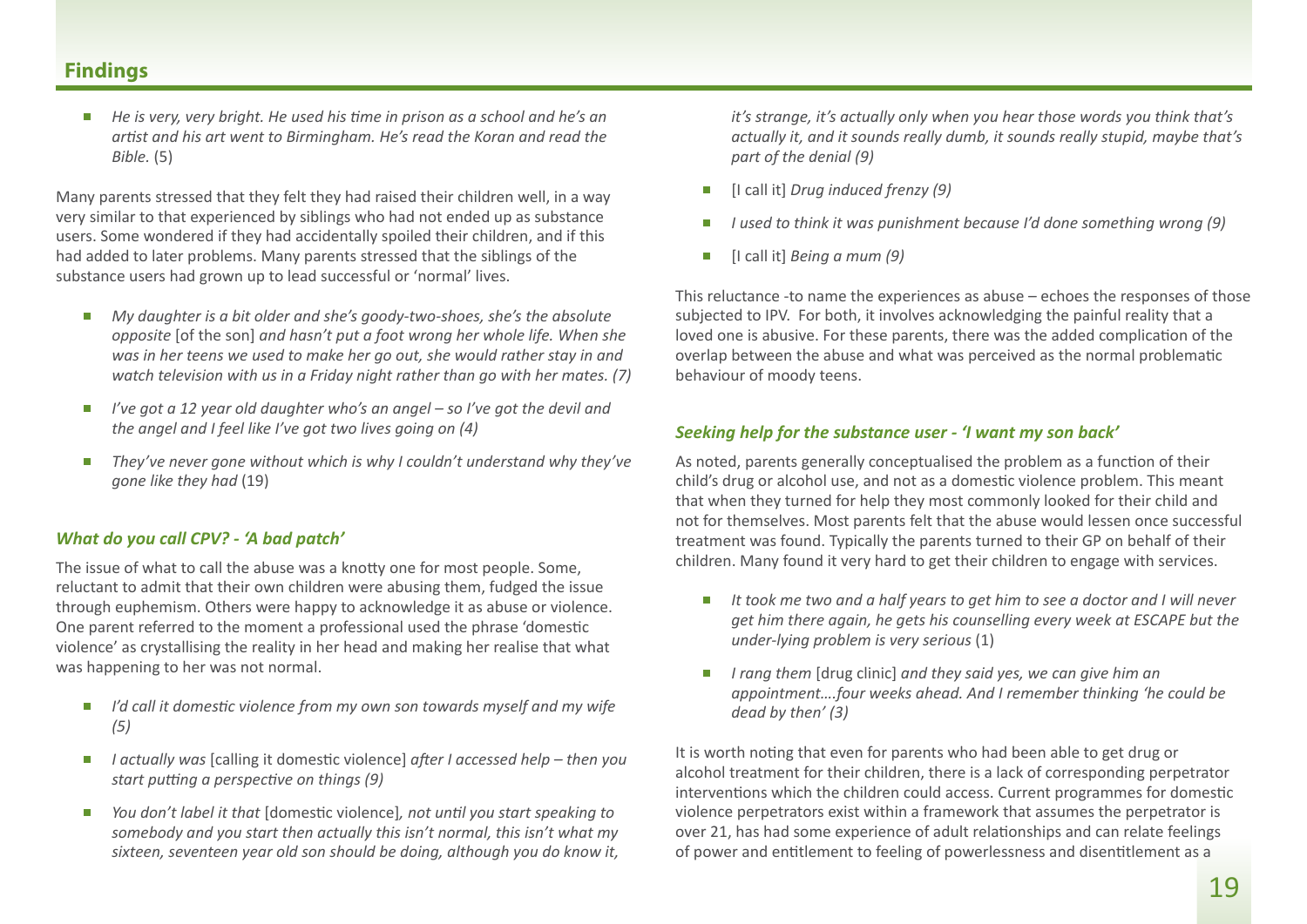child and adolescent. Clearly this is not suitable for a child aged under 18 and something that should be addressed. Respect, the national co-ordinating body for domestic violence perpetrator programmes, is currently developing appropriate interventions for adolescent perpetrators of CPV.

### *First instances of parents seeking help for themselves and disclosing violence - 'Where is the help in these desperate moments?'*

When parents did try and find support for themselves no one source of support dominated hugely in terms of the first point-of-call. GPs were the most popular, with the police also reported commonly as a source of external intervention often prompted by a criminal act or crisis point. The internet was also popular with many parents, especially the FRANK website. At this initial point parents reported looking for sign-posting to support services, reassurance, a shoulder to cry on and practical strategies for reducing arguments and avoiding conflict. Many parents stated that they found their way to a family support group by chance, with a GP, friend or treatment service happening to have a phone number or a flyer for the local support group.

- *▪ The trigger that first brought me here* [family support group] *was cos I thought he was going to end up needing sectioning (1)*
- *And it was him* [policeman called to violent incident] *who said 'what help are you and your husband getting?' And I said 'we're not getting any', and it was basically from then, I rang FRANK, a really nice Scottish guy I talked to, calming and understanding' (7)*
- *When I was in the police station one night I saw a leaflet and thought oh, I wonder what that's about (1)*
- *▪ I didn't know there was support for us…I was talking to a friend and the friend told me that there was support out there for* me *which I knew nothing about* (1)

Actually disclosing the violence to services may take a lot longer than making initial contact. Shame and fear of the consequences generally held parents back from admitting to being victims of violence. Disclosing violence often came about as a result of a crisis point, or tangentially through an initial contact with services for another purpose, usually the seeking of treatment for the child.

*My doctor asked what these burns were and I was feeling very vulnerable at the time…he'd beat me a week before…the doctor said 'can you tell me what happened?' He was easy to talk to…it felt like a weight had lifted. (3)*

### *Positive experiences of support - 'Lifelines'*

Despite many parents suffering immense hardships and frustrations many did find effective support for the problems raised by CPV when they finally did seek support. This most notably came in the form of the family support groups which were routinely described in the most complimentary terms possible – as 'a godsend' or 'a lifeline'.

Family support groups were rated so highly by parents because they provide a safe environment for them to unburden themselves emotionally and empower themselves practically. With parents feeling so affected by the stigma and shame of having a child who abuses them, the oasis of support provided by the family support group was essential. Whereas outside the groups, society, acquaintances and even other family members were quick to judge them, within the groups the fact that parents were being abused by their own children lost its power to shock. Parents knew they could relate stories of being abused without being judged, seek emotional support and share tips and coping mechanisms accordingly.

- *▪ I just depend on it, it's such a necessary part of my life…it's made me so much stronger. I mean I can't deal with everything, it's impossible, but I feel that much stronger* (9)
- *▪ There's nothing you could say here in this group that would shock anybody – there's no judgement, nobody is judging anybody* (7)
- *▪* [Group facilitator] *and the group have saved my life, honestly.* (7)
- *You're not judged, that's the important thing, us not being judged, because when you first arrive here you think, 'oh God I'm a failure, I'm a reject'* (4)
- *▪ You can talk to strangers when you can't talk to your own family, I get too upset. My twin sister doesn't know my son is a drug addict and he's been an addict for 20 years and she doesn't know and she'll come tomorrow, she's coming on Friday and I want to tell her but I don't, I feel ashamed.* (4)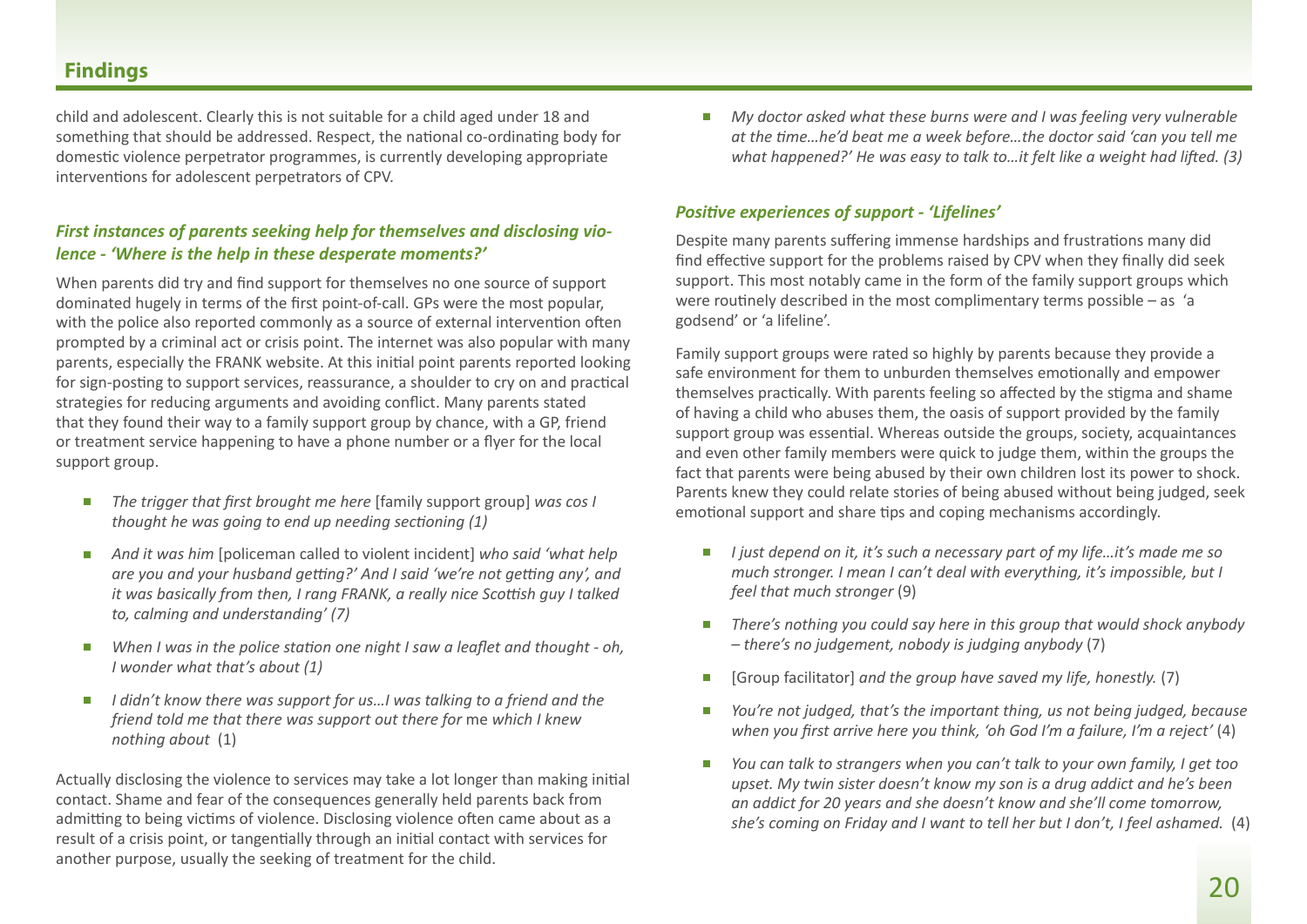Other than the family support groups, reports of positive experiences were less common and no one agency stood out. The best that can be said is that some parents had some positive experiences of some agencies but the majority of parents seeking help from the same agency had a negative experience.

Evidence from the project suggests a high level of variation in the police in terms of their understanding, empathy and referral skills. Some family members found them supportive and understanding in their own right, and the police also signposted a few parents to a dedicated family support service.

- *Police, the PCSOs, absolutely amazing. They were so understanding.* (7)
- *I found the police have been absolutely magnificent I must admit...I'm talking 15 times, I'm talking two scenes of crime investigations and they have been just unbelievable and they have the physical presence to pick somebody up if they need to.* (4)
- *Police were very good and the police women kept in touch* (8)
- *I think they should be given more freedom, I feel for the police they can't do right for doing wrong (2)*

Like the police, the experiences of social services amongst the parents was mixed but with the vast majority finding them to be of little use. However, a few parents did have a positive experience.

- *▪ Social services have been helpful* (5)
- *When I first reported it to social services, they have been brilliant, her social worker has been working with her for 18 months, she's there at the end of the phone, if there's a situation we can't deal with (2)*

Individual parents reported other sources of support as sporadically useful. These were all mentioned only by one or two parents as useful, without any wider agreement. These included the GP, counselling, Youth Offending Team (YOT), Al Anon and Child and Adolescent Mental Health Services (CAMHS).

- *I've got the best GP on the planet. He's always there. In the worst case scenarios I could ring up in the morning and I would get a phone call back some time through that day.* (7)
- *▪ You know what helped me most? I had 18 months of counselling and by God it made me stronger…she saved my life and I've never looked back. I've never wanted to kill myself again.* (6)
- *▪ I see a clinical psychologist for the post-traumatic stress of what happened and that's very helpful. She's a lovely lady.* (9)
- *▪ Al-Anon give you a support person you can ring 24 hours a day, which is very good* (6)
- *▪ I've got to say my CAMHS have been very helpful* (5)
- *The YOT were quite good I felt...non-judgemental* (2)

#### *Negative experience of support - 'I feel let down'*

With a sample size of nearly 90 parents, all services with the exception of family support groups were criticised by at least one parent and usually many more. This, of course, has to be balanced against the fact that any negative experiences the parents may have had of the family support groups were unlikely to be voiced in the focus groups since these had been organised under the auspices of those very same groups. Additionally, in some instances a practitioner or manager from the group was sat in the room when the focus group was conducted. However, there was an apparent strength and genuine feeling behind the praise for family support groups. Social services, the police and GPs all came under heavy fire from parents as the three most likely sources of support they approached.

Social services were often felt to have failed parents and to have a strong, or even obsessive, desire to focus on the risks to children without understanding that sometimes it is the parents that need help. When a problem was acknowledged with the children, parents often felt that social services automatically assumed this was solely due to parenting deficiencies.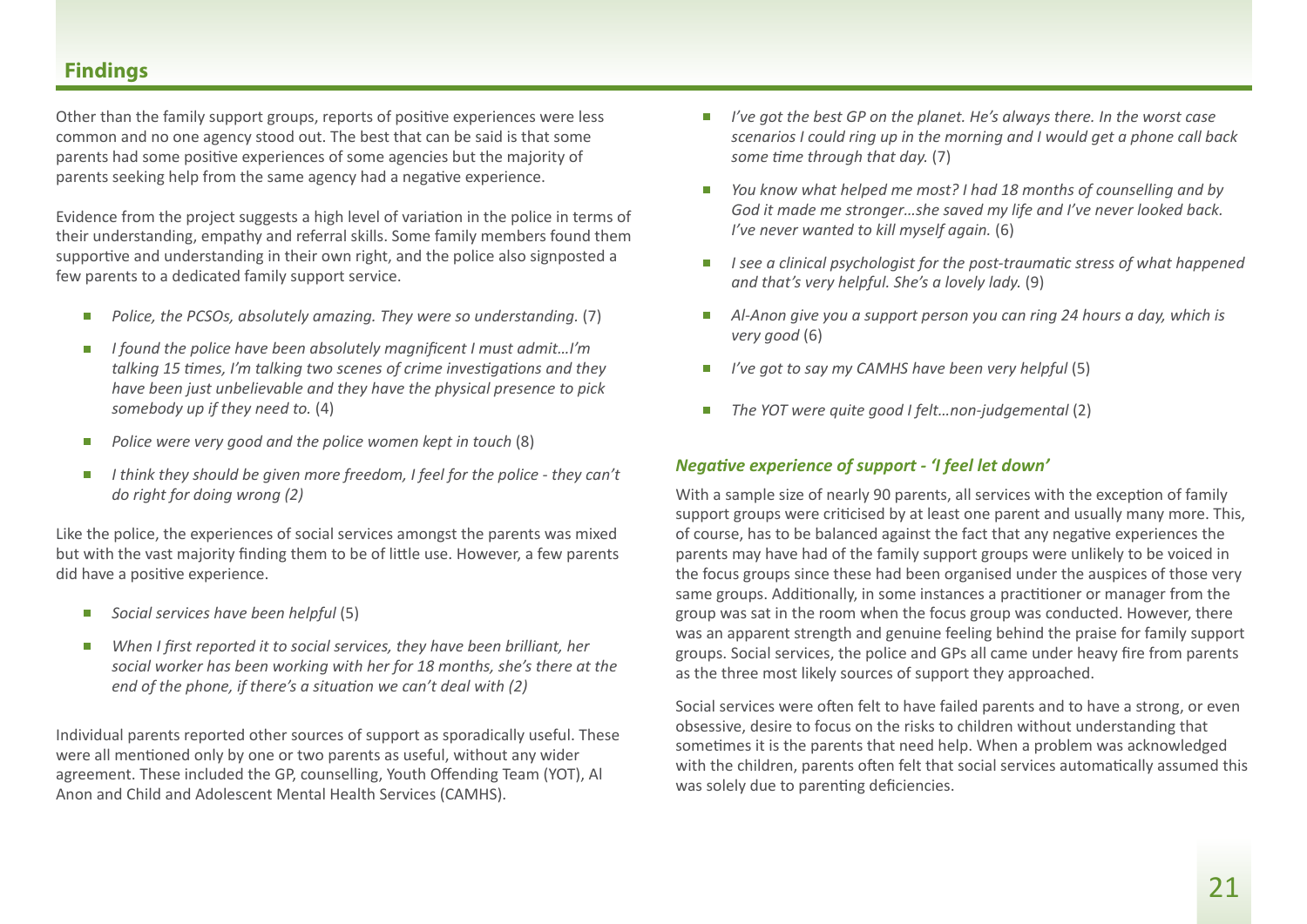- *▪ Social services judged me…they're a load of idiots. I'm sorry but they are, I went to see one the other day, my daughter's in crisis, and she refused to see me and handed me a piece of paper with her advocate's phone number on which I know obviously.* (4)
- There seem to be a problem with social services when it's the parent or *family requiring help rather than the child requiring help. There seems to be some sort of mental block where they can't understand or don't want to understand that possibly the family are not able to deal with the child* (5)
- Social services believe the child and they will not entertain the truth at all, *they only believe the child and they have to protect the child* (7)
- *▪ Social services didn't know anything* [about mephedrone] *and that was what I was battling with. It was nothing as far as they were concerned they didn't know the side effects.* (7)
- *▪ I searched my son's mobile for evidence that he was dealing drugs which I found. The social worker told me I was invading his privacy and that I was being emotionally abusive. (9)*
- *▪* 'Her [social worker's] exact words to me was *'if you can't do anything with your son how do you expect us to…there is a risk that your daughter will be put on the at risk register' (1)*

The police were called upon for help by many parents. Unlike the family support groups and social services, the help needed from the police usually was short term and arose from crisis points where the child was behaving in an extreme or abusive way, often with the threat or reality of physical violence. As noted earlier, some parents had had very successful interactions with the police but others found them less supportive and understanding.

- *All they do is wait until something really awful happens and then cart them off, that's my perception and that's all I ever witnessed* (9)
- *▪ I don't think they see us as innocent personally, you know, I think it's very difficult to pick up the phone to phone the police on your own son, and when they do turn up it's very difficult (9)*
- The police didn't even tell me it was domestic violence, they knew what *had been occurring but never had the words domestic violence said to me* (9)
- *I have called the police on at least four times and been let down on every occasion* (8)
- *In the past the police were bringing him down the stairs and doing gun signals to his head as if to say shoot him.* (5)

The evidence clearly showed that GPs were a common first port-of-call for parents looking for help, and some parents did report negatively on the support they received. Some GPs were effective in trying to treat the child for substance use but failed to alert the parents to the possibility of support for themselves around the CPV.

- *▪ The GPs don't seem to know what they are doing, they don't know anything about drugs or alcohol* (7)
- *▪ GP doesn't even ask anymore* (8)

Many parents reported a general feeling of services having failed them. This wasn't directed at a single service in particular, but was more an encapsulation of years of being passed between services and feeling that they weren't providing the help they should or talking to each other. Many parents also did not feel listened to by services, with agencies only interested in talking to them at certain points, or when it suited them.

- *▪ The mental health professionals and the drug and alcohol professionals don't mix, they don't work together…they pass the buck like something not right, badmouth each other's services, talk a load of waffle and run rings around you* (6)
- *▪ Services treat carers like a piece of dirt do not want to know, no empathy* (5)
- *▪ Services wanted to involve me when it suited them only* (8)
- *Every time I think I'm getting somewhere the services let me down* (8)
- *▪ They all need a kick up the arse and bit more training* (9)
- *▪ Surely it wouldn't be that difficult for all professionals to talk together?* (7)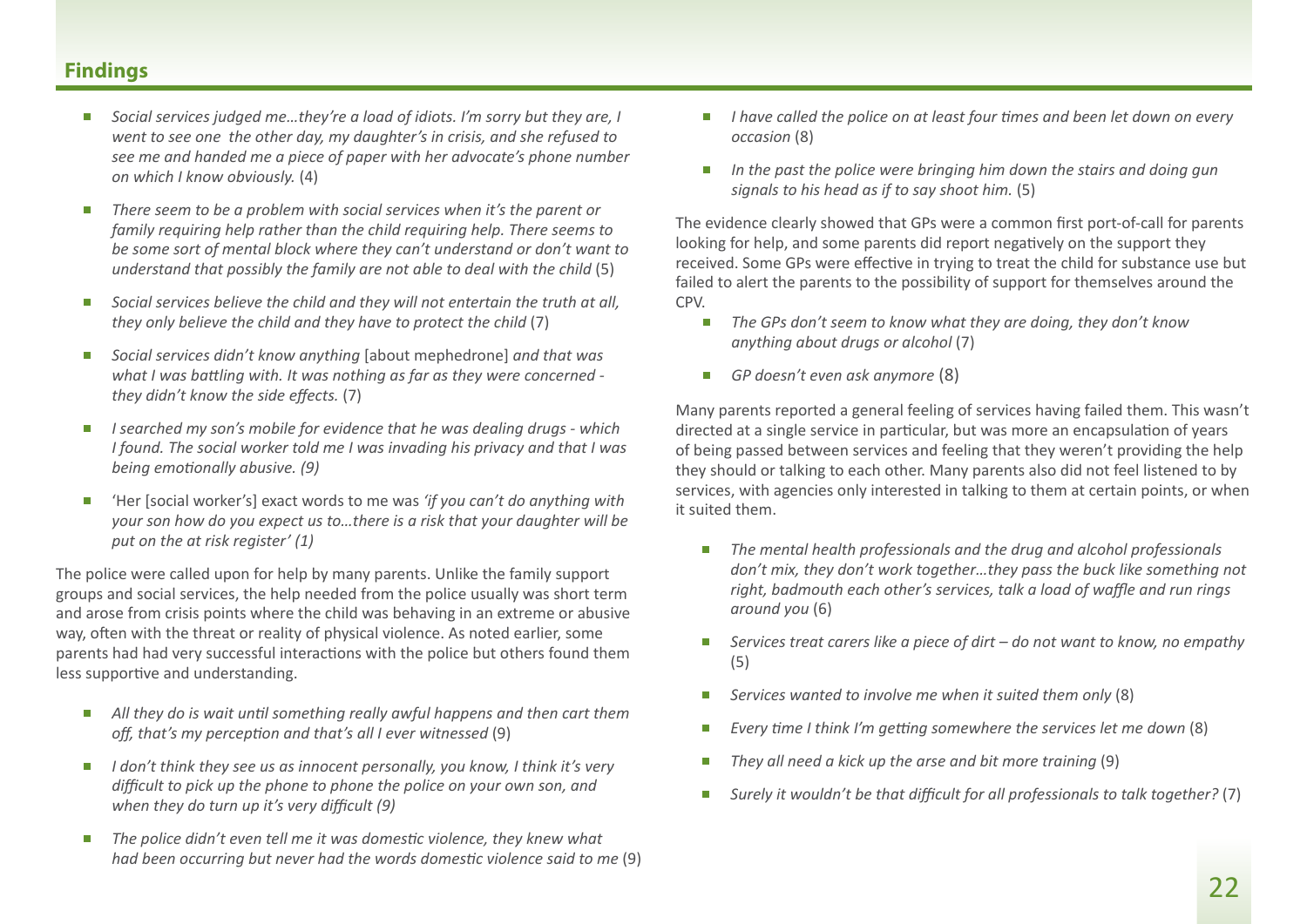#### *Barriers to seeking support - 'Totally in the dark'*

Having identified these negative experiences of seeking help, parents also talked about what prevented them from seeking support, whether it was a lack of information and awareness or social factors such as stigma or shame.

The most positively rated source of support – family support groups – often existed very near to parents who sometimes had no idea they were there until a chance encounter or remark alerted them to their existence. The parents' relief at finding such excellent support was often tempered by sadness or frustration that it had not been found earlier. Better links to family support groups in other potential referring agencies such as the police, schools, GPs and social workers were identified as important.

- These places need to be advertised a little bit because a few of us have all *said we wish we'd found out about Parent Support Link a lot earlier* (7)
- *▪ Maybe the schools should push for it…maybe they should tell us as parents that you can get help and at least we can address the problem before it goes on for seven years* (2)

Alongside a lack of awareness, a sense of shame was the most commonly stated reason for parents to avoid even looking for support. Shockingly many had experienced some sort of stigma or discrimination from their own friends or family, with parents often feeling caught in the middle, stuck between the child they still loved despite the abuse and the rest of the family urging them to give up on the substance user and cut them loose. A number of parents also reported feeling the effects of stigma from wider society, even strangers.

- *My family won't talk to me because I support the 'druggy one'* (3)
- The local paper often have him on the front page as 'scum', he's known, *they put his name on, that's the sad thing* (7) [Friend of son]
- *▪ That guilt is crippling, it's absolutely crippling* (9)
- By the time you're hit, you're out of control yourself, you're so low, and the *stigma's there that you don't want to do anything* (3)
- *I was in a taxi a couple of days ago and honest to God I've never wanted to*

*punch somebody so much, only that he was driving a taxi so I would have killed myself. So we talked about drugs and alcohol and he said 'you know what they want, they want to do with them lot?' I said 'what?' He said 'just stick a needle in them and get rid of them all'. I just looked at him and said 'I beg your pardon?' He said 'stick a needle in them and get rid of them, they're the scum of the earth'. I just looked at him and said 'you know what you'd have been good at? Working in Auschwitz'.* (6)

A specific form of shame and stigma affected parents: the feeling that the parentchild bond is absolutely unbreakable, that parents cannot desert their children (unlike an adult partner) and that to attempt to sever, or lessen, this bond is still totally taboo. Many spoke about the family support groups as the only place where they felt safe enough to admit that they ever had moments of such 'treacherous' thoughts.

- *I wish I hadn't thrown my son out...that goes against the grain a mother to chuck her son out* (7)
- *▪ If I wasn't his mother I'd tell him to piss off (7)*
- His behaviour has always been 'everybody else in the world is wrong except *me' which you'd expect him to grow out of, he's 28 (7)*

For many parents the world of drug use was totally alien, new and scary. Many did not know much about drugs at all, with one mother telling the group that a contact of hers had only realised her son was using heroin and not just cannabis when she asked a friend what the methadone her son had been prescribed was. Whilst this factor did not impact on their negative experiences of having a substance user in the family, it did impact on them understanding and coming to terms with their child's drug or alcohol use and seeking help for their child.

■ *We weren't educated in it – spotting it or understanding it and you know. you just failed…we failed completely at understanding there was a problem until two or three years later* (4)

On a similar point some parents clearly 'never thought it would happen to them'. This factor is related to a lack of information on drugs, with parents assuming that drug use and subsequent CPV is something that would never occur in their family. Whilst some parents mentioned a history of substance use in their family, for many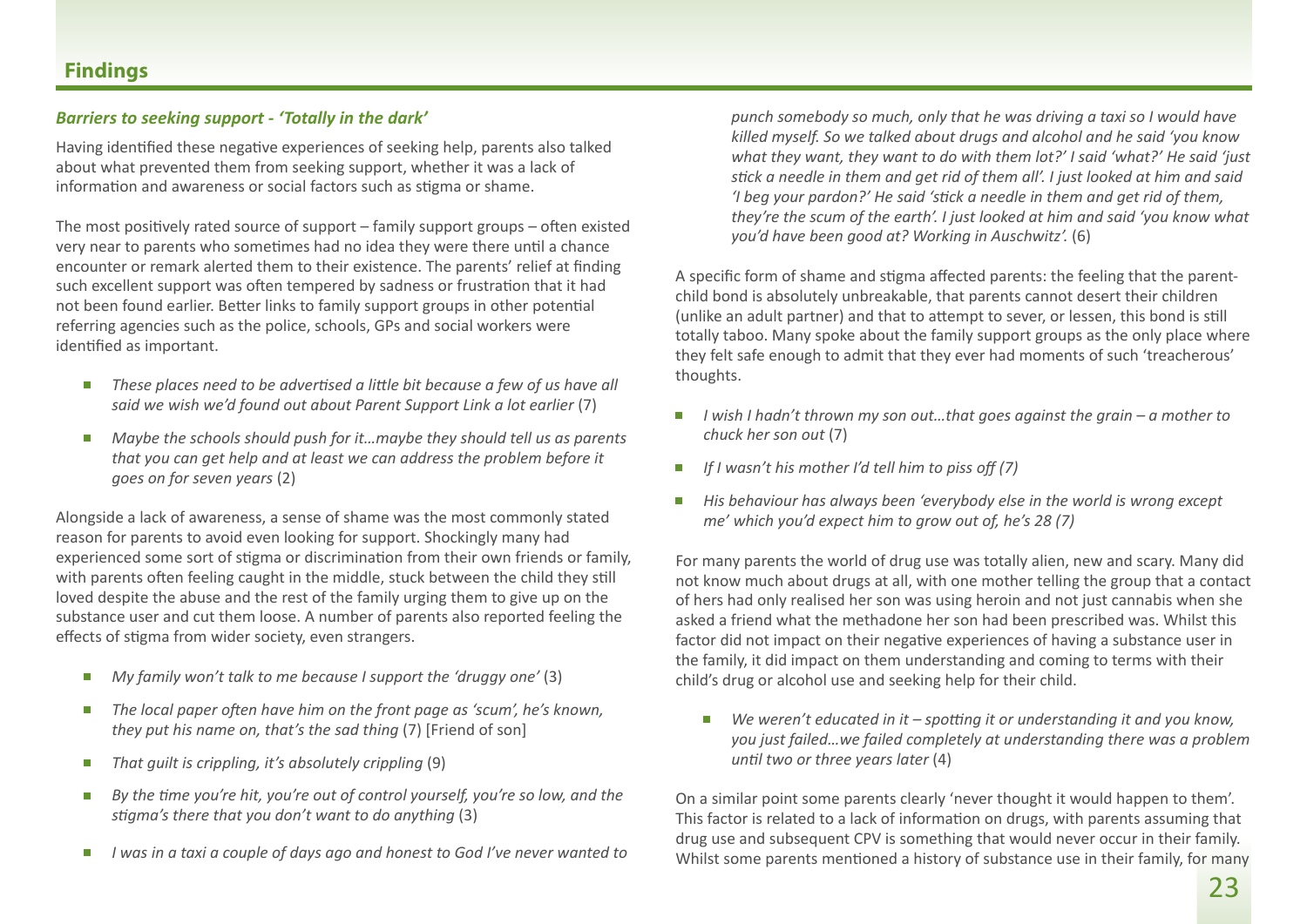drugs came into their lives out of the blue.

- *▪ I used to think addicts were from bad families* (8)
- *You think it'll never happen to your family. Nothing like that has ever happened in our family before and we never thought it would happen.* (7)

Even when parents have come to terms with the substance use and chosen to seek help there is no guarantee that both parents (when there are two involved) thought the same about seeking support and wanted to go about it the same way. As discussed previously, some fathers felt a specific type of failure or frustration which may also come into play here.

*▪ If you have a spouse, you're not always feeling the same* (8)

When parents wanted to get in touch with services to find out about the progress of the children in treatment or to try and check up on their whereabouts when they had gone missing or disappeared for a while, they often felt defeated by policies and protocols on confidentiality. The feeling of not being involved or having attempts to help rebuffed by practitioners was powerful and highly unwelcome for parents.

- *▪ There's secrecy basically, so that parents aren't allowed to help the children* (5)
- *▪ I have no access to anything because of data protection* (8)

This contrasts sharply with the recently launched 'Clare's law' Government pilots giving adult victims of adult abusers the 'right to know/tell' and other moves in recent years to improve communication between services and victims. Whereas victims of IPV may have some access to information about the perpetrator through the police or probation services and know, for instance, if they were attending appointments, victims of CPV have no such insights into the behaviour of the person abusing them.

Parents perceived contacting the police differently from contacting other services which were viewed as potentially helpful to the child. Police involvement was seen as punishment. A paralysing mix of shame, stigma, a sense of failure as well as the public exposure of their private family business made calling the police a reluctant step for families.

- *My son's 13 and if the police come to the door I say, I don't know where he is* (1)
- *I thought 'I can't ring the police'…he gets in enough trouble as it is without me* (2)
- It's horrible to have the police arrive at your own door because you can't *control your son. It makes you feel so low.* (5)

### *Final word*

Parents were asked to encapsulate their experiences and needs in a single request to professionals. This quote has been selected as one which best represents the views and wishes of the majority.

*▪ For all the multi-agency services to come together rather than try and exclude me. If my son is in rehab then they don't want to talk to the family, probation don't want to talk to me, but they want information from me, you know? We need a little bit of a two-way street rather than an avenue that suits them, we need that little bit of respect, and our experience and our input. We know that person – they don't. We live with that person they go home at night. Come to us a bit more, don't exclude us. (9)*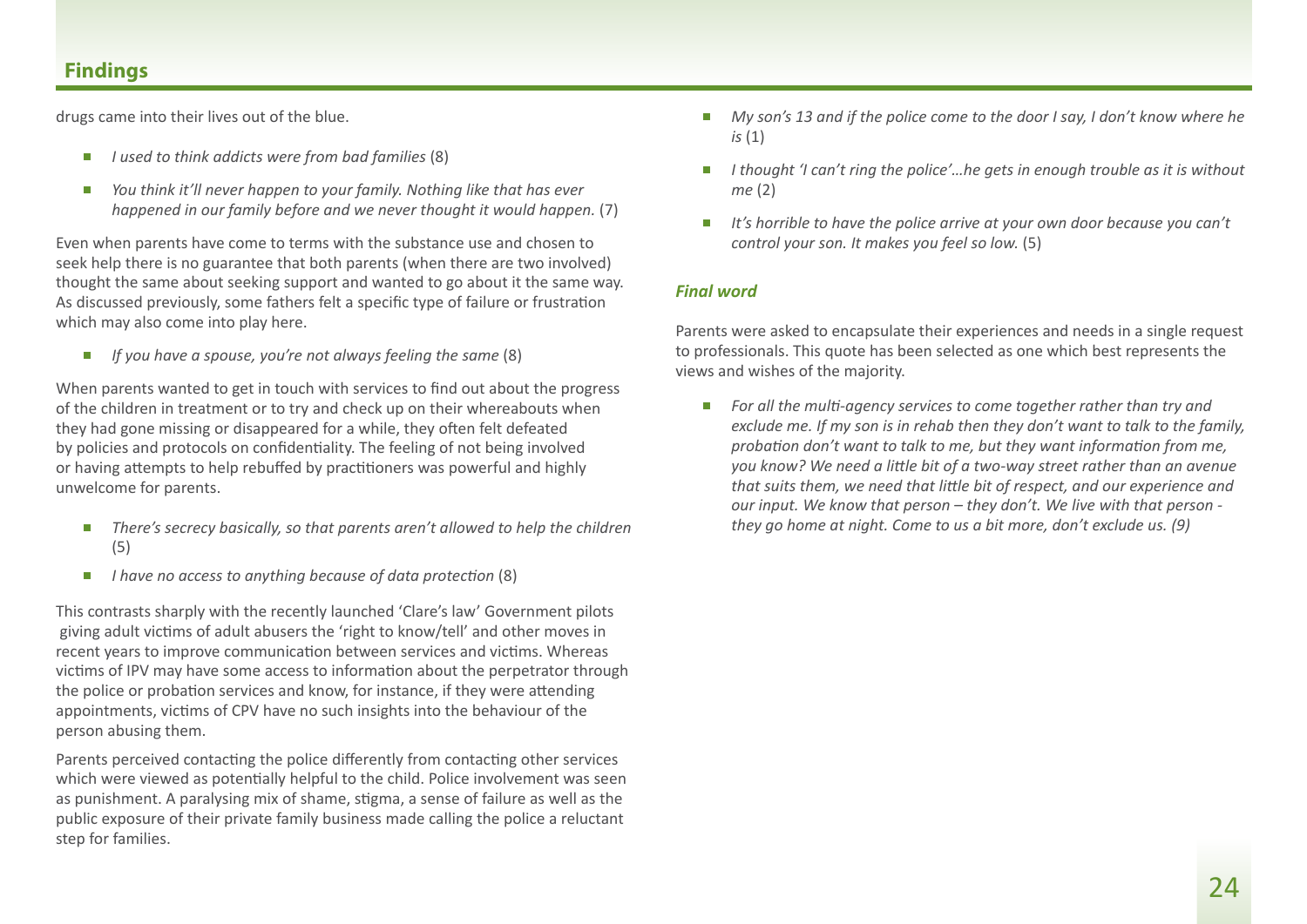# <span id="page-24-0"></span>**Conclusions**

- **1.** The policy and service framework that currently exists is failing to meet the needs of parents experiencing CPV. From the government definition (which fails to acknowledge that the under 18s can perpetrate domestic violence) to the services which fail to meaningfully locate CPV anywhere within the framework of support they provide for families, there has been a lack of acknowledgement or action on the problem. Domestic violence services may not be aware of CPV at all, family support groups may not feel confident in dealing with it, GPs do not regularly sign-post parents to support and social services more often than not see the behaviour of the child as a result of defective parenting and do not to see that the parents themselves need help.
- **2.** What motivates children and young people to perpetrate CPV is still not fully understood. The link between CPV and domestic violence experienced by perpetrators themselves is still not fathomed and research findings are inconclusive and contradictory. Whatever the link, it is surely wise to resist condemning children, usually boys, to a predicted life of perpetrating abuse on account of the terrible hardship they have experienced in their lives.
- **3.** Children can be both victims and perpetrators. Whilst the behaviour of many abusive children closely resembles that described by accepted IPV models of domestic violence, (although not the current UK Government definition), some of the experiences they have been through would clearly categorise them also as victims. Many of the children had experienced abuse in their own lives, or had witnessed it in the home. Others have had problems at home, been bullied at school and socially isolated. These children, as well as their parents, need help.
- **4.** Stigma plays a key, paralysing role in stopping families from looking for help for themselves when abused. They feel that they are likely to be shunned and that service providers, colleagues, neighbours, friends and family may judge them and partly blame them as parents. The dominant understanding of abusive children as manifesting bad behaviour on account of imperfect parenting corroborates this worry. For many of the parents participating in this study, the fears proved well-founded when they approached agencies for help.

**5.** Drug and alcohol family support groups are the most highly valued sources of support for families with children who use substances and perpetrate CPV. They have been universally praised by the parents consulted in this project and proved to be welcoming, adaptable, efficient, empowering and cost-effective. Often started by passionate people driven by circumstance to create support for themselves and others in their community, they embody the best of the self-help model, a model which the Government would do well to support given its emphasis on the Big Society and the drive towards localism.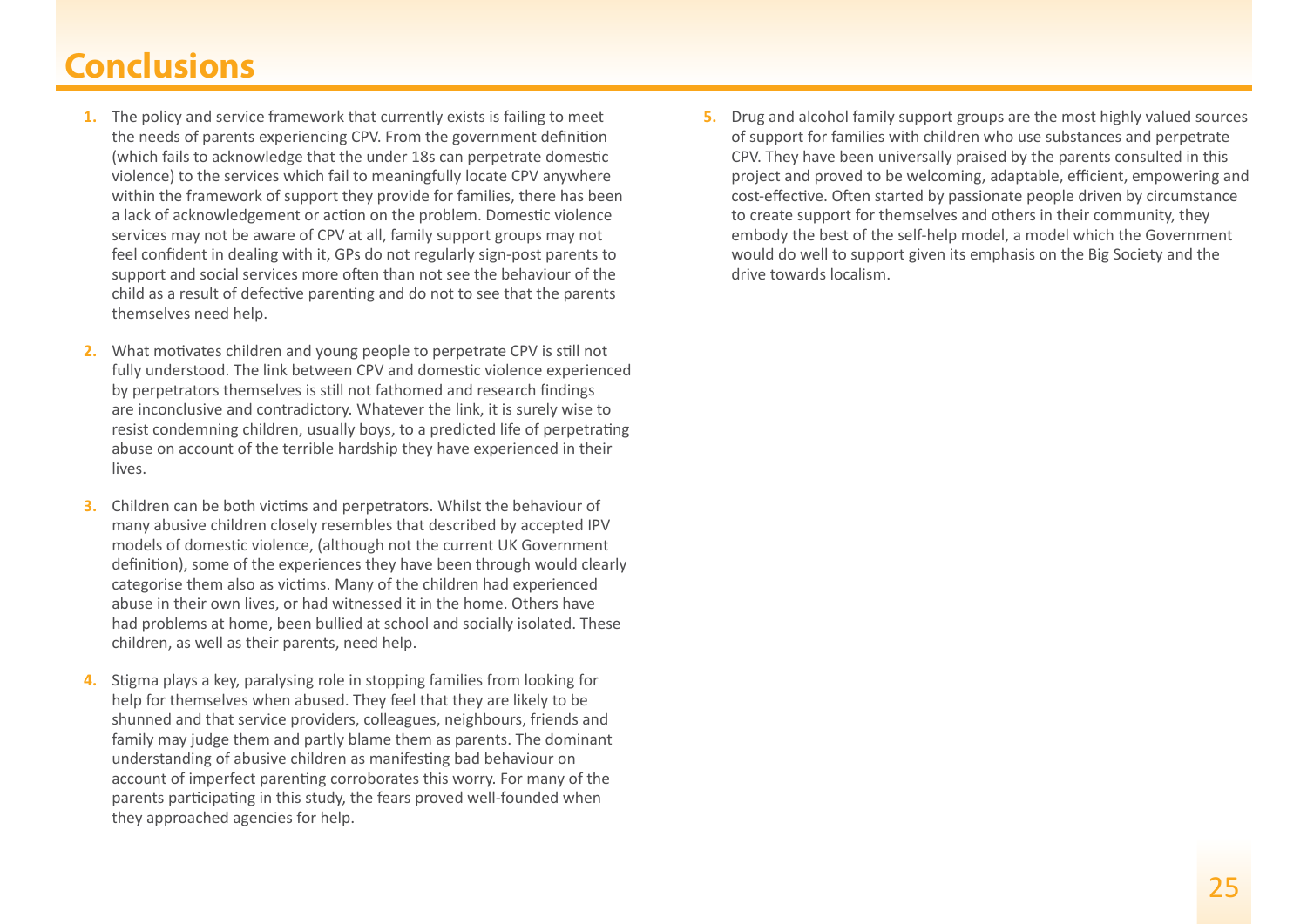# <span id="page-25-0"></span>**Recommendations**

#### **1. Increase recognition of CPV at a national policy level**

There is very little awareness or acceptance of CPV at any level of policy. Although it is not routinely included in national domestic violence guidance or strategies, the Government is ideally situated to decide where CPV should exist within the framework of legislation and services that exists for IPV and other forms of abuse. Domestic violence services, family and parenting organisations, family support groups and the substance use sector all have a stake in working together to support the victims of CPV but there is currently a lack of steer from Government where the problem does not seem to have been recognised, nor the nettle of supporting parents grasped. The Government must decide, as a matter of some urgency, where CPV 'sits' within the national policy framework.

### **2. Including CPV into the standard definition of domestic abuse**

The definition of domestic abuse is currently under consultation. Both Adfam and AVA have made submissions to the consultation and suggested it be amended to include perpetrators aged 16-18. This would be a major step in the right direction to boosting awareness around CPV. It would help services improve the support they provide to parents and explain the experiences of parents within an understandable framework in the eyes of policy and law-makers.

### **3. Increased awareness of CPV in family support groups**

Based on reports from parents as well as Galvani's research it is clear that some family support groups do not feel totally comfortable and confident discussing CPV. Almost all parents with children who use substances will have experienced behaviour that could be considered CPV (verbal aggression, constantly asking for money, threats and violence) and family support groups are exposed to a wide range of challenging behaviours. Many groups, however, will be less familiar in dealing with the more extreme manifestations of CPV and may feel uncomfortable attempting to delineate CPV from 'normal' family conflict. The screening and questioning process for new members of the groups could also be improved in some cases to sensitively and appropriately ask parents about CPV.

This will be addressed through the Adfam/AVA training that will be delivered as part of the project.

### **4. Improved multi-agency working between services**

A clear message from parents was that in many cases they did not believe the services that supported them and their family talked to each other or approached problems in a strategic way. The clear sense that CPV is somehow falling through the gaps of support indicates that this lack of communication and shared strategy is having a seriously detrimental effect on the overall support provided to parents. At the very least, improved sign-posting and referral mechanisms are needed to prevent parents struggling alone without access to the support that may well be on their doorsteps without their knowledge.

### **5. Existing forums should be used better to tackle CPV**

The joined up working that is much needed could be facilitated by existing fora such as Domestic Violence/Violence Against Women Partnerships, MARACs and the local Safeguarding Children Board including families affected by CPV in their work. This would require further work to be undertaken on the applicability of the Domestic Abuse, Stalking and Harassment and Honour Based Violence (DASH) risk model.

#### **6. Ensure grass-roots voluntary organisations are funded to support parents**

Evidence from this project and others clearly shows that parents affected by CPV value the help provided by family support groups. These groups have been proven to be cost effective and driven by passionate experts of their own experience. Measures should be taken to ensure that they are commissioned and supported wherever possible.

The budgets required to sustain family support groups are sometimes not enough to justify them taking part in costly and time-consuming tendering processes. The most important step to take, therefore, is making sure that the funding process is proportionate for every service regardless of size or business acumen.

#### **7. Enabling those that support families to better help parents**

Clearly there are very many organisations around the country doing an admirable job of helping families in tough situations. As well as the excellent family support groups identified there are also teams working on the troubled families' agenda, Family Intervention Projects (FIPs) and in treatment agencies that will come into contact and support parents affected by substance use and CPV.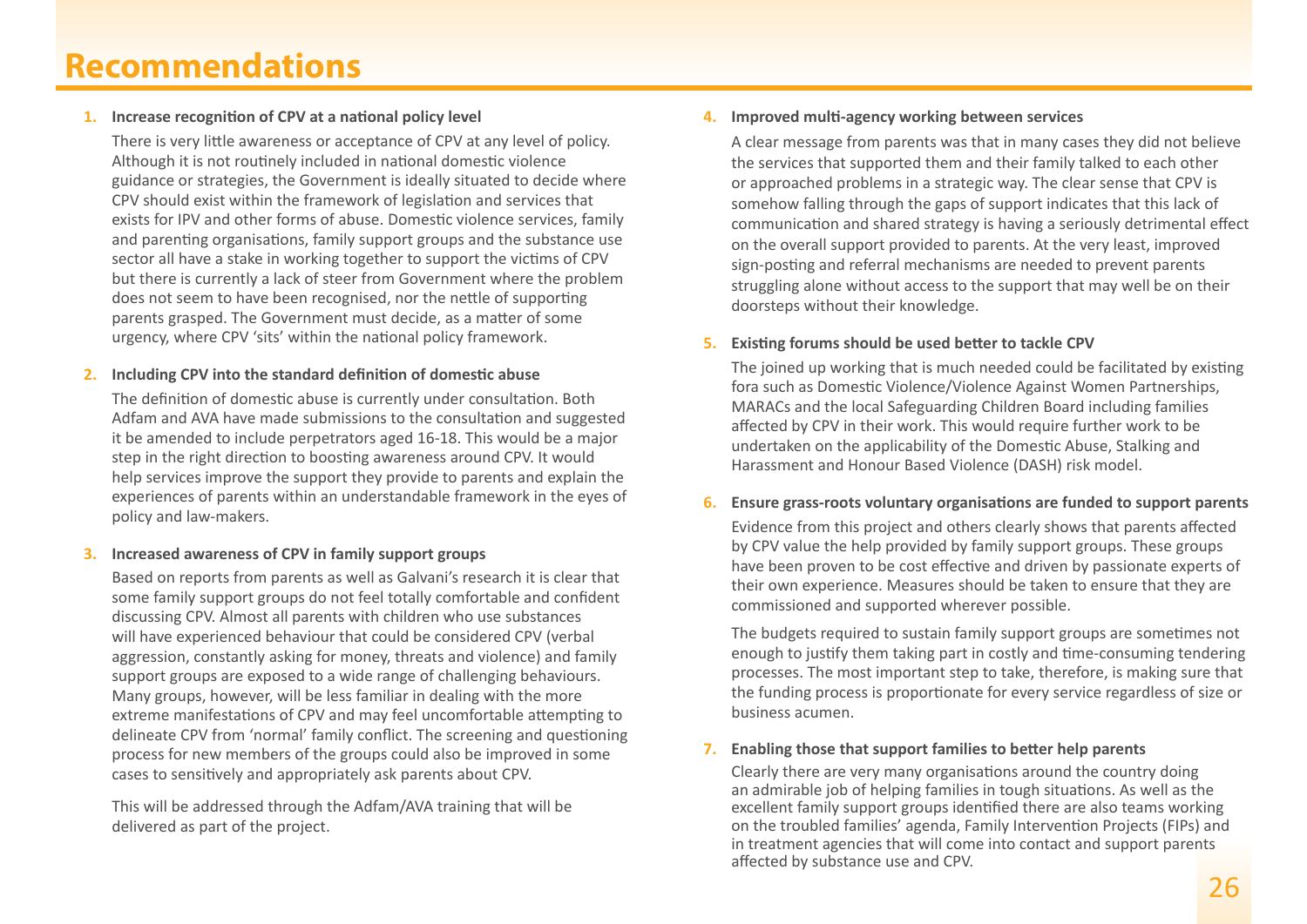## **Recommendations**

This task of helping families is hard, and some support groups have voiced the need for a little help. Primarily this will be provided through the training that exists as the second half of this project. Based on the findings of this report it will be especially tailored to the needs of families and support groups and highlight all the relevant issues, things to watch out for, ways to improve screening and examples of good practice. A set of briefings on CPV will also be developed.

#### **8. Supporting the development of perpetrator programmes for under-21s**

Perpetrator programmes that currently exist are focused on working with those aged over-21. It is not suitable for these programmes to be used with those aged under-21, and the findings of this report clearly indicate the need for programmes for this group of perpetrators to exist. Anything, therefore, that can be done to facilitate the creation of such programmes, as is being done currently by Respect, should be encouraged and supported.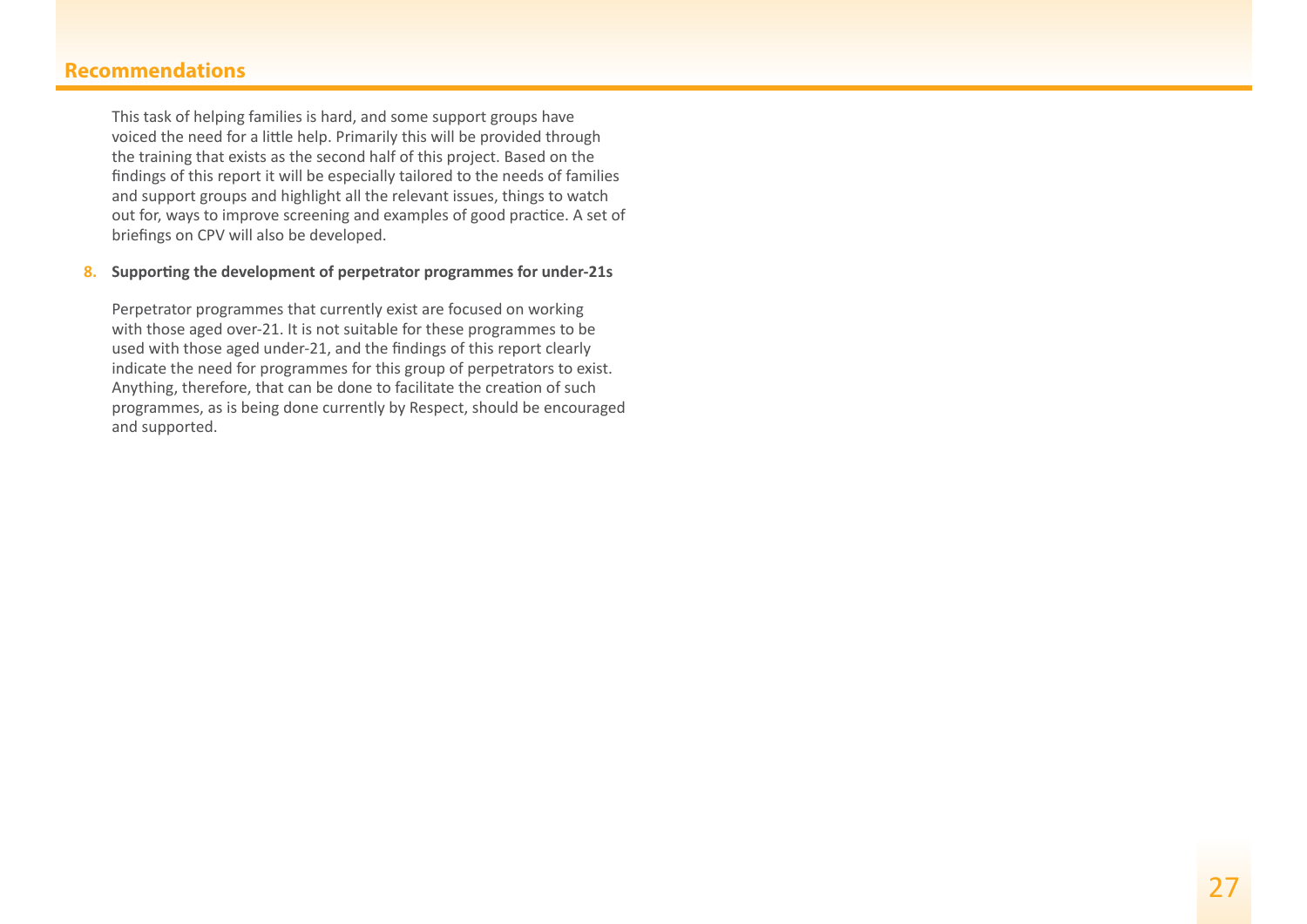# <span id="page-27-0"></span>**Appendix A** Forms used for the groups

# **Confidentiality protocol Substance Use and Family Abuse Project**

Lead Researcher: Davina James-Hanman Email: [Davina.james-hanman@avaproject.org.uk](mailto:Davina.james-hanman@avaproject.org.uk) Tel: 020 7549 0272

#### **Who will be at each consultation event?**

These are focus groups specifically and only for parents of an abusive substance using teenager.

At each focus group there will be:

- (Approximately) 8 -12 parents and
- A facilitator, to guide the process and ensure everyone gets a chance to contribute to the consultation; and
- A staff member to oversee the logistics of the day and to transcribe proceedings
- $\blacksquare$  Interpreters (as required).
- All of these people listed above are committed to and bound by this protocol.

#### **Format for the consultation focus groups.**

The focus groups will last for approximately 2 - 2.5 hours. Each focus group will broadly follow a programme such as that outlined below, although groups will be sufficiently flexible in response to participants' needs and circumstances:

#### *Approx. times*

| 30 minutes | Welcome / introductions / about the consultation         |
|------------|----------------------------------------------------------|
| 70 minutes | Discussion – (see separate document detailing questions) |
| 20 minutes | Round-up and close                                       |

The information you give will be recorded in two ways: firstly by handwritten notes and secondly – and ONLY with the permission of all present – it will be digitally recorded. Both types of information will be kept strictly confidential, except as may be required by the law. Written notes will be stored in a locked filing cabinet and shredded within three months of the research concluding. The digital recordings will be stored on a password protected computer and deleted within three months of the research concluding.

All information will be identified by an identification code, not your name. Any form that requires your name (e.g., this consent form) will be stored separately from the other material. Your name or other identifying information will never be associated with any research reports or publications that use the results of your questionnaires or interviews.

None of the information will be shared with any other agency, nor will it be used for any other purpose than for this project.

### **Use we will make of the consultation material**

Adfam and AVA will be producing a report for publication containing all key issues raised by parents throughout the process. Before publication happens, we will provide you with a draft copy for your approval. You will have the opportunity to take out any personal information or quotes if, on reflection, you would rather we did not include them. We will automatically remove any identifying information from any quotes we use.

Subsequent to the publication of the report, we will use the information to promote greater awareness amongst professionals of your needs. Part of this will include creating training packages for professionals.

**Thank you very much for your help.**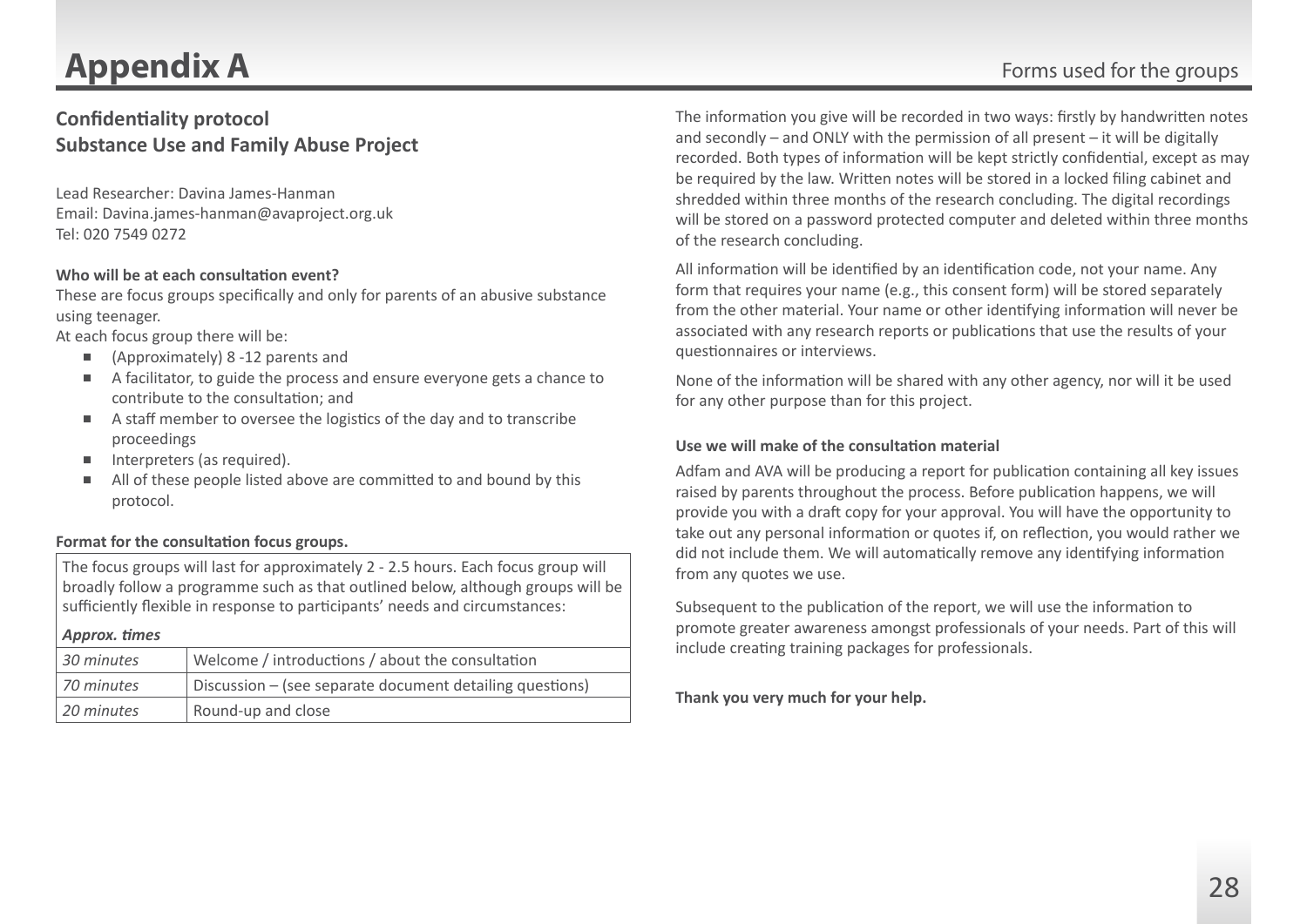# **Substance Use and Family Abuse Project Consent Form**

I have read the Adfam/AVA Information Sheet and Additional Needs Sheet YES / NO

I have been given an opportunity to ask questions YES / NO

I understand I can withdraw at any time without any consequence YES / NO

I understand that any information which might potentially identify me will not be used in published material YES / NO

I agree to participate in the study as outlined to me YES / NO

|--|

|--|--|

Date………………………………………………………………………………………………………........

# **Substance Use and Family Abuse Project Equality Monitoring Form**

#### **Equalities Monitoring Information**

We would be grateful if you could complete and return this form. The information you have supplied will be kept confidential and will only be used to provide an overall profile analysis of attendance for this project. Please note that this form is entirely voluntary; answer only those questions that you are comfortable with. Please choose one option from each of the sections listed below and then tick or place an X in the appropriate box.

#### **A. Age**

| Under 16  | 35 - 44 |  |
|-----------|---------|--|
| $16 - 24$ | 45 - 54 |  |
| $25 - 34$ | 55 - 64 |  |
| $65+$     |         |  |

#### **B. Disability**

The Disability Discrimination Act 1995 (DDA) protects disabled people. The DDA defines a person as disabled if they have a physical or mental impairment, which has a substantial and long term (i.e. has lasted or is expected to last at least 12 months) and has an adverse effect on the person's ability to carry out normal dayto-day activities.

Do you consider yourself to have a disability according to the terms given in the DDA?

| <b>Yes</b> |  |
|------------|--|
| No         |  |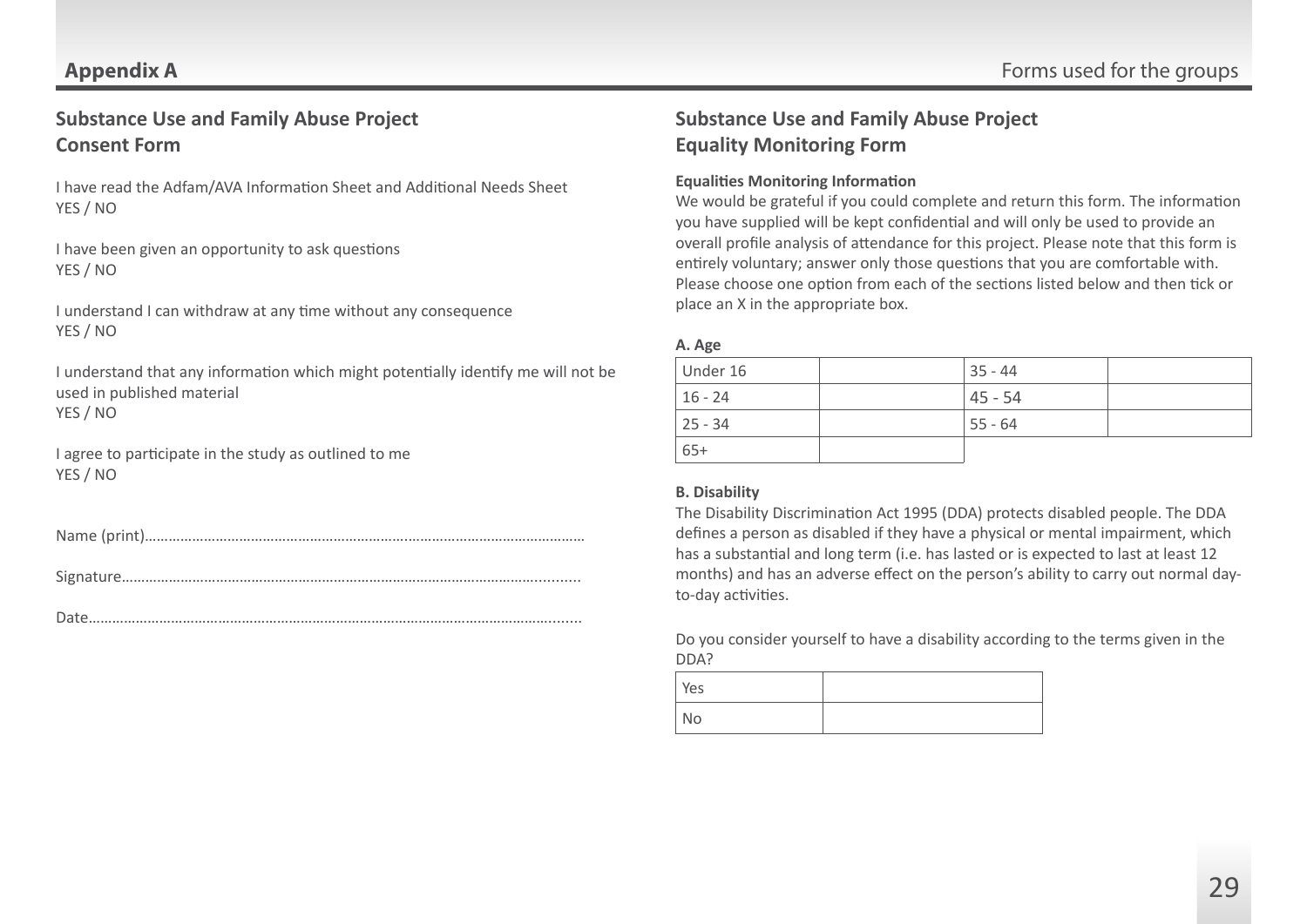### **C. Gender identity**

| Male                      |  |
|---------------------------|--|
| l Female                  |  |
| Other (please<br>specify) |  |

Have you ever identified as transgender?

| Yes |  |
|-----|--|
| No  |  |

#### **D. Sexuality**

| <b>Bisexual</b>           |  |
|---------------------------|--|
| Gay man                   |  |
| Gay woman                 |  |
| Lesbian                   |  |
| Heterosexual              |  |
| Other (please<br>specify) |  |

#### **E. Ethnic group**

(These are based on the Census 2001 categories, and are listed alphabetically)

Asian, Asian British, Asian English, Asian Scottish, or Asian Welsh

| Bangladeshi                                              |  |
|----------------------------------------------------------|--|
| Indian                                                   |  |
| Pakistani                                                |  |
| Any other Asian<br>background (speci-<br>fy if you wish) |  |

Black, Black British, Black English, Black Scottish, or Black Welsh

| African                                                  |  |
|----------------------------------------------------------|--|
| Caribbean                                                |  |
| Any other Black<br>background (speci-<br>fy if you wish) |  |

Chinese, Chinese British, Chinese English, Chinese Scottish, or Chinese Welsh, or other ethnic group

| l Chinese                                                 |  |
|-----------------------------------------------------------|--|
| Any other ethnic<br>background (speci-<br>fy if you wish) |  |

#### Mixed

| White and Asian                                          |  |
|----------------------------------------------------------|--|
| White and Black<br>African                               |  |
| White and Black<br>Caribbean                             |  |
| White and Chinese                                        |  |
| Any other Mixed<br>background (speci-<br>fy if you wish) |  |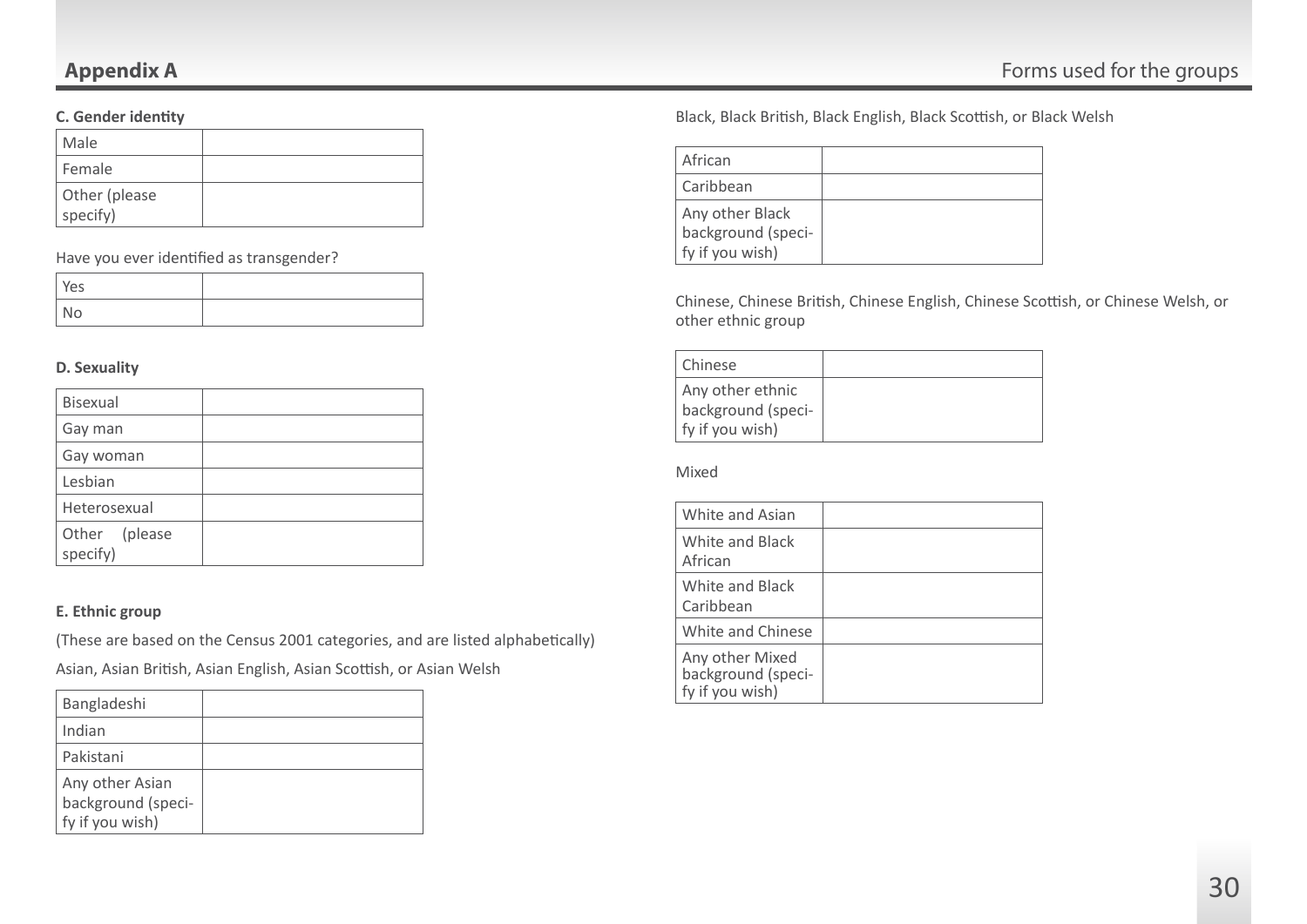#### **White**

| <b>British</b>                                           |  |
|----------------------------------------------------------|--|
| English                                                  |  |
| Irish                                                    |  |
| Scottish                                                 |  |
| Welsh                                                    |  |
| Any other White<br>background (speci-<br>fy if you wish) |  |

#### **F. Religion or belief**

**Which group below do you most identify with?**

| No religion                                              |  |
|----------------------------------------------------------|--|
| Baha'i                                                   |  |
| <b>Buddhist</b>                                          |  |
| Christian                                                |  |
| Hindu                                                    |  |
| Jain                                                     |  |
| Jewish                                                   |  |
| Muslim                                                   |  |
| Sikh                                                     |  |
| Any other religion<br>or belief (specify if<br>you wish) |  |

### **Information Sheet**

You have been invited to take part in a research project. Before you agree to participate, it is important that you understand the purpose and nature of the study and what it will involve. Please take time to read this information sheet and discuss it with others if you wish. Please feel free to contact one of the researchers, Davina James-Hanman via email ([davina.james-hanman@avaproject.org.uk\)](mailto:davina.james-hanman@avaproject.org.uk) in order to ask questions if there is anything which is not clear or you would like more detail.

#### **What is the purpose of this study?**

This research project is being conducted by two organisations - AVA (Against Violence & Abuse) ([www.avaproject.org.uk\)](http://www.avaproject.org.uk) and Adfam ([www.adfam.org.uk\)](http://www.adfam.org.uk). The aim of this project is to identify and understand the needs of parents experiencing abuse from their substance -using child or children. The research will provide an insight into these experiences and help improve the future responses of services to parents in the same situation. The results of this needs analysis will also be used to inform the development of training for professionals to improve their knowledge and awareness of the needs of parents

#### **Who can take part in the research?**

We are recruiting parents from all over England who have experienced abuse from their substance-using child and who, at some point, have been in contact with a family support organisation that is part of Adfam's local support network.

#### **Do I have to take part?**

No. You are under no obligation to take part. If you participate, then you will be asked to attend a focus group. If you do consent to take part in the research, you are free to withdraw at any time, without any consequences, if you decide you no longer want to be involved in the research.

#### **What will happen to me if I take part?**

You will be asked to attend a focus group. This is a small group of people with similar experiences having a guided discussion for around 2 – 2.5 hours. With the agreement of those present, the focus group will be recorded using a digital recorder in order for the transcribed data to be analysed. Once this has been done, the digital recordings will be destroyed.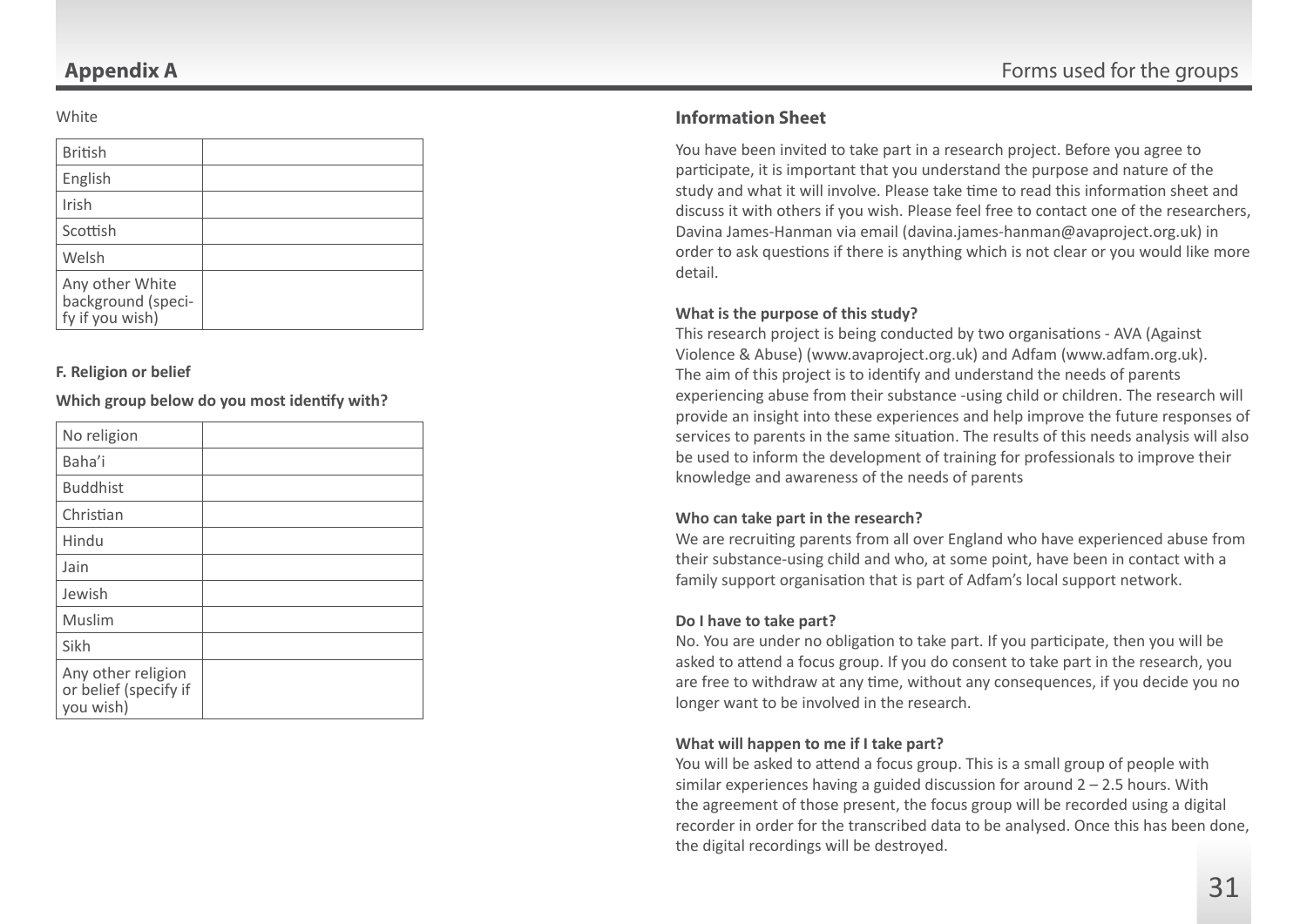The questions will focus on your experiences of seeking help – who you told and when, what their response was, who you decided not to tell and why, what support you needed and your ideas about how to improve responses. We will not be asking you for details of the abuse itself. You do not have to talk about anything which you find uncomfortable.

Once we have completed all the focus groups, we will send you a draft copy of our findings for you to comment on and make any corrections if you feel we have misquoted or misunderstood you.

#### **What do I have to do?**

If you decide to participate, you will be asked to attend a focus group on a specific date and time.

Please let the family support group which is organising your focus group know as soon as possible if you have any additional travel expenses, childcare or need an interpreter/signer.

#### **What are the possible disadvantages and risks of taking part?**

There is no physical risk from taking part in the study. It is important to note however that some of the topics covered in the focus group may involve you thinking and talking about unpleasant thoughts and memories. Please do remember that you are not obliged to answer any questions which you do not feel comfortable answering. You will be provided with details of support services at the end of the focus group should you feel the need to contact someone for further support. All information provided will remain confidential and at no point will your personal information be shared with anyone else.

#### **What are the possible benefits of taking part?**

Your participation in this research will contribute to furthering our understanding of parent abuse and the support needs of parents. The information obtained will be used to help improve the response of services to other parents and help the development of training for professionals. Our past experience in running similar groups has indicated that most participants benefit from the opportunity to meet others who share similar experiences and to use their negative experiences in a positive way.

#### **What happens when the focus group ends?**

When you have completed the focus group, we will make sure that you have details of local support services. You will also asked if you want to see a copy of the report before it is finalised and / or if you wish to be notified when the final report is about to be published.

#### **What will happen if I don't want to continue with the study?**

You are free to withdraw from the study at any time during completion of the online survey and you will not be penalised in any way for doing so.

#### **What if there is a problem?**

It is unlikely that there will be a problem during the course of your participation in this research study. However, in the unlikely event that something goes wrong or if at any point you have any complaints about the conduct of any aspect of this research, please feel free to contact Vivienne Evans, Chief Executive of Adfam (V.evans@adfam.org.uk). Vivienne is independent of the research team.

#### **See also the section on possible disadvantages above.**

#### **Will my taking part in the study be kept confidential?**

Yes - your participation will be kept entirely confidential. All electronic data will be stored on a password protected computer accessible only by the lead researcher and all paper data will be stored in a locked filing cabinet only accessible by the lead researcher. All data will be stored for a period of six months after completion of the research study to allow time for a research report to be written. After that, all data will then be securely destroyed (i.e. paper data will be shredded and electronic data will be erased). Please note that if you disclose information which indicates that either yourself or someone you know (including children) are at current risk of harm we will be required to request further information and pass this information onto the appropriate agencies.

#### **What will happen to the results of the study?**

The results will be typed up in the form of a research report which will be disseminated widely to relevant professionals and decision-makers. An electronic version of the report will also be available via Adfam and AVA's websites. The research may also be written up in the form of an academic paper and submitted for publication in an academic journal. In all of the above, data and quotes will be presented in such a way that individuals will not be able to be identified.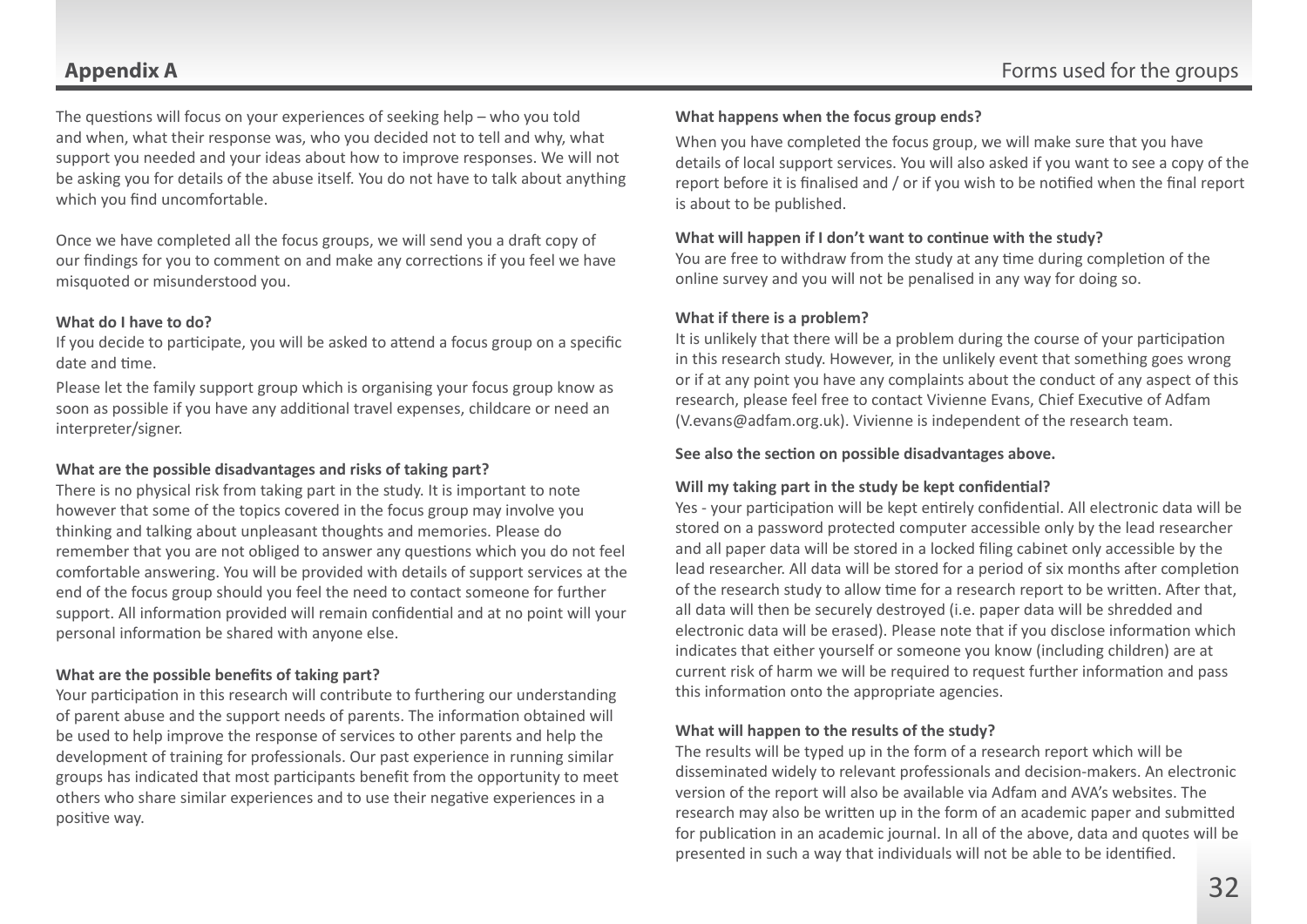# <span id="page-32-0"></span>**Appendix B** Demographic data

The equalities monitoring form in appendix A was given to all attendees. 69 people chose to return them and the date contained in the forms is displayed here.

#### **A. Age**

| Under 16       |    |
|----------------|----|
| $16 - 24$      | 1  |
| $25 - 34$      |    |
| $35 - 44$      | 3  |
| $45 - 54$      | 22 |
| $55 - 64$      | 26 |
| $65+$          | 16 |
| Did not answer | 1  |

### **B. Disability**

Do you consider yourself to have a disability according to the terms given in the DDA?

| Yes            | -1 |
|----------------|----|
| <b>No</b>      |    |
| Did not answer | b  |

### **C. Gender identity**

| Male                      |    |
|---------------------------|----|
| Female                    | 61 |
| Other (please<br>specify) |    |

### **D. Sexuality**

| <b>Bisexual</b>           | 5  |
|---------------------------|----|
| Gay man                   |    |
| Gay woman                 |    |
| Lesbian                   |    |
| Heterosexual              | 54 |
| Other (please<br>specify) | 1  |
| Did not answer            | q  |

#### **E. Ethnic group**

(These are based on the Census 2001 categories, and are listed alphabetically)

Asian, Asian British, Asian English, Asian Scottish, or Asian Welsh

| Bangladeshi                                            |  |
|--------------------------------------------------------|--|
| Indian                                                 |  |
| Pakistani                                              |  |
| Any other Asian<br>background (specify<br>if you wish) |  |

Black, Black British, Black English, Black Scottish, or Black Welsh

| African                                                |  |
|--------------------------------------------------------|--|
| Caribbean                                              |  |
| Any other Black<br>background (specify<br>if you wish) |  |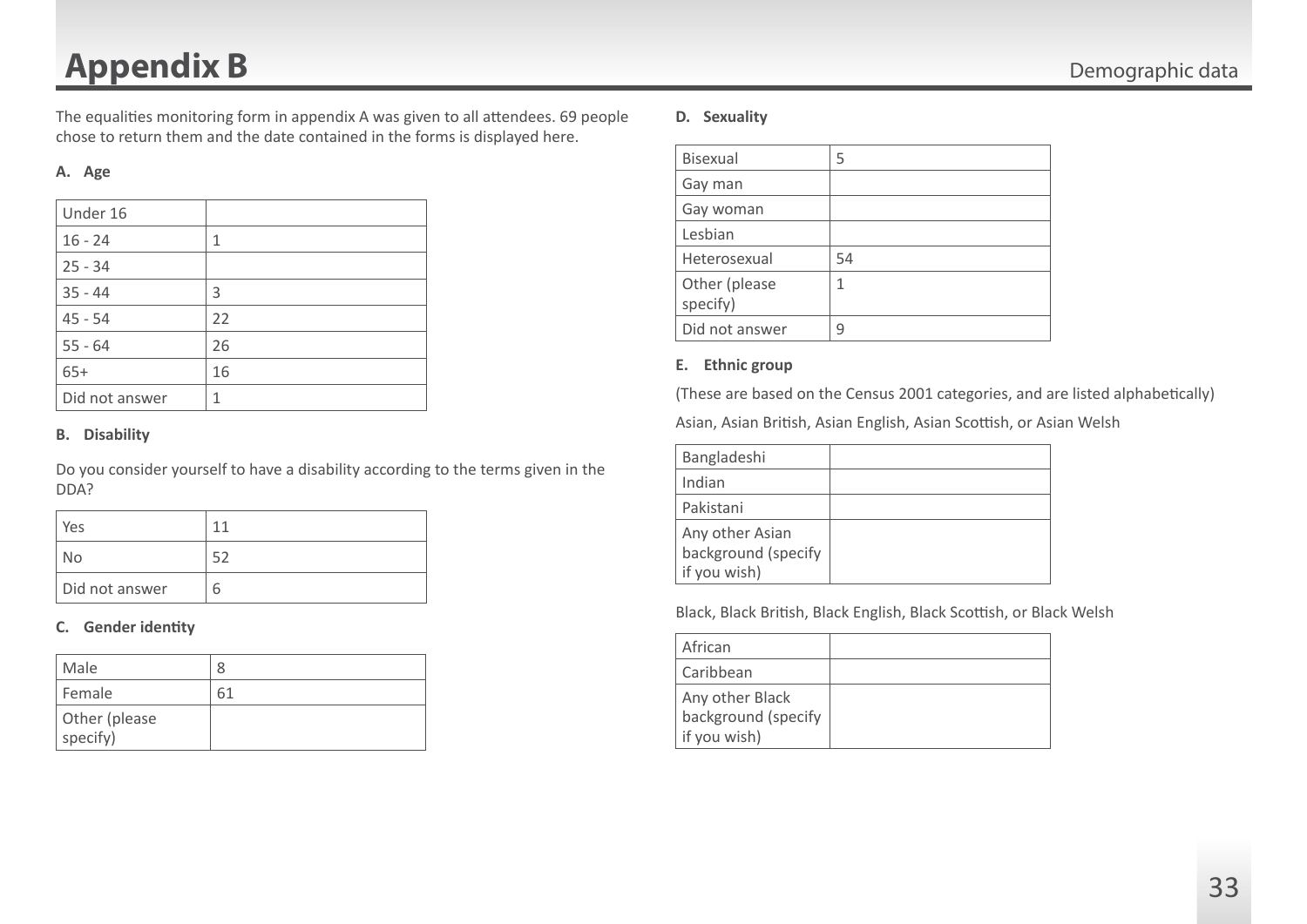Chinese, Chinese British, Chinese English, Chinese Scottish, or Chinese Welsh, or other ethnic group

| <b>Chinese</b>                                          |  |
|---------------------------------------------------------|--|
| Any other ethnic<br>background (specify<br>if you wish) |  |

#### **Mixed**

| White and Asian                                        | 1 |
|--------------------------------------------------------|---|
| White and Black<br>African                             | 1 |
| White and Black<br>Caribbean                           |   |
| White and Chinese                                      |   |
| Any other Mixed<br>background (specify<br>if you wish) |   |

#### **White**

| <b>British</b>                      | 30                   |
|-------------------------------------|----------------------|
| English                             | 21                   |
| Irish                               | 1                    |
| Scottish                            |                      |
| Welsh                               | 1                    |
| Any other White                     | $\overline{2}$       |
| background (specify<br>if you wish) | (1 Indian/Caribbean) |
|                                     |                      |

| Did not answer |
|----------------|
|----------------|

### **F. Religion or belief**

**Which group below do you most identify with?**

| No religion                        | 9            |
|------------------------------------|--------------|
| Baha'i                             |              |
| <b>Buddhist</b>                    |              |
| Christian                          | 35           |
| Hindu                              |              |
| Jain                               |              |
| Jewish                             | 1            |
| Muslim                             |              |
| Sikh                               |              |
| Any other religion                 | 2 (Catholic) |
| or belief (specify if<br>you wish) | 1 Other      |
| Did not answer                     | 21           |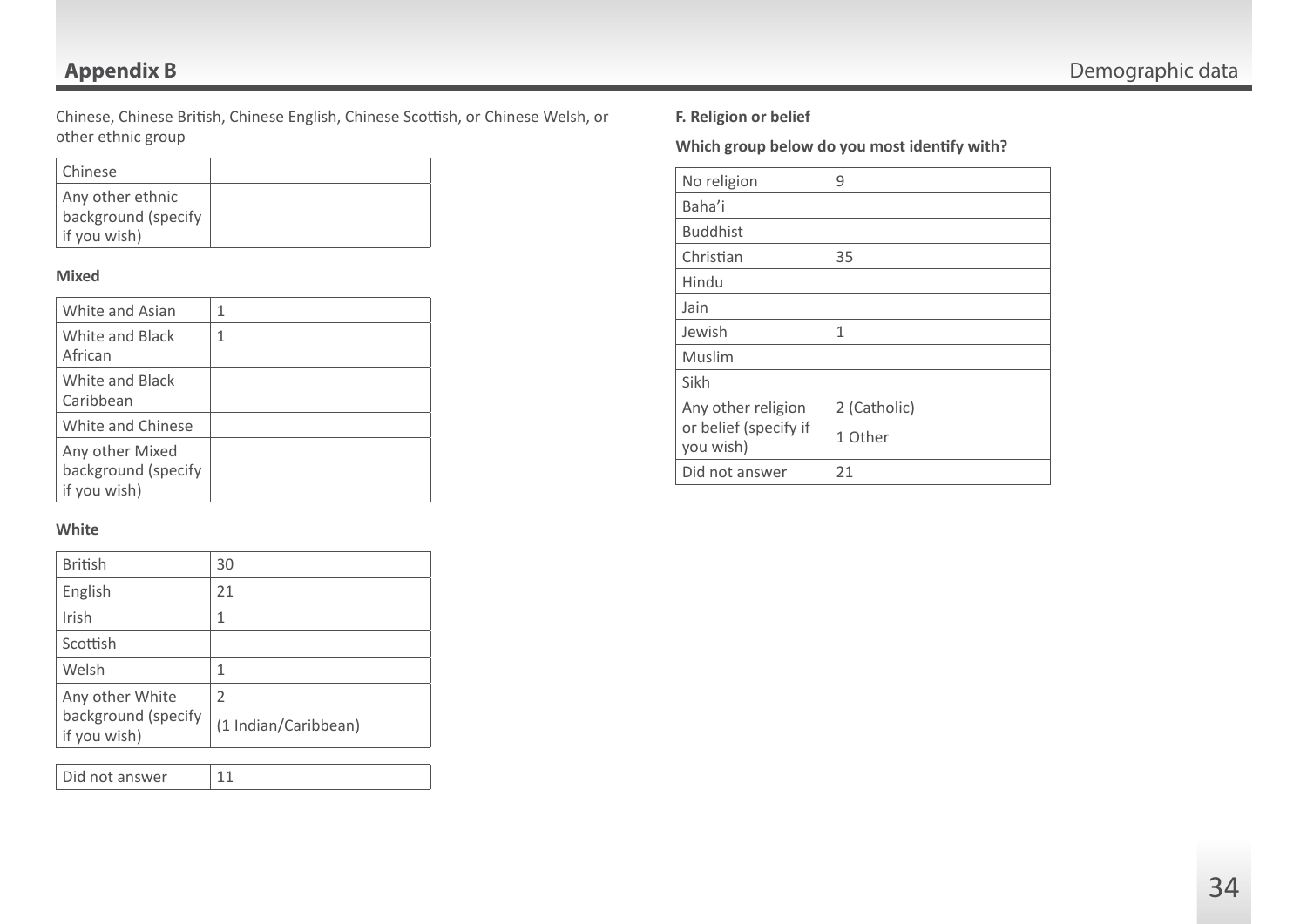# <span id="page-34-0"></span>**Appendix C** Bibliography

- Ambert, 1992 cited by Gallagher, E., 2004, Youth Who Victimise Their Parents, *ANZJFT,* 25(2), pp. 94-105.
- Bobic, N., 2004, Adolescent Violence towards Parents [online], Australian Domestic and Family Violence Clearinghouse: Rosemount Youth & Family Services. Available from: [http://www.adfvc.unsw.edu.au/pdf%20files/](http://www.adfvc.unsw.edu.au/pdf%20files/adolescent_violence.pdf) [adolescent\\_violence.pdf](http://www.adfvc.unsw.edu.au/pdf%20files/adolescent_violence.pdf).
- Bonnick, H., 2006, Access to help for parents feeling victimised or experiencing abuse at the hands of their teenage children [online]. Available from:<http://helenbonnick.files.wordpress.com/2011/05/maabstract.pdf>
- Bonnick, H., 2010, Searching for help for Parent Abuse: The usefulness of the internet as resource for parents [online], Respect newsletter: unknown. Available from: [http://helenbonnick.files.wordpress.com/2011/11/](http://helenbonnick.files.wordpress.com/2011/11/respect-newsletter.pdf) [respect-newsletter.pdf](http://helenbonnick.files.wordpress.com/2011/11/respect-newsletter.pdf).
- Cornell et al. 1982; Agnew et al. 1989; Paulson et al 1990, in Micucci 1995; Cottrell 2001; TeamCares 2001; Paterson et al. 2002 cited by Anderson, L., Routt, G., 2011, Adolescent Violence towards Parents, *Journal of Aggression, Maltreatment and Trauma,* 20(1), pp. 1-19.
- Domestic Violence Resource Centre Victoria Quarterly, 2010, Preventing family violence.
- Galvani, S., 2010, Supporting families affected by substance use and domestic violence [online], The Tilda Goldberg Centre for Social Work and Social Care: University of Bedfordshire. Available from: [http://www.adfam.](http://www.adfam.org.uk/docs/adfam_dvreport.pdf) [org.uk/docs/adfam\\_dvreport.pdf.](http://www.adfam.org.uk/docs/adfam_dvreport.pdf)
- Home Office, 2011, Cross-governmental definition of domestic violence: a consultation [online], Home Office: London. Available from: [http://www.](http://www.homeoffice.gov.uk/publications/about-us/consultations/definition-domestic-violence/dv-definition-consultation?view=Binary) [homeoffice.gov.uk/publications/about-us/consultations/definition-domes](http://www.homeoffice.gov.uk/publications/about-us/consultations/definition-domestic-violence/dv-definition-consultation?view=Binary)[tic-violence/dv-definition-consultation?view=Binary.](http://www.homeoffice.gov.uk/publications/about-us/consultations/definition-domestic-violence/dv-definition-consultation?view=Binary)
- Kelly, L., 1996, Weasel Words: Paedophiles and the Cycle of Abuse, Trouble and Strife: Norfolk.
- World Health Organization, 2000 cited by Anderson, L., Routt, G., 2011, Adolescent Violence towards Parents, *Journal of Aggression, Maltreatment and Trauma,* 20(1), pp. 1-19.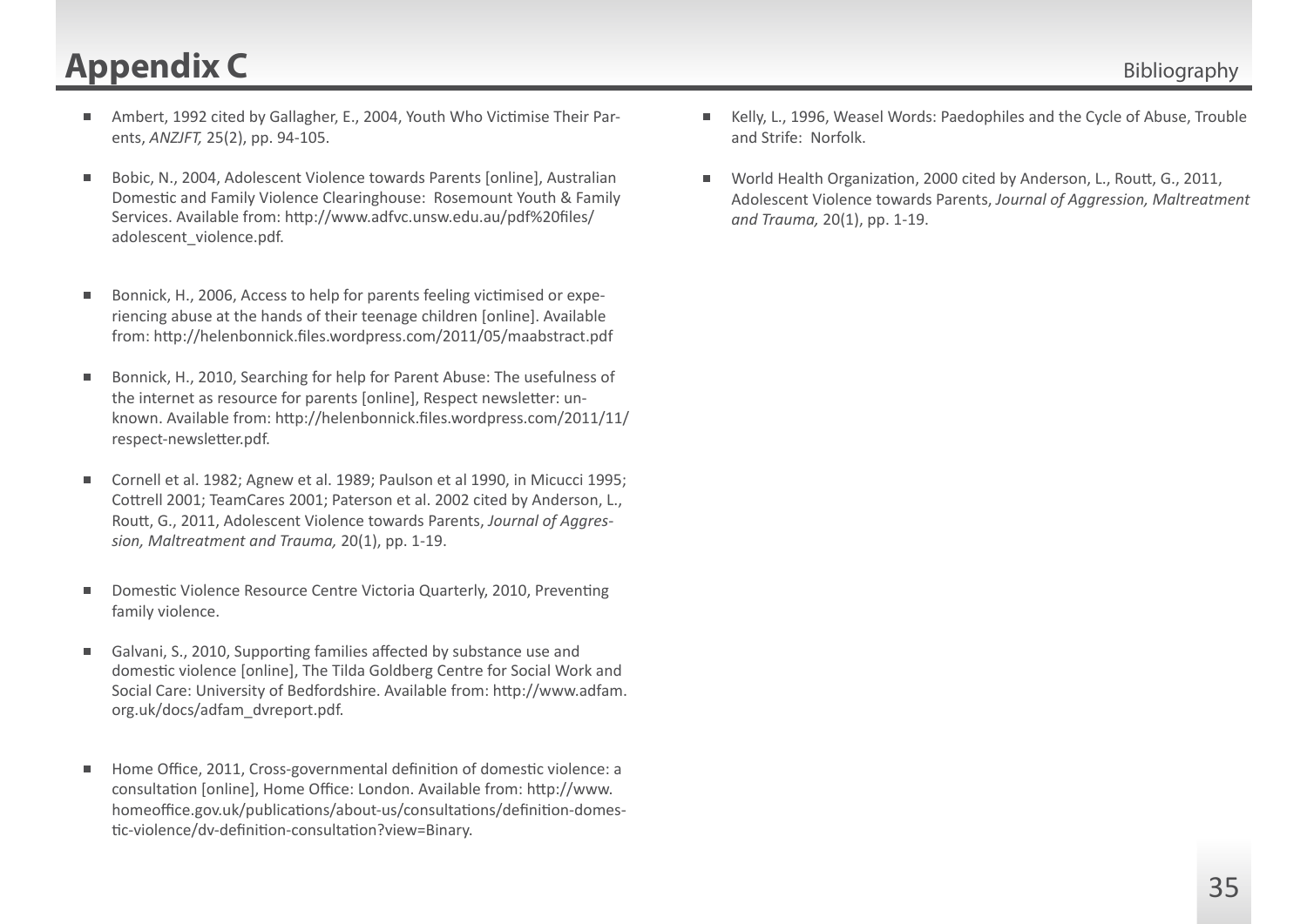# <span id="page-35-0"></span>**Appendix D** How to access the training

A key part of this project has always been the developing and delivering of free training derived from the findings of the research. The recommendations and good practice identified in this report have therefore been used as the cornerstone of a new training course developed by Adfam and AVA. The training courses is for practitioners who work to support parents affected by drugs and alcohol.

The course will present the relevant background information, the key findings of the report and the ways practitioners can improve their practice and provide more effective support for parents.

Each of the courses will last a day and take place in each of the nine government regions.

| South West           | 23 October 2012  | <b>Bristol</b>  |
|----------------------|------------------|-----------------|
| <b>West Midlands</b> | 5 November 2012  | Birmingham      |
| East Midlands        | 6 November 2012  | Nottingham      |
| North East           | 22 November 2012 | Newcastle       |
| Yorkshire and Humber | 4 December 2012  | Sheffield       |
| North West           | 5 December 2012  | Manchester      |
| London               | 11 December 2012 | London          |
| East of England      | 12 December 2012 | Cambridge       |
| South East           | 13 December 2012 | <b>Brighton</b> |

In order to register interest in the training interested parties should contact Oliver Standing at Adfam at [o.standing@adfam.org.uk](mailto:o.standing@adfam.org.uk) or 020 7553 7656.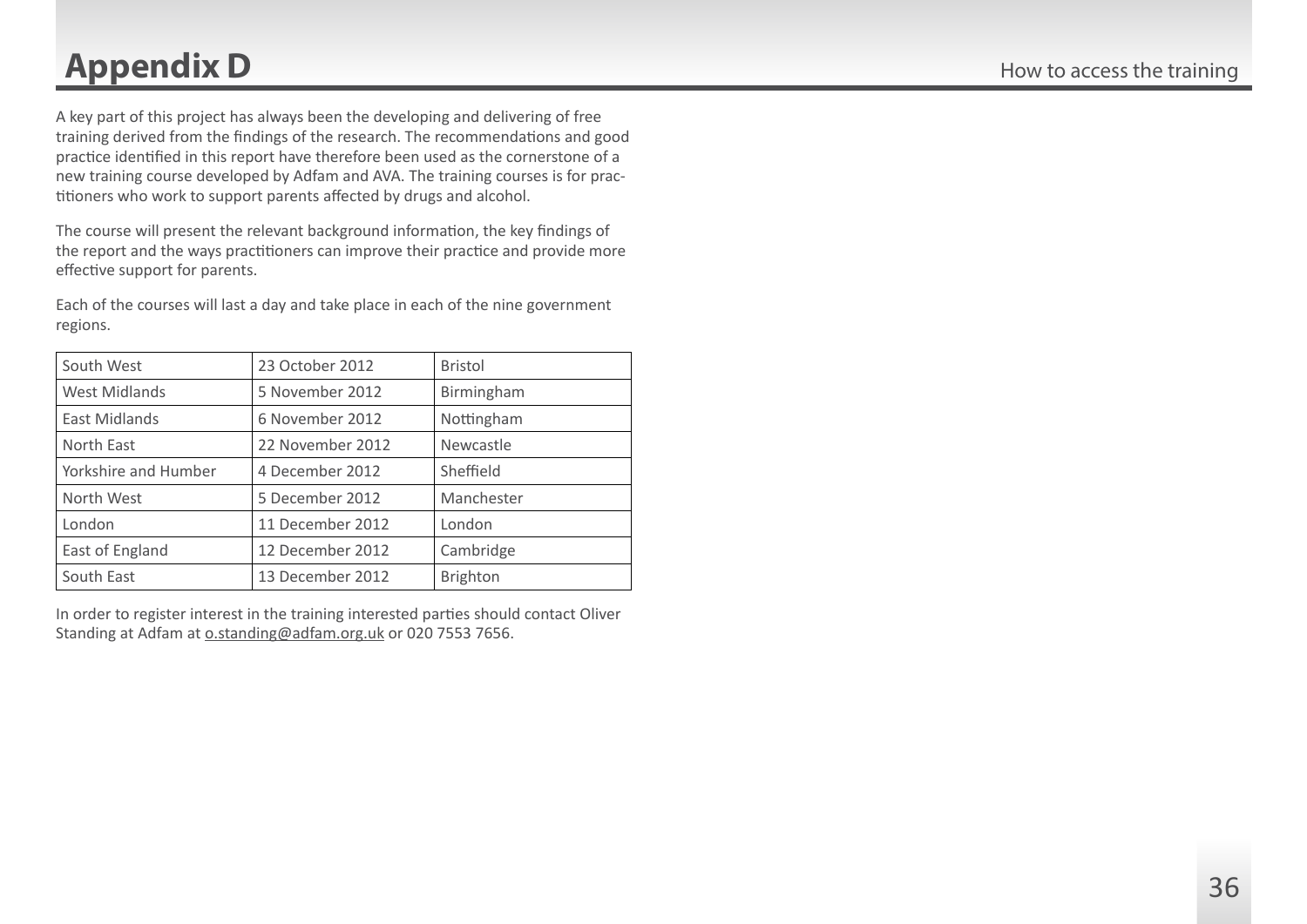<span id="page-36-0"></span>This excerpt is taken from *Supporting families affected by substance use and domestic violence* by Sarah Galvani<sup>30</sup>.

The predominance of child to parent abuse in this study highlights an area of domestic violence and abuse which is far less researched and recognised than its adult counterpart, partner violence. While there is some recognition of child to parent abuse as part of teenage tantrums and struggles for independence, there is almost no recognition of domestic violence and abuse towards parents. Instead it is framed as a child protection issue, anti-social behaviour or conduct problems (Gallagher 2004a, Holt 2009). Yet at the extreme end of the spectrum it can result in the murder of a parent. The Metropolitan Police Service, in its review of domestic violence homicides in the financial year 2008-9, found that all five female non-partner/ex-partner victims were mothers murdered by sons, and that one of the two male victims was a father murdered by a son (MPS 2009). All six perpetrators "were either suffering from mental health problems or under the influence of alcohol and/or controlled drugs" (MPS 2009: 14). Cottrell (2001) argues that the resistance to recognising and naming parent abuse today mirrors the lack of recognition and minimisation of intimate partner violence in years gone by. Holt (2009) highlighted this lack of recognition in her work with parents involved in the youth justice system. Some mothers who were being abused by their children and were frightened of them were given parenting orders and offered no support to cope with their child's violence and abuse.

Child to parent domestic abuse challenges existing notions of domestic abuse and raises questions relating to the victim and/or perpetrator status of the child. Some research has clearly shown links between father's/partner's violence to mothers, and their children (usually sons) replicating that behaviour towards their parents (usually mothers) (Cottrell and Monk 2004, Gallagher 2004b, Stewart et al. 2007). What this study could not explore was the extent of substance use and domestic abuse among the parents using the family support services. It is possible that in the experiences reported by the Family Member Support Providers, one or both parents had substance use problems and/or perpetrated violence and abuse, both of which are common factors among young people who use substances

themselves and who perpetrate violence and abuse (Chalder et al. 2006, Fehon et al 2005; Kuntsche and Kuendig 2006). This is not to advocate for simplistic notions of intergenerational transmission nor excuse their behaviours using theories of socialisation and social learning, it simply raises the question about whether these older/adult children were both victims of child abuse and perpetrators of parent and partner abuse. It also raises questions about whether current interventions need to be responsive to these dual experiences for young people but importantly also for parents whose needs in these situations appear to be overlooked.

Gallagher (2007) and Eckstein (2004) point out how the minimising behaviour and perceived victim status of the young abuser is more likely to be heard by the authorities than the parent's reports of abuse. While child abuse claims must always be taken seriously and given priority, this does not mean overlooking the violence and abuse some older or adult children are clearly perpetrating towards a parent.

The impact of such abuse on parents has many parallels to the impact of partner domestic abuse on women who experience it, as can be seen in this study in the feelings of shame, stigma, fear, and self-blame. Parents report mental and physical health problems, social isolation, breakdown of trust, breakdown in family relationships to name a few (Cottrell 2001). Gallagher (2007) has compared "IPV" (intimate partner violence) with "CPV" (child to parent violence) based on clinical practice with 150 families and draws many similarities between the two. However, the additional component of the parent-child bond adds further heartbreak to the impact of domestic abuse on a parent. What is clear is that many parents were unable to believe that a child they bore and raised would behave towards them in that way – a finding that is supported elsewhere in the research evidence (Cottrell 2001, Cottrell and Monk 2004). This is qualitatively different from a partner's experience of abuse as the victim does not have the same genetic bond with a partner and the victim does not have responsibility for the perpetrator's upbringing. This is not to suggest that one form of abuse is worse than the other because of the identity of the perpetrator - such comparisons are unhelpful and need to be avoided - but what it does suggest is that there are some different considerations in relation to support and interventions for parents as opposed to partners.

The child to parent abuse highlighted in this study and others raises challenges for services that are set up to support women suffering domestic abuse or to

<sup>30</sup> Galvani, S., 2010, Supporting families affected by substance use and domestic violence [online], The Tilda Goldberg Centre for Social Work and Social Care: University of Bedfordshire. Available from: [http://www.adfam.org.uk/docs/adfam\\_dvreport.pdf.](http://www.adfam.org.uk/docs/adfam_dvreport.pdf)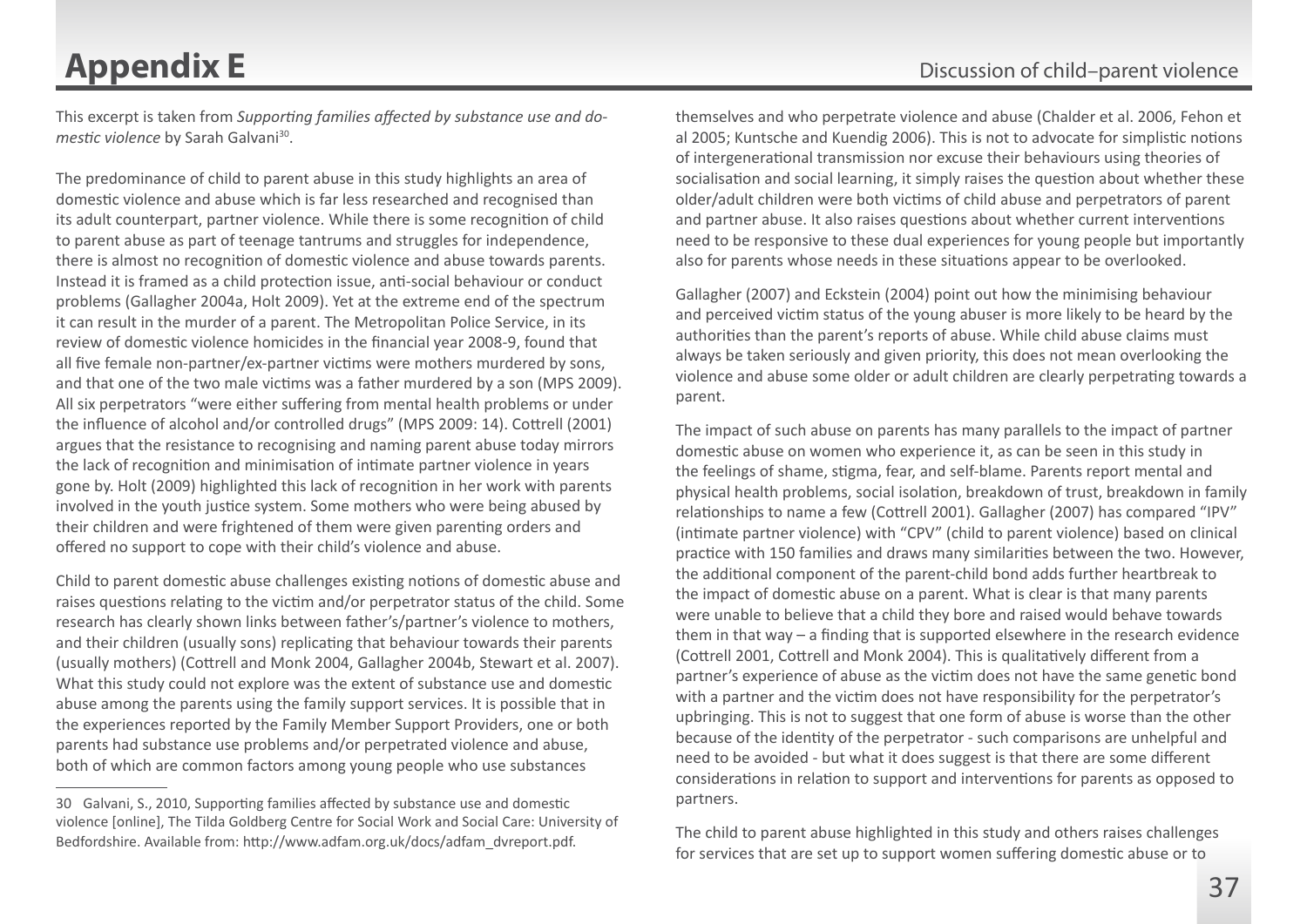intervene where children are at risk of harm. Without intervention or support for the parent their own health and wellbeing will suffer and, importantly for some child care professionals, their parenting will not improve which is usually the goal of mandated parenting interventions. Holt (2009) highlights how parents are often placed in the untenable position of being unable to leave their home to escape the abuse because of their parental responsibility for their child – a choice, albeit a difficult one, that is open for women experiencing abuse from partners. She also points out that children are usually socially and financially dependent on parents and this adds complexity to the power dynamics inherent in intimate partner violence and abuse. The violence and abuse suffered by some parents from their children and the fear this engenders clearly replicate the power and control dynamics in intimate domestic abuse. However in spite of the parent still retaining some economic and social power over her child this appears to be inadequate in terms of achieving or regaining the balance of power in the face of ongoing violence and abuse.

The apparently high tolerance levels of abuse experienced by parents also appear to mirror those of victims of partner abuse. However it is possible that parents have an even higher tolerance level of bad behaviour with their children given they have parented their child through childhood and adolescence and lived with the demands this often places on tolerance levels. In situations of domestic abuse, however, the parent can experience additional feelings of failure as a parent and self-blame (Gallagher 2004a, Stewart et al. 2007, Walsh and Krienert 2007), often explicitly reinforced by the abusive behaviour of their child. What is not known is the longer term impact of domestic abuse towards parents and whether the parent/s remain fearful and damaged by their experiences once the abuse from their child stops or whether the nature of the relationship makes a difference to the longer term impact of the violence and abuse.

It is possible that the long term impact of domestic abuse by children towards a parent is affected by the extent and type of abuse they experienced. For example, financial abuse alone, if resolved relatively quickly, may have less impact than if it were combined with physical and emotional abuse. There also may be a greater investment for a parent to forgive and re-establish a healthy relationship with a child than with an abusive intimate partner.

The predominance of financial abuse, often with emotional and psychological abuse was also highlighted in the findings. This has implications for support and intervention as the FMSPs reported that physical violence was less often disclosed in their experience and sexual abuse rarely mentioned. This does not mean that it does not happen, simply that it was less often disclosed. However, it raises questions about whether there are different types of abuse associated more strongly with different types of intimate relationships and with particular types of substance use. There are parallels with elder abuse in the predominance of these financial and emotional abuse (O'Keeffe et al. 2007) and it is possible that learning can be gained from good practice in relation to elder abuse. Regardless of the form of abuse, however, good practice suggests interventions would still need to address the power and control dynamics and the role of gender within the child to parent relationship alongside any parallel interventions for the perpetrator's substance use.

What may give parents a head start in considering their responses to the abuse they suffer is the fact that they have experience of setting boundaries with their children which is different to the boundaries set within adult relationships. Drawing on this experience of when they were raising their children could be a potential way forward in terms of how to support them in responding to the abuse. However it can also be the wrong strategy as it may exacerbate the abuse, even temporarily (Gallagher 2004a). It may also be wholly inadequate in terms of overcoming fearfulness and concerns for their own safety and that of other children and family members. Interventions therefore need to be appropriate and make careful assessments about whether the abuse is unruly teenage behaviour that might benefit from parenting support or whether it is domestic abuse with a parent living in fear of their child and require different interventions. This is clearly an area that requires extensive further research.

The relative lack of partner abuse in the services offered by Family Member Support Providers was surprising. However given the FMSPs were an older age group, and many of them had started out as informal mums' or grandparents' groups, it is not surprising that their work focussed on support for parents or grandparents predominantly. This raises a question about whether the family support services are able to offer support to all family members given the focus of these family support services was on parents/grandparents? This is not to say partners were excluded from these services as this was not the case but quite clearly the primary focus and experience of the FMSPs was dealing with older children's substance use and the abuse that was discussed and disclosed was more often than not abuse of the parent by the substance using child.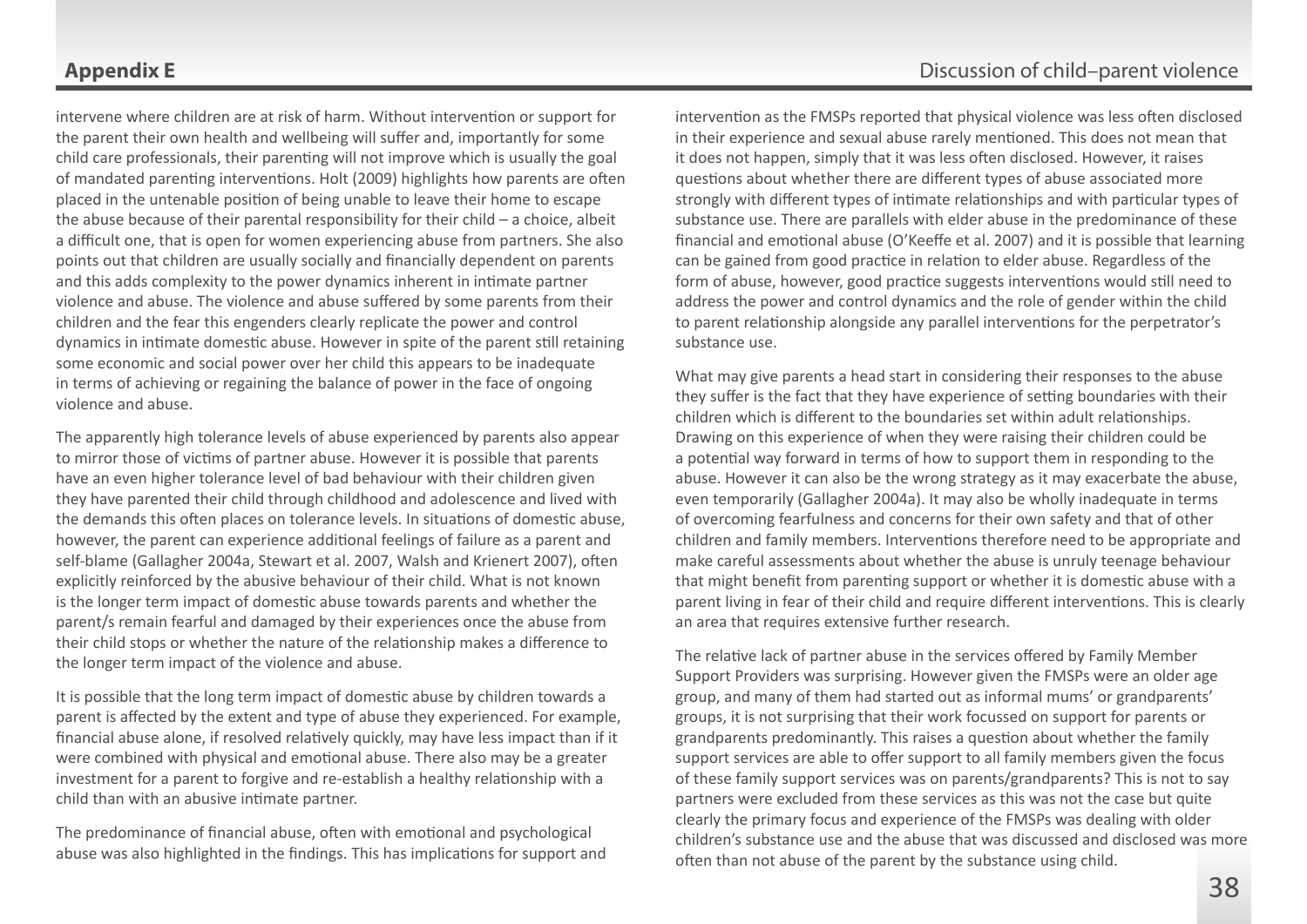It is also possible that the parent focussed environment of these services mitigates against the disclosure of partner abuse. As the FMSPs acknowledged, disclosures tended only to happen if the family member felt safe to do so. A service that is clearly more focussed on the substance use of older children and the problems this raises for parents and grandparents is likely to send clear messages that supporting partners and their experiences are at the periphery of their work. This could be addressed through training and encouragement to run and promote partner support groups although the limited staffing and resources of most of these agencies may restrict their ability to do so. As the FMSPs responses showed they were more likely to refer to specialist agencies where partner domestic abuse arose and perhaps less likely to refer to domestic violence agencies when the violence and abuse was directed at parents.

The advice from specialist domestic abuse services is for health and social care staff to routinely screen for domestic abuse in a safe environment and providing they have the training to do so (Stella Project 2007). The message from the majority of service providers in this study is that their service is client led and informal and that only once trust had been established would people disclose because only then would they feel safe to do so. In other words, routine questioning about domestic violence appeared not part of the initial discussions. The concerns over establishing trust and not asking direct questions immediately are the same as those historically raised by staff within larger organisations and with formal assessment procedures. However as it is a difficult area for service users to discuss, direct questioning is advisable particularly if routine questioning of some kind already takes place through admissions or assessment procedures (Stella Project 2007). The challenge is if these family support services are so informal as to have no assessment process and/or operate more as a 'drop in' facility. In such cases, visible posters and contacts need to be available and individual staff need to be able to respond appropriately to any disclosure. For such services materials and resources need to be available to help facilitators raise the issue in the informal group sessions as well as through individual discussions. This is particularly important as evidence shows that victims of domestic violence and abuse will first discuss their experiences with family and friends (Walby and Allen 2004) and that the response they receive from them influences whether or not they seek formal help. It is therefore vital that family and friendship groups and networks recognise the key role they play in supporting people living with domestic abuse either from partners or older children and that they are ideally placed to provide advice and

information relating to domestic violence and abuse and its relationship, or not, with substance use.

While this discussion has focussed on older or adult children abusing their parents it is also important to recognise that a high proportion of substance using older/ adult children will also be victims or perpetrators of domestic abuse in their own relationships, given the high prevalence among people with alcohol or other drug problems. It is therefore important that the family support services are confident and prepared to not only help the parents of these older or adult children, but also the victims and perpetrators themselves. To do this appropriately they will need to offer support and information for victims and perpetrators of abuse which adheres to good practice guidance.

Given the varied responses to disclosure of domestic abuse highlighted in this study, ranging from good to bad practice, further information and training would appear to be beneficial to family support services, particularly in light of the positive and awareness-raising responses to the definition of domestic abuse provided. Most of the respondents said it was helpful and that it reminded them of the various forms of abuse that comprise domestic abuse and/or expanded their awareness and understanding. This demonstrates how simple, straightforward information such as this can be effective. Given that the family support services were all known to Adfam and accessed its materials and training, it is clear that Adfam provides the perfect conduit for further information and training on domestic abuse and substance use. The information and training therefore needs to be tailored to the format and context of family support work, particularly with the smaller services many of which have are volunteer led or dominated.

Finally, it is worth restating that domestic abuse and family conflict are not the same. Some of the behaviours described in this study may have been family conflict rather than experiences of domestic abuse. The FMSPs reported feeling confident in recognising the differences between conflict and domestic abuse in spite of some of them speaking of their increased awareness of forms of domestic abuse prompted by the definition supplied by the research team. In addition some responses suggested that domestic abuse was still considered to be fear, or threats, of physical abuse.

There was considerably less confidence in understanding the relationship between domestic abuse and substance use with evidence of some erroneous beliefs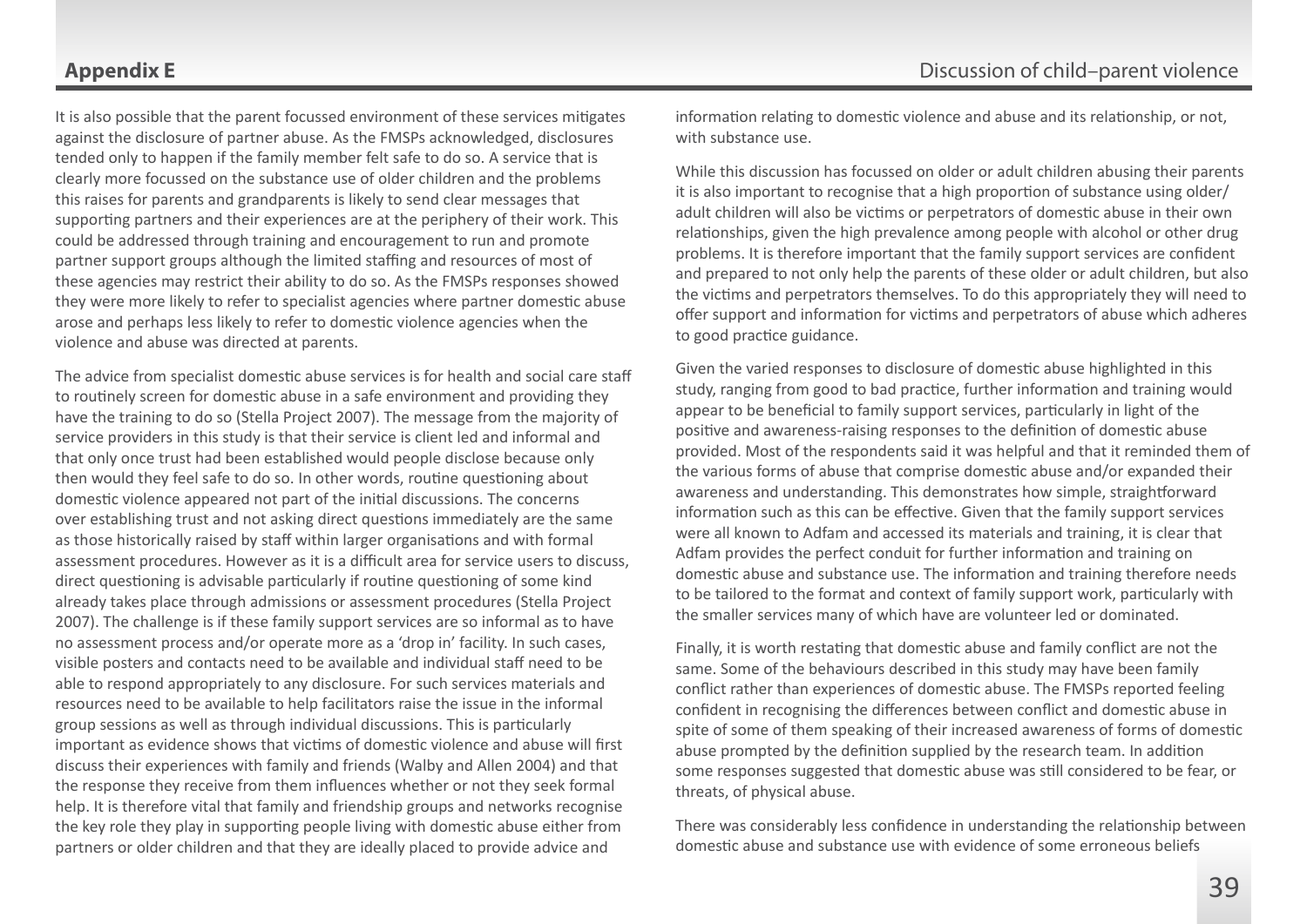about the relationship between the two. This is clearly an area to focus on for the dissemination of information and training.

To summarise, this group of Family Member Support Providers are an outstanding group of people. For many of them their own experience and passion to fill a service gap led to them developing a service for other family members. They appear to offer a very different type of support service than that provided by larger more established agencies. The strength of these individuals and the services they offer is also their weakness. For many of them the more informal and personal service they offer is what keeps people attending for support and comfort. There are clearly parallels here with the self-help movements such as Alcoholics or Narcotics Anonymous and their related groups for family members, Al-Anon and Al-Ateen. Questions have been raised about the extent to which such global established self help groups are set up to respond appropriately and safely to members living with domestic abuse (Galvani and Grace 2009, 2010b). Yet in terms of responding to the overlapping issues of domestic abuse and substance use and other complex interlinking issues, these smaller family member support services do not have the same access to resources that larger agencies may have and they also do not all have the structures and processes to protect them and their service users. This is not insurmountable and Adfam has a leading role to play in supporting them, as well as the larger organisations, to develop their knowledge and skills particularly in relation to the overlapping issues of alcohol, other drugs and domestic abuse.